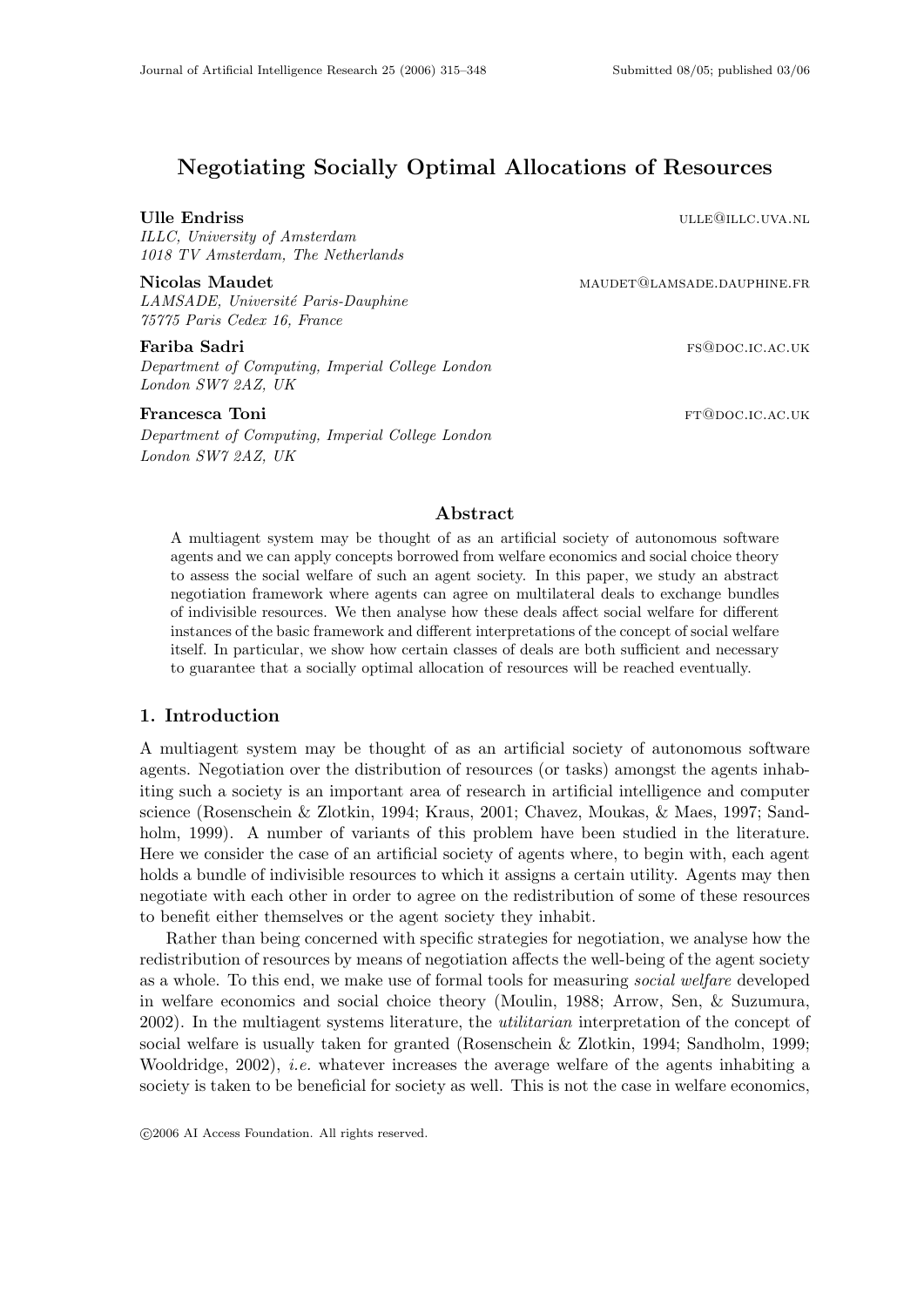for instance, where different notions of social welfare are being studied and compared with each other. Here, the concept of *egalitarian* social welfare takes a particularly prominent role (Sen, 1970; Rawls, 1971; Moulin, 1988; Arrow et al., 2002). In this model, social welfare is tied to the individual welfare of the weakest member of society, which facilitates the incorporation of a notion of fairness into the resource allocation process. While the discussion of the respective advantages and drawbacks of different notions of social welfare in the social sciences tends to be dominated by ethical considerations,<sup>1</sup> in the context of societies of artificial software agents the choice of a suitable formal tool for modelling social welfare boils down to a clear-cut (albeit not necessarily simple) technical design decision (Endriss & Maudet, 2004). Indeed, different applications may call for different social criteria. For instance, for the application studied by Lemaître, Verfaillie, and Bataille (1999), where agents need to agree on the access to an earth observation satellite which has been funded jointly by the owners of these agents, it is important that each one of them receives a "fair" share of the common resource. Here, a society governed by egalitarian principles may be the most appropriate. In an electronic commerce application running on the Internet where agents have little or no commitments towards each other, on the other hand, egalitarian principles seem of little relevance. In such a scenario, utilitarian social welfare would provide an appropriate reflection of the overall profit generated. Besides utilitarian and egalitarian social welfare, we are also going to discuss notions such as Pareto and Lorenz optimality (Moulin, 1988), as well as envy-freeness (Brams & Taylor, 1996).

In this paper, we study the effect that negotiation over resources has on society for a number of different interpretations of the concept of social welfare. In particular, we show how certain classes of deals regarding the exchange of resources allow us to guarantee that a socially optimal allocation of resources will be reached eventually. These *convergence results* may be interpreted as the emergence of a particular global behaviour (at the level of society) in reaction to local behaviour governed by the negotiation strategies of individual agents (which determine the kinds of deals agents are prepared to accept). The work described here is complementary to the large body of literature on mechanism design and game-theoretical models of negotiation in multiagent systems (see e.g. Rosenschein & Zlotkin, 1994; Kraus, 2001; Fatima, Wooldridge, & Jennings, 2004). While such work is typically concerned with negotiation at the local level (how can we design mechanisms that provide an incentive to individual agents to adopt a certain negotiation strategy?), we address negotiation at a global level by analysing how the actions taken by agents locally affect the overall system from a social point of view.

As we shall see, truly *multilateral* deals involving any number of agents as well as any number of resources may be necessary to be able to negotiate socially optimal allocations of resources. This is certainly true as long as we use arbitrary utility functions to model the preferences of individual agents. In some application domains, however, where utility functions may be assumed to be subject to certain restrictions (such as being additive), we are able to obtain stronger results and show that also structurally simpler classes of deals (in particular, deals involving only a single resource at a time) can be sufficient to negotiate socially optimal allocations. Nevertheless, for other seemingly strong restrictions on agents'

<sup>1.</sup> A famous example is Rawls' veil of ignorance, a thought experiment designed to establish what constitutes a just society (Rawls, 1971).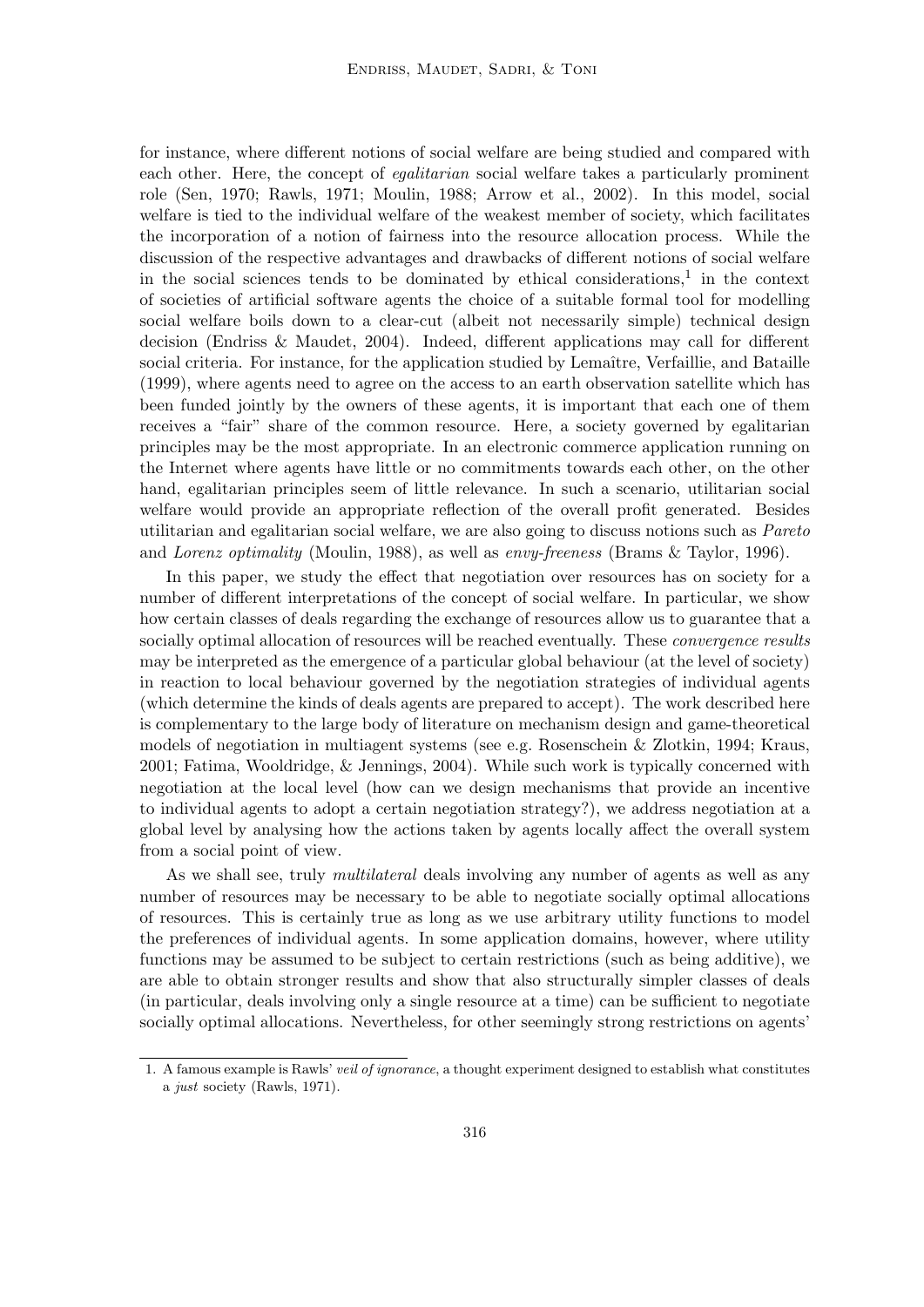utility functions (such as the restriction to dichotomous preferences) we are able to show that no reduction in the structural complexity of negotiation is possible.

Our approach to multiagent resource allocation is of a distributed nature. In general, the allocation procedure used to find a suitable allocation of resources could be either centralised or distributed. In the centralised case, a single entity decides on the final allocation of resources amongst agents, possibly after having elicited the agents' preferences over alternative allocations. Typical examples are combinatorial auctions (Cramton, Shoham, & Steinberg, 2006). Here the central entity is the auctioneer and the reporting of preferences takes the form of bidding. In truly distributed approaches, on the other hand, allocations emerge as the result of a sequence of local negotiation steps. Both approaches have their advantages and disadvantages. Possibly the most important argument in favour of auctionbased mechanisms concerns the simplicity of the communication protocols required to implement such mechanisms. Another reason for the popularity of centralised mechanisms is the recent push in the design of powerful algorithms for combinatorial auctions that, for the first time, perform reasonably well in practice (Fujishima, Leyton-Brown, & Shoham, 1999; Sandholm, 2002). Of course, such techniques are, in principle, also applicable in the distributed case, but research in this area has not yet reached the same level of maturity as for combinatorial auctions. An important argument against centralised approaches is that it may be difficult to find an agent that could assume the role of an "auctioneer" (for instance, in view of its computational capabilities or in view of its trustworthiness).

The line of research pursued in this paper has been inspired by Sandholm's work on sufficient and necessary contract *(i.e.* deal) types for distributed task allocation (Sandholm, 1998). Since then, it has been further developed by the present authors, their colleagues, and others in the context of resource allocation problems (Bouveret & Lang, 2005; Chevaleyre, Endriss, Estivie, & Maudet, 2004; Chevaleyre, Endriss, Lang, & Maudet, 2005a; Chevaleyre, Endriss, & Maudet, 2005b; Dunne, 2005; Dunne, Laurence, & Wooldridge, 2004; Dunne, Wooldridge, & Laurence, 2005; Endriss & Maudet, 2004, 2005; Endriss, Maudet, Sadri, & Toni, 2003a, 2003b). In particular, we have extended Sandholm's framework by also addressing negotiation systems without compensatory side payments (Endriss et al., 2003a), as well as agent societies where the concept of social welfare is given a different interpretation to that in the utilitarian programme (Endriss et al., 2003b; Endriss & Maudet, 2004). The present paper provides a comprehensive overview of the most fundamental results, mostly on the convergence to an optimal allocation with respect to different notions of social welfare, in a very active and timely area of ongoing research.

The remainder of this paper is organised as follows. Section 2 introduces the basic negotiation framework for resource reallocation we are going to consider. It gives definitions for the central notions of *allocation*, *deal*, and *utility*, and it discusses possible restrictions to the class of admissible deals (both structural and in terms of acceptability to individual agents). Section 2 also introduces the various concepts of a social preference we are going to consider in this paper. Subsequent sections analyse specific instances of the basic negotiation framework (characterised, in particular, by different criteria for the acceptability of a proposed deal) with respect to specific notions of social welfare. In the first instance, agents are assumed to be rational (and "myopic") in the sense of never accepting a deal that would result in a negative payoff. Section 3 analyses the first variant of this model of rational negotiation, which allows for monetary side payments to increase the range of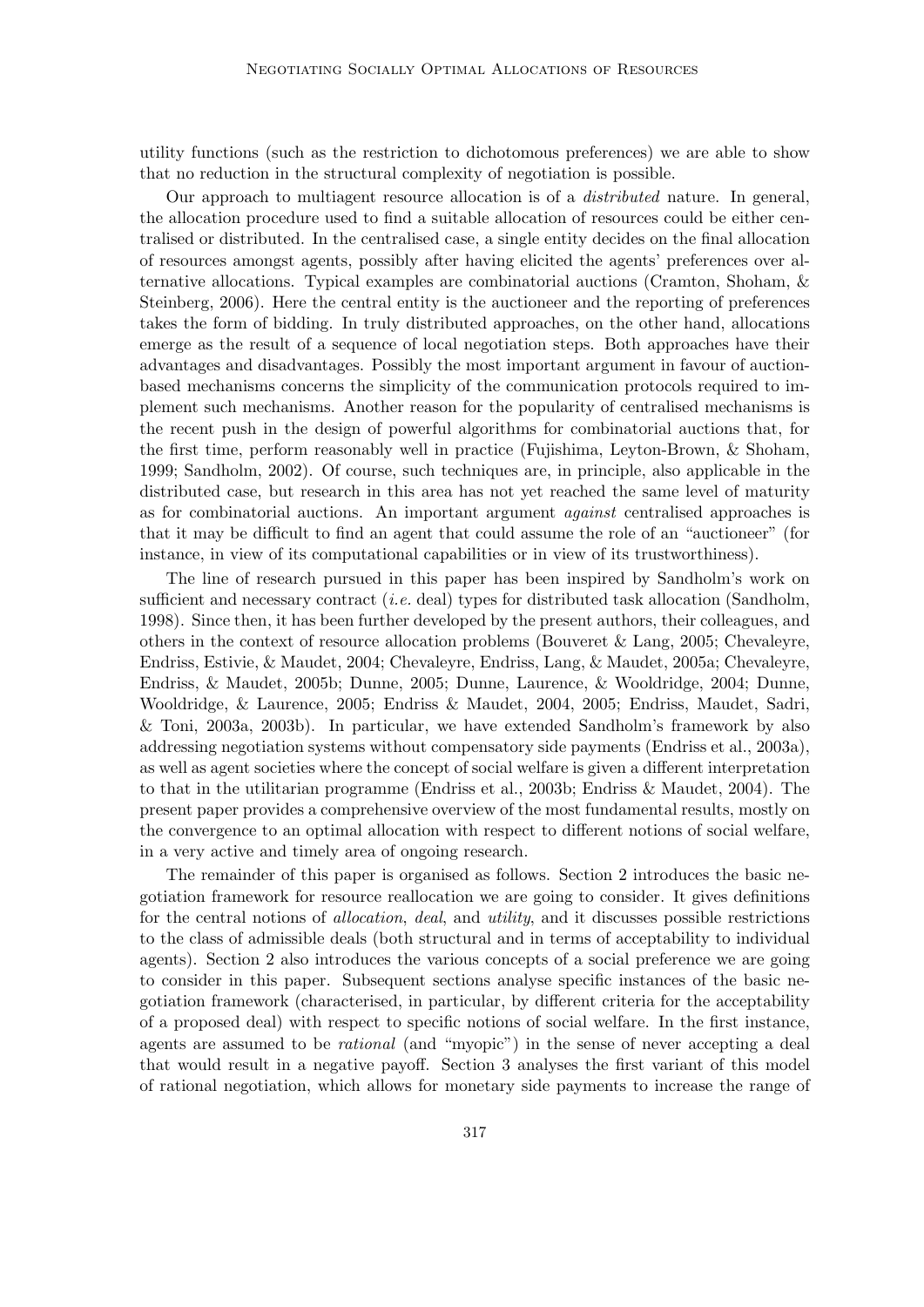acceptable deals. As we shall see, this model facilitates negotiation processes that maximise utilitarian social welfare. If side payments are not possible, we cannot guarantee outcomes with maximal social welfare, but it is still possible to negotiate *Pareto optimal* allocations. This variant of the rational model is studied in Section 4. Both Section 3 and 4 also investigate how restrictions to the range of utility functions agents may use to model their preferences can affect such convergence results.

In the second part of the paper we apply our methodology to agent societies where the concept of social welfare is given a different kind of interpretation than is commonly the case in the multiagent systems literature. Firstly, in Section 5 we analyse our framework of resource allocation by negotiation in the context of egalitarian agent societies. Then Section 6 discusses a variant of the framework that combines ideas from both the utilitarian and the egalitarian programme and enables agents to negotiate Lorenz optimal allocations of resources. Finally, Section 7 introduces the idea of using an elitist model of social welfare for applications where societies of agents are merely a means of enabling at least one agent to achieve their goal. This section also reviews the concept of *envy-freeness* and discusses ways of measuring different degrees of envy.

Section 8 summarises our results and concludes with a brief discussion of the concept of welfare engineering, i.e. with the idea of choosing tailor-made definitions of social welfare for different applications and designing agents' behaviour profiles accordingly.

# 2. Preliminaries

The basic scenario of *resource allocation by negotiation* studied in this paper is that of an artificial society inhabited by a number of agents, each of which initially holds a certain number of resources. These agents will typically ascribe different values (utilities) to different bundles of resources. They may then engage in negotiation and agree on the reallocation of some of the resources, for example, in order to improve their respective individual welfare  $(i.e.$  to increase their utility). Furthermore, we assume that it is in the interest of the system designer that these distributed negotiation processes —somehow— also result in a positive payoff for society as a whole.

# 2.1 Basic Definitions

An instance of our abstract negotiation framework consists of a finite set of (at least two) agents  $A$  and a finite set of *resources*  $R$ . Resources are indivisible and non-sharable. An allocation of resources is a partitioning of  $\mathcal R$  amongst the agents in  $\mathcal A$ .

**Definition 1 (Allocations)** An allocation of resources is a function A from A to subsets of R such that  $A(i) \cap A(j) = \{\}\$  for  $i \neq j$  and  $\bigcup_{i \in A} A(i) = \mathcal{R}$ .

For example, given an allocation A with  $A(i) = \{r_3, r_7\}$ , agent i would own resources  $r_3$  and  $r_7$ . Given a particular allocation of resources, agents may agree on a (multilateral) deal to exchange some of the resources they currently hold. In the most general case, any numbers of agents and resources could be involved in a single deal. From an abstract point of view, a deal takes us from one allocation of resources to the next. That is, we may characterise a deal as a pair of allocations.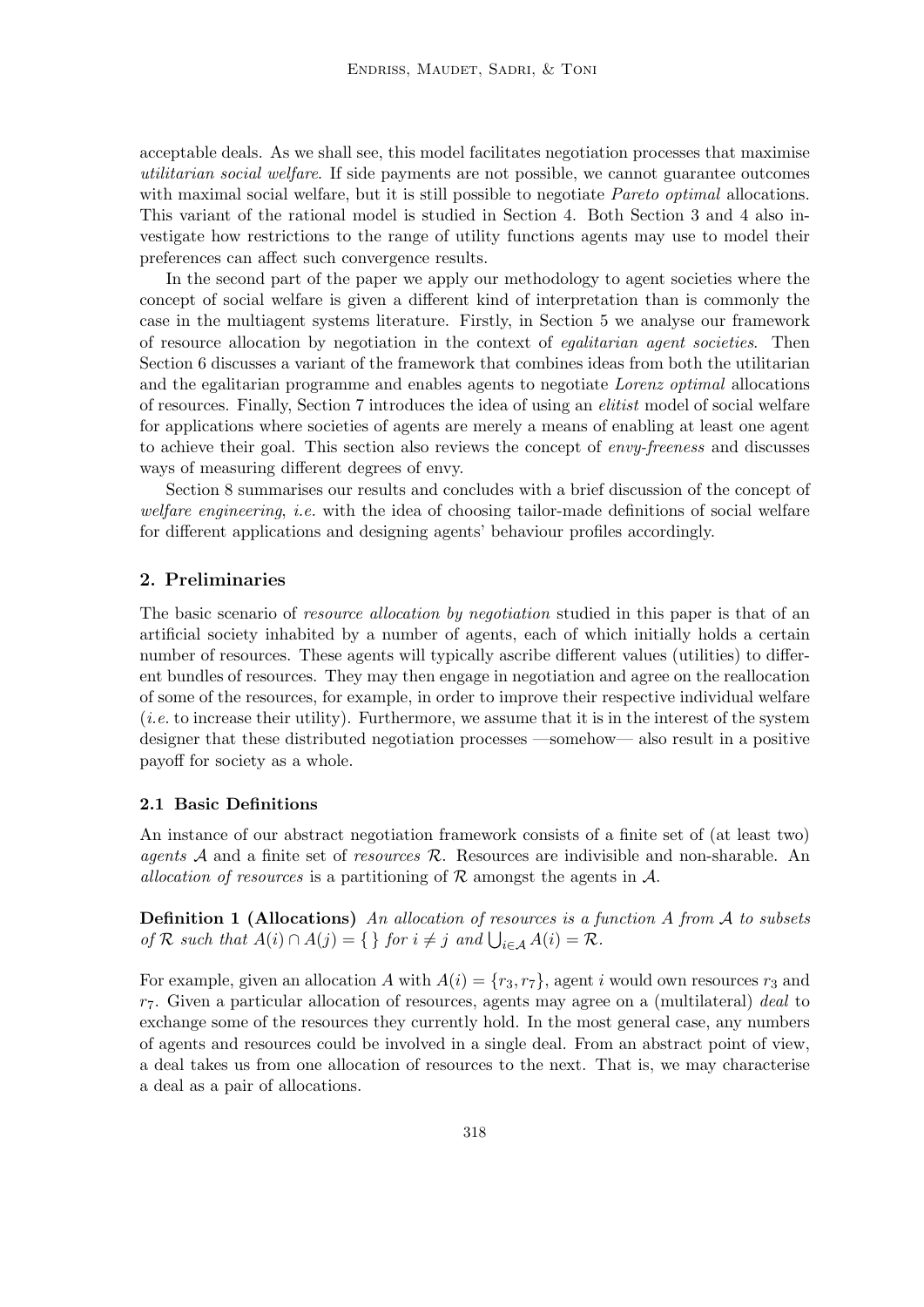**Definition 2 (Deals)** A deal is a pair  $\delta = (A, A')$  where A and A' are allocations of resources with  $A \neq A'$ .

The set of agents involved in a deal  $\delta = (A, A')$  is given by  $A^{\delta} = \{i \in A \mid A(i) \neq A'(i)\}.$ The composition of two deals is defined as follows: If  $\delta_1 = (A, A')$  and  $\delta_2 = (A', A'')$ , then  $\delta_1 \circ \delta_2 = (A, A'')$ . If a given deal is the composition of two deals that concern disjoint sets of agents, then that deal is said to be independently decomposable.

Definition 3 (Independently decomposable deals) A deal  $\delta$  is called independently decomposable iff there exist deals  $\delta_1$  and  $\delta_2$  such that  $\delta = \delta_1 \circ \delta_2$  and  $\mathcal{A}^{\delta_1} \cap \mathcal{A}^{\delta_2} = \{\}.$ 

Observe that if  $\delta = (A, A')$  is independently decomposable then there exists an intermediate allocation B different from both A and A' such that the intersection of  $\{i \in \mathcal{A} \mid A(i) \neq B(i)\}$ and  $\{i \in \mathcal{A} | B(i) \neq A'(i)\}\$ is empty, *i.e.* such that the union of  $\{i \in \mathcal{A} | A(i) = B(i)\}\$ and  $\{i \in \mathcal{A} \mid B(i) = A'(i)\}\$ is the full set of agents A. Hence,  $\delta = (A, A')$  not being independently decomposable implies that there exists no allocation  $B$  different from both  $A$  and  $A'$  such that either  $B(i) = A(i)$  or  $B(i) = A'(i)$  for all agents  $i \in A$  (we are going to use this fact in the proofs of our "necessity theorems" later on).

The value an agent  $i \in \mathcal{A}$  ascribes to a particular set of resources R will be modelled by means of a utility function, that is, a function from sets of resources to real numbers. We are going to consider both general utility functions (without any restrictions) and several more specific classes of functions.

**Definition 4 (Utility functions)** Every agent  $i \in A$  is equipped with a utility function  $u_i: 2^{\mathcal{R}} \rightarrow \mathbb{R}$ . We are going to consider the following restricted classes of utility functions.

- $u_i$  is non-negative iff  $u_i(R) \geq 0$  for all  $R \subseteq \mathcal{R}$ .
- $u_i$  is positive iff it is non-negative and  $u_i(R) \neq 0$  for all  $R \subset \mathcal{R}$  with  $R \neq \{\}.$
- $u_i$  is monotonic iff  $R_1 \subseteq R_2$  implies  $u_i(R_1) \leq u_i(R_2)$  for all  $R_1, R_2 \subseteq \mathcal{R}$ .
- $u_i$  is additive iff  $u_i(R) = \sum_{r \in R} u_i({r})$  for all  $R \subseteq \mathcal{R}$ .
- $u_i$  is a 0-1 function iff it is additive and  $u_i({r}) = 0$  or  $u_i({r}) = 1$  for all  $r \in \mathcal{R}$ .
- $u_i$  is dichotomous iff  $u_i(R) = 0$  or  $u_i(R) = 1$  for all  $R \subseteq \mathcal{R}$ .

Recall that, given an allocation A, the set  $A(i)$  is the bundle of resources held by agent i in that situation. We are usually going to abbreviate  $u_i(A) = u_i(A(i))$  for the utility value assigned by agent  $i$  to that bundle.

# 2.2 Deal Types and Rationality Criteria

In this paper we investigate what kinds of negotiation outcomes agents can achieve by using different *classes of deals*. A class of deals may be characterised by both *structural* constraints (number of agents and resources involved, etc.) and rationality constraints (relating to the changes in utility experienced by the agents involved).

Following Sandholm (1998), we can distinguish a number of structurally different types of deals. The most basic are 1-deals, where a single item is passed from one agent to another.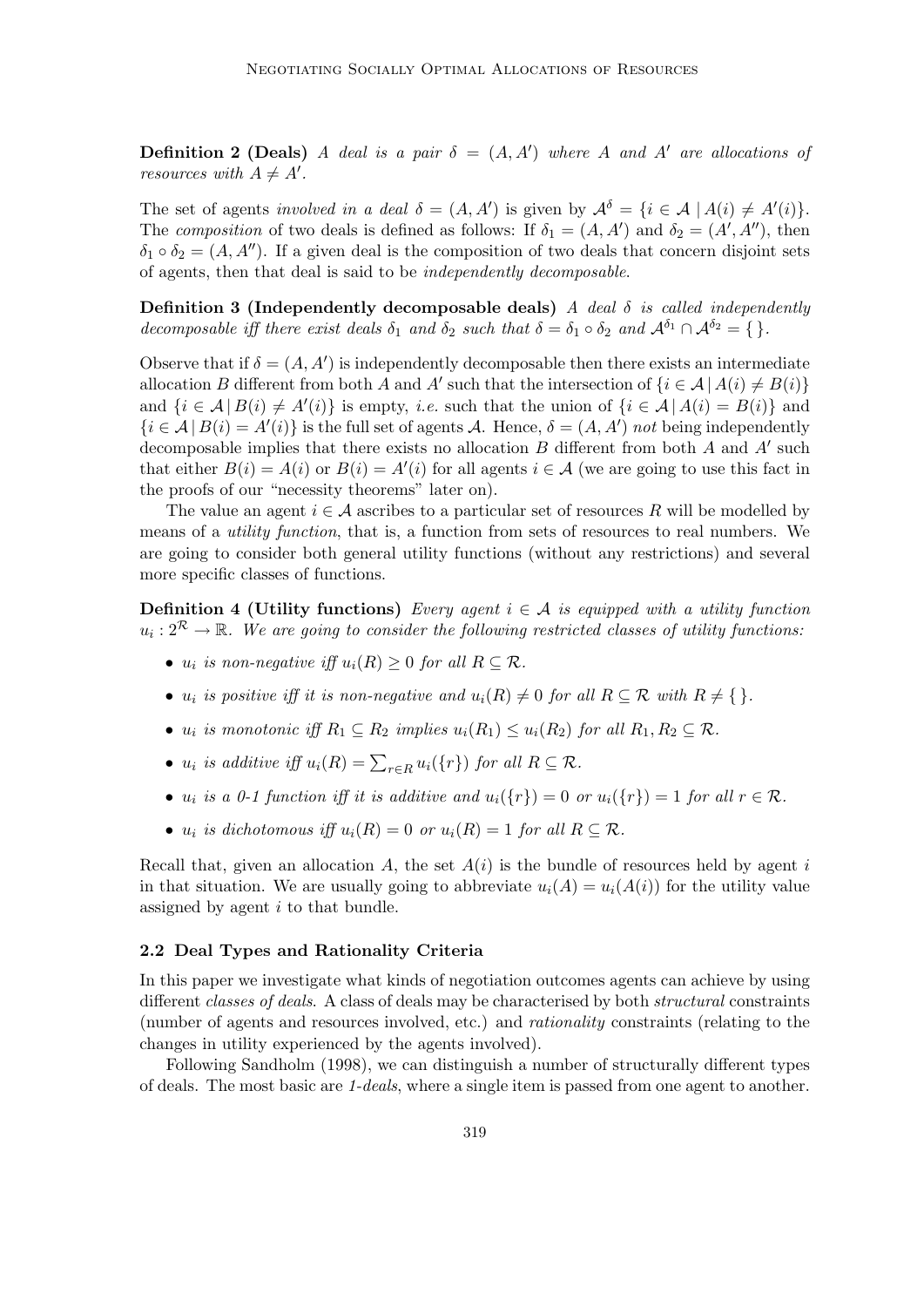# **Definition 5 (1-deals)** A 1-deal is a deal involving the reallocation of exactly one resource.

This corresponds to the "classical" form of a contract typically found in the Contract Net protocol (Smith, 1980). Deals where one agent passes a set of resources on to another agent are called cluster deals. Deals where one agent gives a single item to another agent who returns another single item are called *swap deals*. Sometimes it can also be necessary to exchange resources between more than just two agents. In Sandholm's terminology, a multiagent deal is a deal that could involve any number of agents, where each agent passes at most one resource to each of the other agents taking part. Finally, deals that combine the features of the cluster and the multiagent deal type are called combined deals by Sandholm. These could involve any number of agents and any number of resources. Therefore, every deal  $\delta$ , in the sense of Definition 2, is a combined deal. In the remainder of this paper, when speaking about deals without further specifying their type, we are always going to refer to combined deals (without any structural restrictions).<sup>2</sup>

An agent may or may not find a particular deal  $\delta$  acceptable. Whether or not an agent will accept a given deal depends on the *rationality criterion* it applies when evaluating deals. A selfish agent i may, for instance, only accept deals  $\delta = (A, A')$  that strictly improve its personal welfare:  $u_i(A) < u_i(A')$ . We call criteria such as this, which only depend on the utilities of the agent in question, personal rationality criteria. While we do not want to admit arbitrary rationality criteria, the classes of deals that can be characterised using personal rationality criteria alone is somewhat too narrow for our purposes. Instead, we are going to consider rationality criteria that are local in the sense of only depending on the utility levels of the agents involved in the deal concerned.

Definition 6 (Local rationality criteria) A class  $\Delta$  of deals is said to be characterised by a local rationality criterion iff it is possible to define a predicate  $\Phi$  over  $2^{\mathcal{A}\times\mathbb{R}\times\mathbb{R}}$  such that a deal  $\delta = (A, A')$  belongs to  $\Delta$  iff  $\Phi(\{(i, u_i(A), u_i(A')) \mid i \in A^{\delta}\})$  holds true.

That is,  $\Phi$  is mapping a set of triples of one agent name and two reals (utilities) each to truth values. The locality aspect comes in by only applying  $\Phi$  to the set of triples for those agents whose bundle changes with  $\delta$ . Therefore, for instance, the class of all deals that increase the utility of the previously poorest agent is not characterisable by a local rationality criterion (because this condition can only be checked by inspecting the utilities of all the agents in the system).

### 2.3 Socially Optimal Allocations of Resources

As already mentioned in the introduction, we may think of a multiagent system as a *society* of autonomous software agents. While agents make their local decisions on what deals to propose and to accept, we can also analyse the system from a global or societal point of view and may thus prefer certain allocations of resources over others. To this end, welfare economics provides formal tools to assess how the distribution of resources amongst the members of a society affects the well-being of society as a whole (Sen, 1970; Moulin, 1988; Arrow et al., 2002).

<sup>2.</sup> The ontology of deal types discussed here is, of course, not exhaustive. It would, for instance, also be of interest to consider the class of bilateral deals (involving exactly two agents but any number of items).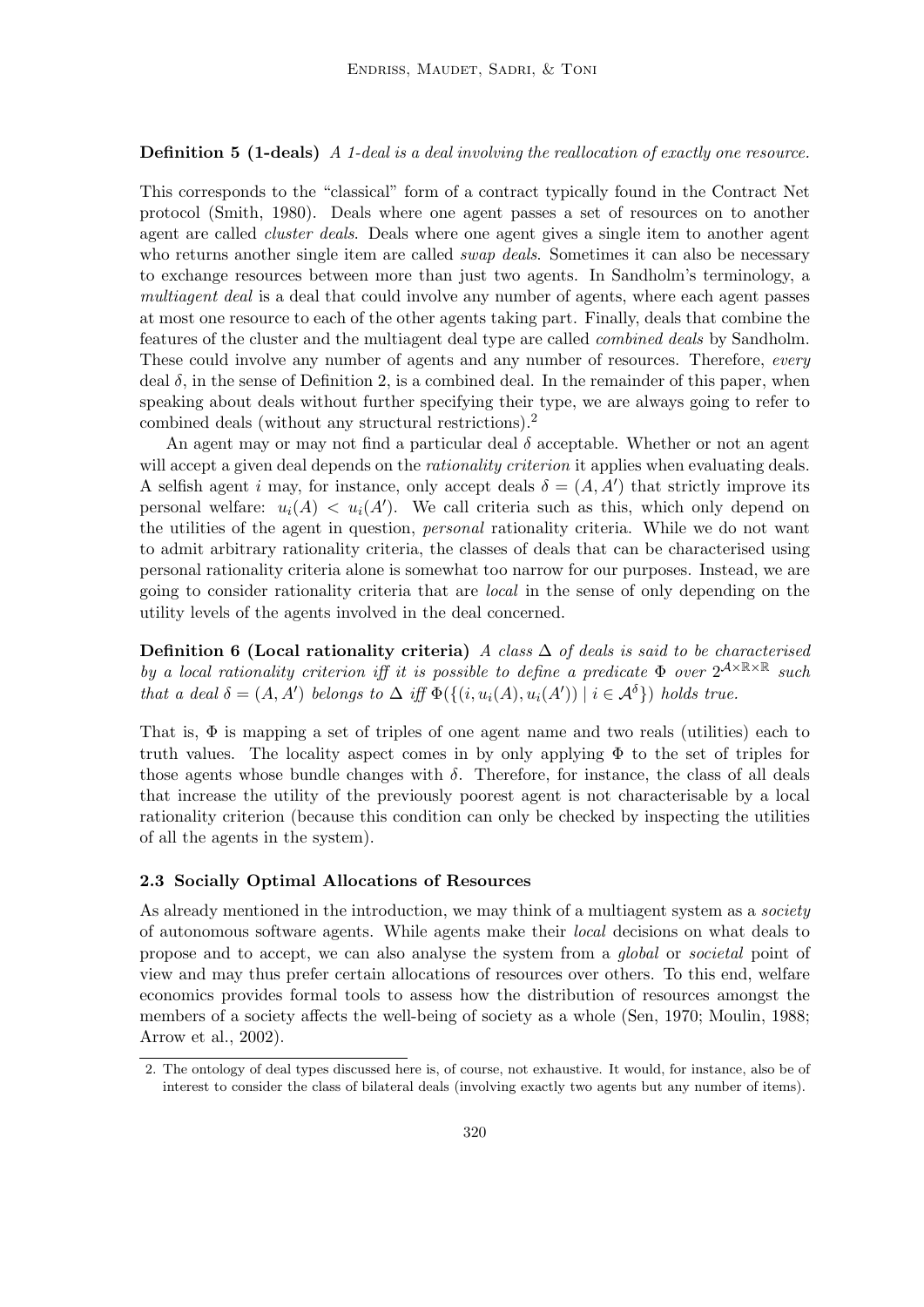Given the preference profiles of the individual agents in a society (which, in our framework, are represented by means of their utility functions), a *social welfare ordering* over alternative allocations of resources formalises the notion of a society's preferences. Next we are going to formally introduce the most important social welfare orderings considered in this paper (some additional concepts of social welfare are discussed towards the end of the paper). In some cases, social welfare is best defined in terms of a collective utility function. One such example is the notion of utilitarian social welfare.

**Definition 7 (Utilitarian social welfare)** The utilitarian social welfare sw<sub>u</sub>(A) of an allocation of resources A is defined as follows:

$$
sw_u(A) = \sum_{i \in \mathcal{A}} u_i(A)
$$

Observe that maximising the collective utility function  $sw_u$  amounts to maximising the average utility enjoyed by the agents in the system. Asking for maximal utilitarian social welfare is a very strong requirement. A somewhat weaker concept is that of *Pareto optimal*ity. An allocation is Pareto optimal iff there is no other allocation with higher utilitarian social welfare that would be no worse for any of of the agents in the system  $(i.e.$  that would be strictly better for at least one agent without being worse for any of the others).

Definition 8 (Pareto optimality) An allocation A is called Pareto optimal iff there is no allocation A' such that  $sw_u(A) < sw_u(A')$  and  $u_i(A) \leq u_i(A')$  for all  $i \in \mathcal{A}$ .

The first goal of an *equitarian* society should be to increase the welfare of its weakest member (Rawls, 1971; Sen, 1970). In other words, we can measure the social welfare of such a society by measuring the welfare of the agent that is currently worst off.

**Definition 9 (Egalitarian social welfare)** The equitarian social welfare swe(A) of an allocation of resources A is defined as follows:

$$
sw_e(A) = min{u_i(A) | i \in \mathcal{A}}
$$

The egalitarian collective utility function  $sw_e$  gives rise to a social welfare ordering over alternative allocations of resources: A' is strictly preferred over A iff  $sw_e(A) < sw_e(A')$ . This ordering is sometimes called the maximin-ordering. The maximin-ordering only takes into account the welfare of the currently weakest agent, but is insensitive to utility fluctuations in the rest of society. To allow for a finer distinction of the social welfare of different allocations we introduce the so-called leximin-ordering.

For a society with n agents, let  $\{u_1, \ldots, u_n\}$  be the set of utility functions for that society. Then every allocation A determines a utility vector  $\langle u_1(A), \ldots, u_n(A) \rangle$  of length n. If we rearrange the elements of that vector in increasing order we obtain the ordered utility vector for allocation A, which we are going to denote by  $\vec{u}(A)$ . The number  $\vec{u}_i(A)$  is the *i*th element in such a vector (for  $1 \leq i \leq |\mathcal{A}|$ ). That is,  $\vec{u}_1(A)$  for instance, is the utility value assigned to allocation A by the currently weakest agent. We now declare a lexicographic ordering over vectors of real numbers (such as  $\vec{u}(A)$ ) in the usual way:  $\vec{x}$  lexicographically precedes  $\vec{y}$  iff  $\vec{x}$  is a (proper) prefix of  $\vec{y}$  or  $\vec{x}$  and  $\vec{y}$  share a common (proper) prefix of length k (which may be 0) and we have  $\vec{x}_{k+1} < \vec{y}_{k+1}$ .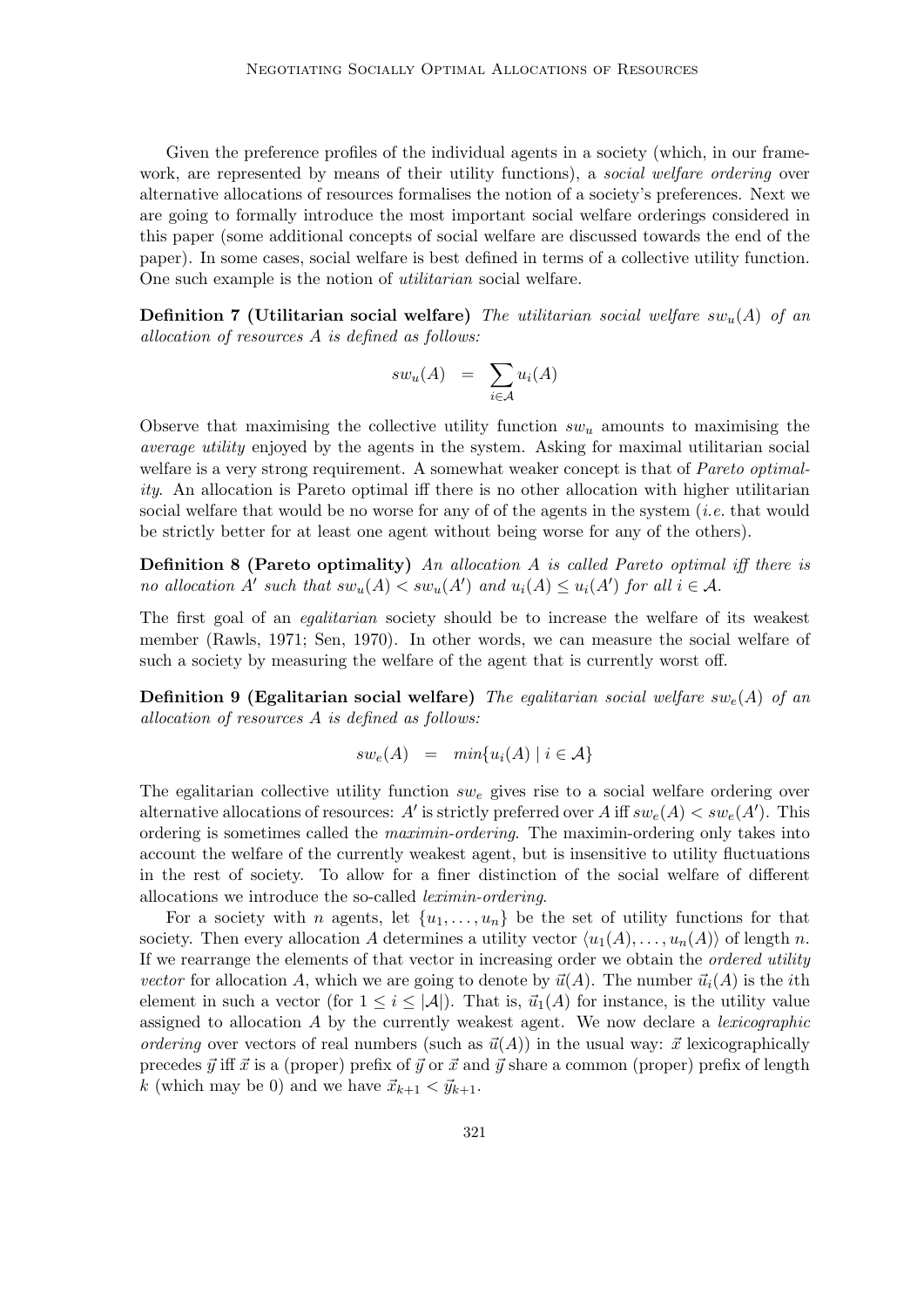Definition 10 (Leximin-ordering) The leximin-ordering  $\prec$  over alternative allocations of resources is defined as follows:

 $A \prec A'$  iff  $\vec{u}(A)$  lexicographically precedes  $\vec{u}(A')$ 

We write  $A \preceq A'$  iff either  $A \prec A'$  or  $\vec{u}(A) = \vec{u}(A')$ . An allocation of resources A is called *leximin-maximal* iff there is no other allocation  $A'$  such that  $A \prec A'$ .

Finally, we introduce the concept of Lorenz domination, a social welfare ordering that combines utilitarian and egalitarian aspects of social welfare. The basic idea is to endorse deals that result in an improvement with respect to utilitarian welfare without causing a loss in egalitarian welfare, and vice versa.

**Definition 11 (Lorenz domination)** Let  $A$  and  $A'$  be allocations for a society with  $n$ agents. Then  $A$  is Lorenz dominated by  $A'$  iff

$$
\sum_{i=1}^k \vec{u}_i(A) \leq \sum_{i=1}^k \vec{u}_i(A')
$$

for all k with  $1 \leq k \leq n$  and, furthermore, that inequality is strict for at least one k.

For any k with  $1 \leq k \leq n$ , the sum referred to in the above definition is the sum of the utility values assigned to the respective allocation of resources by the  $k$  weakest agents. For  $k = 1$ , this sum is equivalent to the egalitarian social welfare for that allocation. For  $k = n$ , it is equivalent to the utilitarian social welfare. An allocation of resources is called Lorenz optimal iff it is not Lorenz dominated by any other allocation.

We illustrate some of the above social welfare concepts (and the use of ordered utility vectors) by means of an example. Consider a society with three agents and two resources, with the agents' utility functions given by the following table:

| $u_1(\{\})=0$        | $u_2(\{\})=0$                        | $u_3(\{\})=0$                    |
|----------------------|--------------------------------------|----------------------------------|
| $u_1({r_1}) = 5$     | $u_2({r_1}) = 4$                     | $u_3({r_1})=2$                   |
| $u_1({r_2}) = 3$     | $u_2({r_2})=2$                       | $u_3({r_2})=6$                   |
| $u_1(\{r_1,r_2\})=8$ | $u_2(\lbrace r_1, r_2 \rbrace) = 17$ | $u_3(\lbrace r_1,r_2 \rbrace)=7$ |

First of all, we observe that the egalitarian social welfare will be 0 for any possible allocation in this scenario, because at least one of the agents would not get any resources at all. Let A be the allocation where agent 2 holds the full bundle of resources. Observe that this is the allocation with maximal utilitarian social welfare. The corresponding utility vector is  $\langle 0, 17, 0 \rangle$ , *i.e.*  $\vec{u}(A) = \langle 0, 0, 17 \rangle$ . Furthermore, let A' be the allocation where agent 1 gets  $r_1$ , agent 2 gets  $r_2$ , and agent 3 has to be content with the empty bundle. Now we get an ordered utility vector of  $(0, 2, 5)$ . The initial element in either vector is 0, but  $0 < 2$ , *i.e.*  $\vec{u}(A)$  lexicographically precedes  $\vec{u}(A')$ . Hence, we get  $A \prec A'$ , *i.e.* A' would be the socially preferred allocation with respect to the leximin-ordering. Furthermore, both A and  $A'$  are Pareto optimal and neither is Lorenz-dominated by the other. Starting from allocation  $A'$ , agents 1 and 2 swapping their respective bundles would result in an allocation with the ordered utility vector  $(0, 3, 4)$ , *i.e.* this move would result in a Lorenz improvement.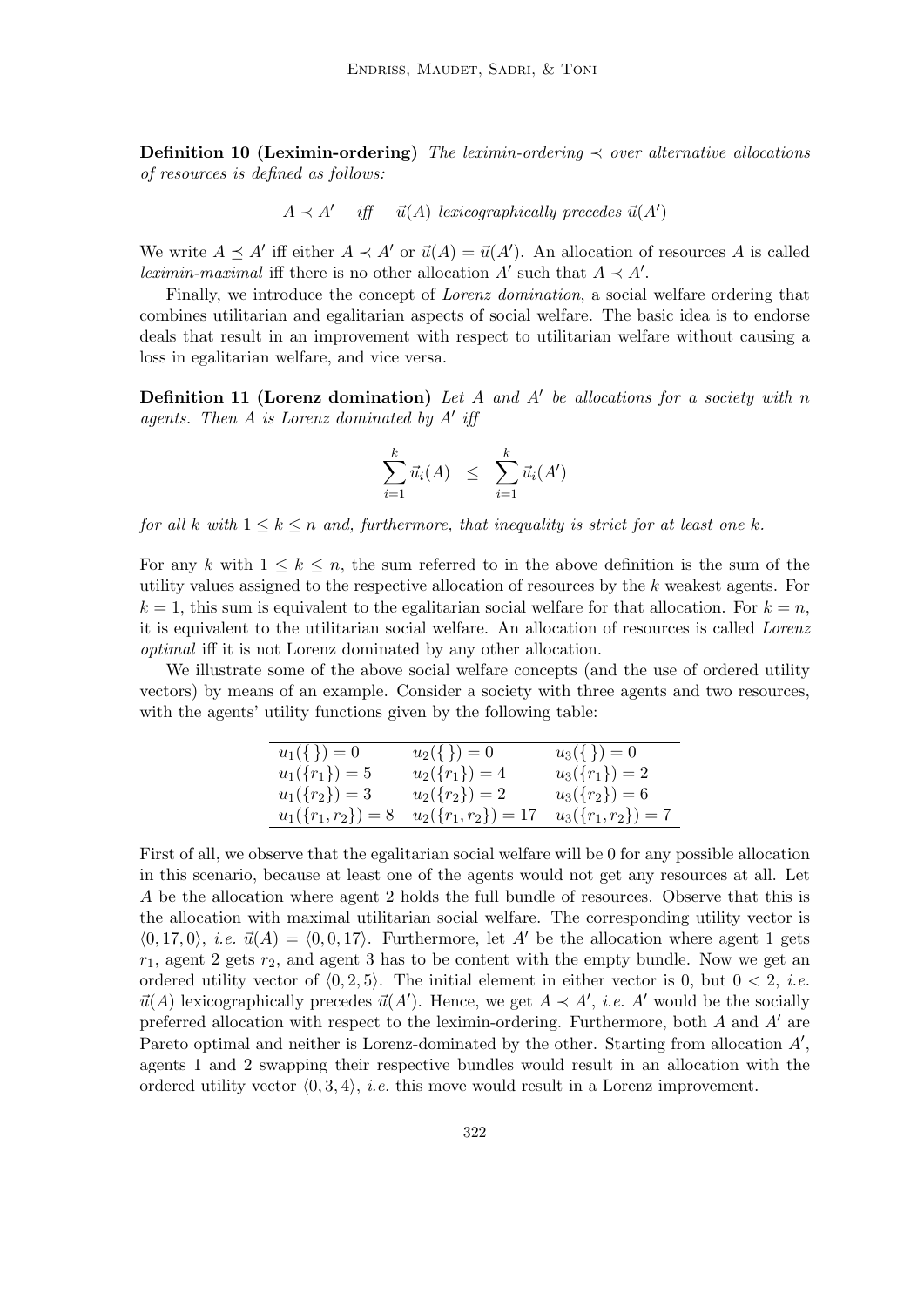# 3. Rational Negotiation with Side Payments

In this section, we are going to discuss a first instance of the general framework of resource allocation by negotiation set out earlier. This particular variant, which we shall refer to as the model of rational negotiation with side payments (or simply with money), is equivalent to a framework put forward by Sandholm where agents negotiate in order to reallocate tasks (Sandholm, 1998). For this variant of the framework, our aim will be to negotiate allocations with maximal utilitarian social welfare.

# 3.1 Individual Rationality

In this instance of our negotiation framework, a deal may be accompanied by a number of monetary side payments to compensate some of the agents involved for accepting a loss in utility. Rather than specifying for each pair of agents how much money the former is supposed to pay to the latter, we simply say how much money each agent either pays out or receives. This can be modelled by using what we call a payment function.

**Definition 12 (Payment functions)** A payment function is a function p from  $\mathcal A$  to real numbers satisfying the following condition:

$$
\sum_{i\in\mathcal{A}}p(i) \;\;=\;\; 0
$$

Here,  $p(i) > 0$  means that agent *i* pays the amount of  $p(i)$ , while  $p(i) < 0$  means that it receives the amount of  $-p(i)$ . By definition of a payment function, the sum of all payments is 0, *i.e.* the overall amount of money present in the system does not change.<sup>3</sup>

In the rational negotiation model, agents are self-interested in the sense of only proposing or accepting deals that strictly increase their own welfare (for a justification of this approach we refer to Sandholm, 1998). This "myopic" notion of individual rationality may be formalised as follows.

**Definition 13 (Individual rationality)** A deal  $\delta = (A, A')$  is called individually rational iff there exists a payment function p such that  $u_i(A') - u_i(A) > p(i)$  for all  $i \in A$ , except possibly  $p(i) = 0$  for agents i with  $A(i) = A'(i)$ .

That is, agent i will be prepared to accept the deal  $\delta$  iff it has to pay less than its gain in utility or it will get paid more than its loss in utility, respectively. Only for agents i not affected by the deal, *i.e.* in case  $A(i) = A'(i)$ , there may be no payment at all. For example, if  $u_i(A) = 8$  and  $u_i(A') = 5$ , then the utility of agent i would be reduced by 3 units if it were to accept the deal  $\delta = (A, A')$ . Agent i will only agree to this deal if it is accompanied by a side payment of more than 3 units; that is, if the payment function p satisfies  $-3 > p(i)$ .

For any given deal, there will usually be a range of possible side payments. How agents manage to agree on a particular one is not a matter of consideration at the abstract level at which we are discussing this framework here. We assume that a deal will go ahead as long as there exists *some* suitable payment function  $p$ . We should point out that this

<sup>3.</sup> As the overall amount of money present in the system stays constant throughout the negotiation process, it makes sense not to take it into account for the evaluation of social welfare.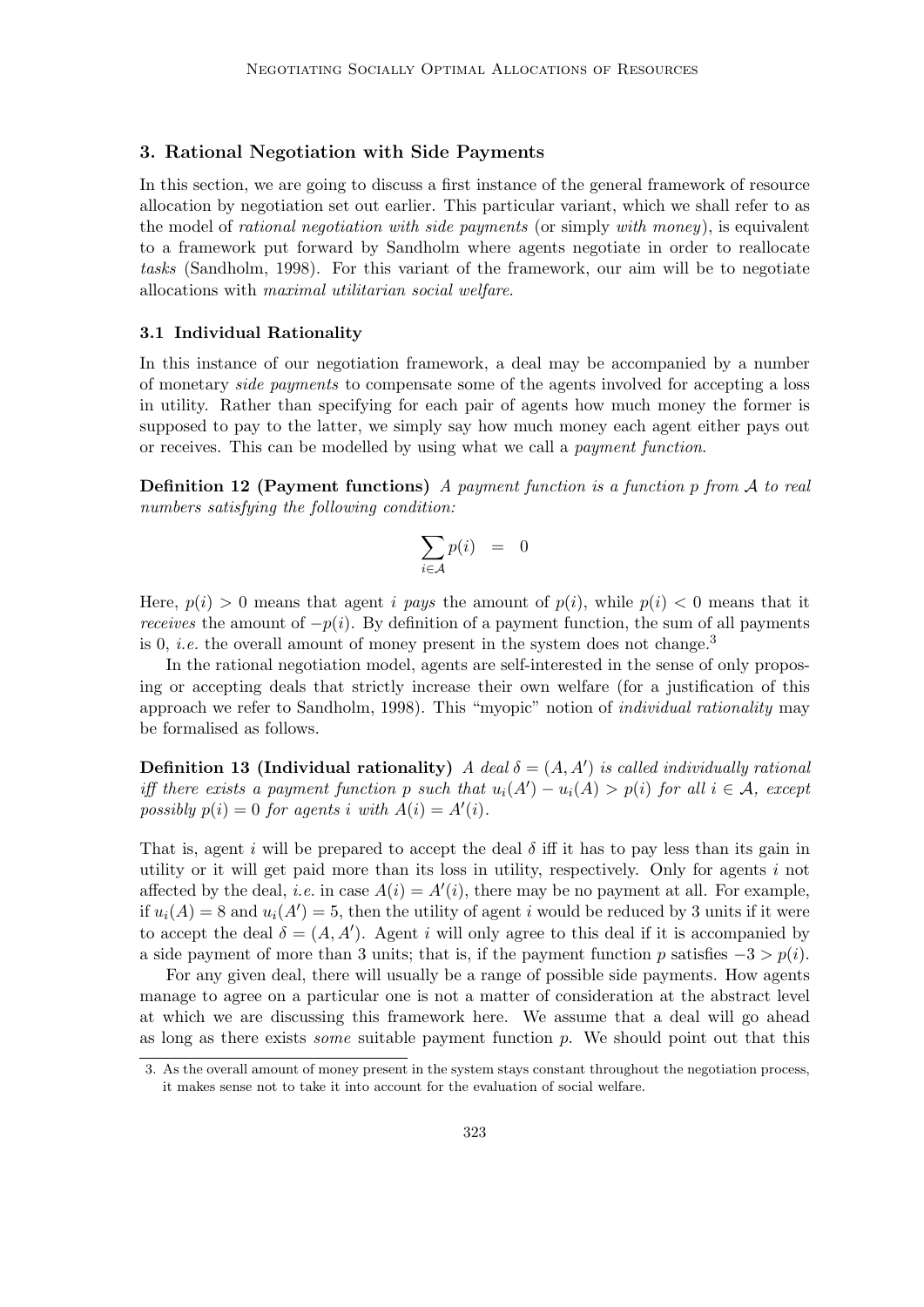assumption may not be justified under all circumstances. For instance, if utility functions are not publicly known and agents are risk-takers, then a potential deal may not be identified as such, because some of the agents may understate their interest in that deal in order to maximise their expected payoff (Myerson & Satterthwaite, 1983). Therefore, the theoretical results on the reachability of socially optimal allocations reported below will only apply under the assumption that such strategic considerations will not prevent agents from making mutually beneficial deals.

#### 3.2 An Example

As an example, consider a system with two agents, agent 1 and agent 2, and a set of two resources  $\mathcal{R} = \{r_1, r_2\}$ . The following table specifies the values of the utility functions  $u_1$ and  $u_2$  for every subset of  $\{r_1, r_2\}$ :

| $u_1(\{\})=0$      | $u_2(\{\})=0$      |
|--------------------|--------------------|
| $u_1({r_1}) = 2$   | $u_2({r_1})=3$     |
| $u_1({r_2}) = 3$   | $u_2({r_2})=3$     |
| $u_1({r_1,r_2})=7$ | $u_2({r_1,r_2})=8$ |

Also suppose agent 1 initially holds the full set of resources  $\{r_1, r_2\}$  and agent 2 does not own any resources to begin with.

The utilitarian social welfare for this initial allocation is 7, but it could be 8, namely if agent 2 had both resources. As we are going to see next, the simple class of 1-deals alone are not always sufficient to guarantee the optimal outcome of a negotiation process (if agents abide to the individual rationality criterion for the acceptability of a deal). In our example, the only possible 1-deals would be to pass either  $r_1$  or  $r_2$  from agent 1 to agent 2. In either case, the loss in utility incurred by agent 1 (5 or 4, respectively) would outweigh the gain of agent 2 (3 for either deal), so there is no payment function that would make these deals individually rational. The *cluster deal* of passing  $\{r_1, r_2\}$  from agent 1 to 2, on the other hand, would be individually rational if agent 2 paid agent 1 an amount of, say, 7.5 units.

Similarly to the example above, we can also construct scenarios where swap deals or multiagent deals are necessary *(i.e.* where cluster deals alone would not be sufficient to guarantee maximal social welfare). This also follows from Theorem 2, which we are going to present later on in this section. Several concrete examples are given by Sandholm (1998).

#### 3.3 Linking Individual Rationality and Social Welfare

The following result, first stated in this form by Endriss et al. (2003a), says that a deal (with money) is individually rational iff it increases utilitarian social welfare. We are mainly going to use this lemma to give a simple proof of Sandholm's main result on sufficient contract types (Sandholm, 1998), but it has also found useful applications in its own right (Dunne et al., 2005; Dunne, 2005; Endriss & Maudet, 2005).

Lemma 1 (Individually rational deals and utilitarian social welfare) A deal  $\delta =$  $(A, A')$  is individually rational iff  $sw_u(A) < sw_u(A')$ .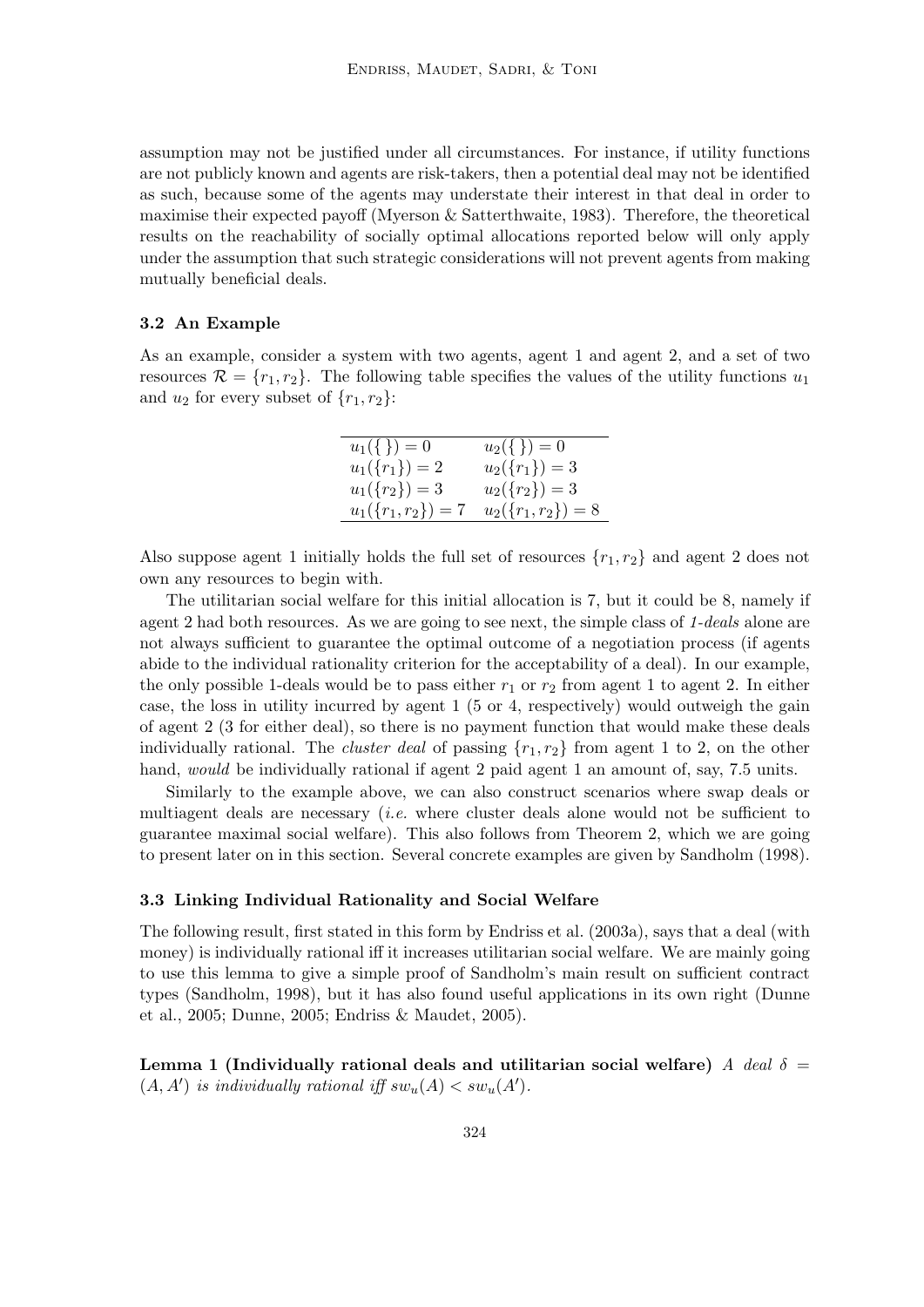*Proof.* ' $\Rightarrow$ ': By definition,  $\delta = (A, A')$  is individually rational iff there exists a payment function p such that  $u_i(A') - u_i(A) > p(i)$  holds for all  $i \in A$ , except possibly  $p(i) = 0$  in case  $A(i) = A'(i)$ . If we add up the inequations for all agents  $i \in \mathcal{A}$  we get:

$$
\sum_{i \in \mathcal{A}} (u_i(A') - u_i(A)) > \sum_{i \in \mathcal{A}} p(i)
$$

By definition of a payment function, the righthand side equates to 0 while, by definition of utilitarian social welfare, the lefthand side equals  $sw_u(A') - sw_u(A)$ . Hence, we really get  $sw_u(A) < sw_u(A')$  as claimed.

 $\iff$ : Now let  $sw_u(A) < sw_u(A')$ . We have to show that  $\delta = (A, A')$  is an individually rational deal. We are done if we can prove that there exists a payment function  $p$  such that  $u_i(A') - u_i(A) > p(i)$  for all  $i \in \mathcal{A}$ . We define the function  $p: \mathcal{A} \to \mathbb{R}$  as follows:

$$
p(i) = u_i(A') - u_i(A) - \frac{sw_u(A') - sw_u(A)}{|A|} \text{ (for } i \in A)
$$

First, observe that p really is a payment function, because we get  $\sum_{i \in A} p(i) = 0$ . We also get  $u_i(A') - u_i(A) > p(i)$  for all  $i \in \mathcal{A}$ , because we have  $sw_u(A') - sw_u(A') > 0$ . Hence,  $\delta$ must indeed be an individually rational deal.  $\Box$ 

Lemma 1 suggests that the function  $sw_u$  does indeed provide an appropriate measure of social well-being in societies of agents that use the notion of individual rationality (as given by Definition 13) to guide their behaviour during negotiation. It also shows that individual rationality is indeed a local rationality criterion in the sense of Definition 6.

# 3.4 Maximising Utilitarian Social Welfare

Our next aim is to show that any sequence of deals in the rational negotiation model with side payments will converge to an allocation with maximal utilitarian social welfare; that is, the class of individually rational deals (as given by Definition 13) is sufficient to guarantee optimal outcomes for agent societies measuring welfare according to the utilitarian programme (Definition 7). This has originally been shown by Sandholm (1998) in the context of a framework where rational agents negotiate in order to reallocate tasks and where the global aim is to minimise the overall costs of carrying out these tasks.

Theorem 1 (Maximal utilitarian social welfare) Any sequence of individually rational deals will eventually result in an allocation with maximal utilitarian social welfare.

*Proof.* Given that both the set of agents  $A$  as well as the set of resources  $R$  are required to be finite, there can be only a finite number of distinct allocations of resources. Furthermore, by Lemma 1, any individually rational deal will strictly increase utilitarian social welfare. Hence, negotiation must terminate after a finite number of deals. For the sake of contradiction, assume that the terminal allocation  $A$  does not have maximal utilitarian social welfare, *i.e.* there exists another allocation  $A'$  with  $sw_u(A) < sw_u(A')$ . But then, by Lemma 1, the deal  $\delta = (A, A')$  would be individually rational and thereby possible, which contradicts our earlier assumption of  $A$  being a terminal allocation.  $\square$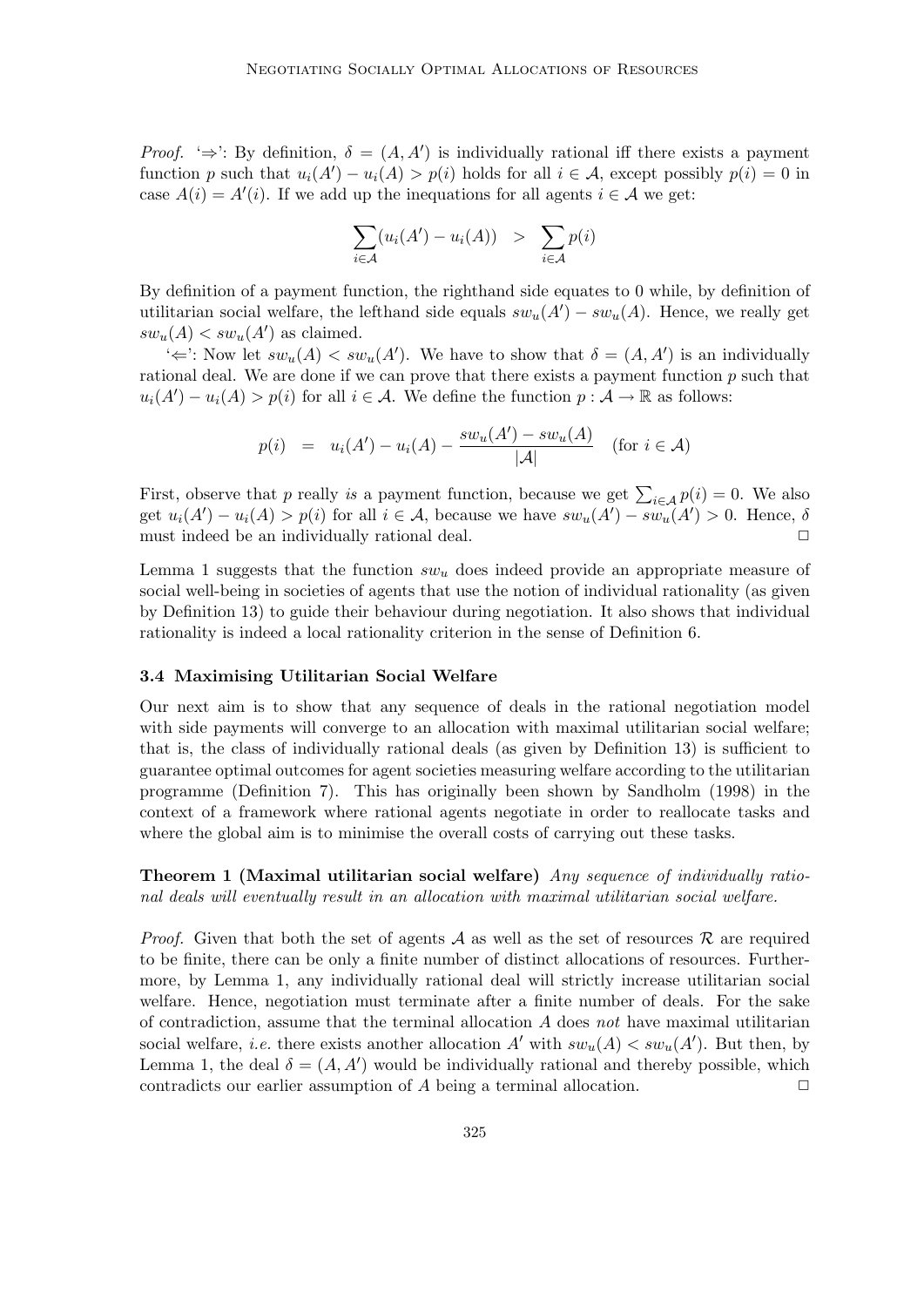At first sight, this result may seem almost trivial. The notion of a multilateral deal without any structural restrictions is a very powerful one. A single such deal allows for any number of resources to be moved between any number of agents. From this point of view, it is not particularly surprising that we can always reach an optimal allocation (even in just a single step!). Furthermore, finding a suitable deal is a very complex task, which may not always be viable in practice. The crucial point of Theorem 1 is that any sequence of deals will result in an optimal allocation. That is, whatever deals are agreed on in the early stages of negotiation, the system will never get stuck in a local optimum and finding an allocation with maximal social welfare remains an option throughout (provided, of course, that agents are actually able to identify any deal that is theoretically possible). Given the restriction to deals that are individually rational for all the agents involved, social welfare must increase with every single deal. Therefore, negotiation always pays off, even if it has to stop early due to computational limitations.

The issue of complexity is still an important one. If the full range of deals is too large to be managed in practice, it is important to investigate how close we can get to finding an optimal allocation if we restrict the set of allowed deals to certain simple patterns. Andersson and Sandholm (2000), for instance, have conducted a number of experiments on the sequencing of certain contract/deal types to reach the best possible allocations within a limited amount of time. For a complexity-theoretic analysis of the problem of deciding whether it is possible to reach an optimal allocation by means of structurally simple types of deals (in particular 1-deals), we refer to recent work by Dunne et al. (2005).

#### 3.5 Necessary Deals

The next theorem improves upon Sandholm's main result regarding necessary contract types (Sandholm, 1998), by extending it to the cases where either all utility functions are monotonic or all utility functions are dichotomous.<sup>4</sup> Sandholm's original result, translated into our terminology, states that for any system (consisting of a set of agents  $A$  and a set of resources  $\mathcal{R}$ ) and any (not independently decomposable) deal  $\delta$  for that system, it is possible to construct utility functions and choose an initial allocation of resources such that  $\delta$  is necessary to reach an optimal allocation, if agents only agree to individually rational deals. All other findings on the insufficiency of certain types of contracts reported by Sandholm (1998) may be considered corollaries to this. For instance, the fact that, say, cluster deals alone are not sufficient to guarantee optimal outcomes follows from this theorem if we take  $\delta$  to be any particular swap deal for the system in question.

Theorem 2 (Necessary deals with side payments) Let the sets of agents and resources be fixed. Then for every deal  $\delta$  that is not independently decomposable, there exist utility functions and an initial allocation such that any sequence of individually rational deals leading to an allocation with maximal utilitarian social welfare must include  $\delta$ . This continues to be the case even when either all utility functions are required to be monotonic or all utility functions are required to be dichotomous.

<sup>4.</sup> In fact, our theorem not only sharpens but also also corrects a mistake in previous expositions of this result (Sandholm, 1998; Endriss et al., 2003a), where the restriction to deals that are not independently decomposable had been omitted.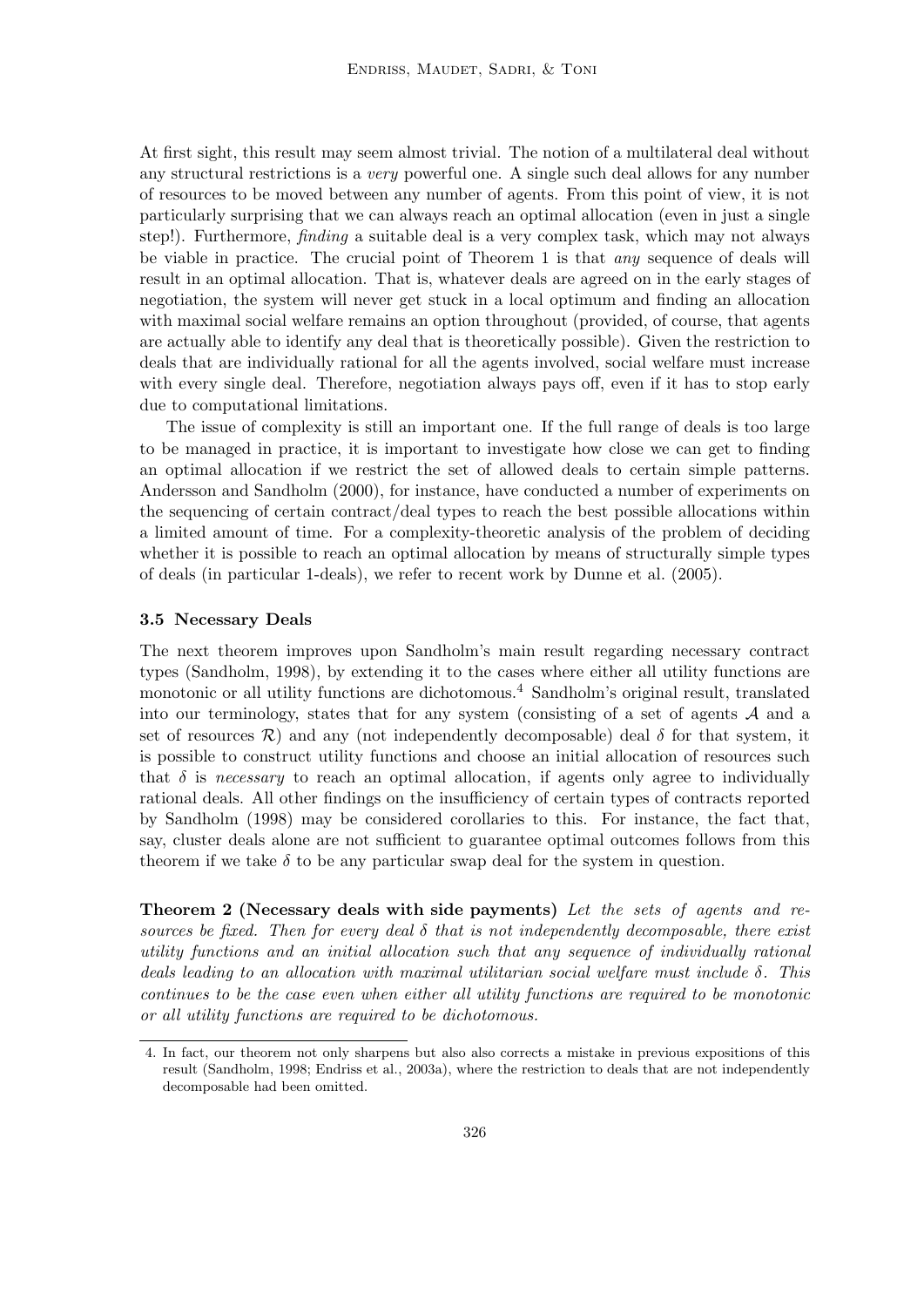*Proof.* Given a set of agents A and a set of resources R, let  $\delta = (A, A')$  with  $A \neq A'$  be any deal for this system. We need to show that there are a collection of utility functions and an initial allocation such that  $\delta$  is necessary to reach an allocation with maximal social welfare. This would be the case if  $A'$  had maximal social welfare,  $A$  had the second highest social welfare, and A were the initial allocation of resources.

We first prove the existence of such a collection of functions for the case where all utility functions are required to be monotonic. Fix  $\epsilon$  such that  $0 < \epsilon < 1$ . As we have  $A \neq A'$ , there must be an agent  $j \in \mathcal{A}$  such that  $A(j) \neq A'(j)$ . We now define utility functions  $u_i$ for agents  $i \in \mathcal{A}$  and sets of resources  $R \subseteq \mathcal{R}$  as follows:

$$
u_i(R) = \begin{cases} |R| + \epsilon & \text{if } R = A'(i) \text{ or } (R = A(i) \text{ and } i \neq j) \\ |R| & \text{otherwise} \end{cases}
$$

Observe that  $u_i$  is a monotonic utility function for every  $i \in \mathcal{A}$ . We get  $sw_u(A') = |\mathcal{R}| + \epsilon \cdot |\mathcal{A}|$ and  $sw_u(A) = sw_u(A') - \epsilon$ . Because  $\delta = (A, A')$  is not individually decomposable, there exists no allocation B different from both A and A' such that either  $B(i) = A(i)$  or  $B(i) =$  $A'(i)$  for all agents  $i \in \mathcal{A}$ . Hence,  $sw_u(B) \le sw_u(A)$  for any other allocation B. That is,  $A'$  is the (unique) allocation with maximal social welfare and the only allocation with higher social welfare than  $A$ . Therefore, if we were to make  $A$  the initial allocation then  $\delta = (A, A')$  would be the only deal increasing social welfare. By Lemma 1, this means that δ would be the only individually rational (and thereby the only possible) deal. Hence, δ is indeed necessary to achieve maximal utilitarian social welfare.

The proof for the case of dichotomous utility functions is very similar; we only need to show that a suitable collection of dichotomous utility functions can be constructed. Again, let j be an agent with  $A(j) \neq A'(j)$ . We can use the following collection of functions:

$$
u_i(R) = \begin{cases} 1 & \text{if } R = A'(i) \text{ or } (R = A(i) \text{ and } i \neq j) \\ 0 & \text{otherwise} \end{cases}
$$

We get  $sw_u(A') = |\mathcal{A}|$ ,  $sw_u(A) = sw_u(A') - 1$  and  $sw_u(B) \le sw_u(A)$  for all other allocations B. Hence, A is not socially optimal and, with A as the initial allocation,  $\delta$  would be the only deal that is individually rational.  $\Box$ 

We should stress that the set of deals that are not independently decomposable includes deals involving any number of agents and/or any number of resources. Hence, by Theorem 2, any negotiation protocol that puts restrictions on the structural complexity of deals that may be proposed will fail to guarantee optimal outcomes, even when there are no constraints on either time or computational resources. This emphasises the high complexity of our negotiation framework (see also Dunne et al., 2005; Chevaleyre et al., 2004; Endriss & Maudet, 2005; Dunne, 2005). The fact that the necessity of (almost) the full range of deals persists, even when all utility functions are subject to certain restrictions makes this result even more striking. This is true in particular for the case of dichotomous functions, which are in some sense the simplest class of utility functions (as they can only distinguish between "good" and "bad" bundles).

To see that the restriction to deals that are not independently decomposable matters, consider a scenario with four agents and two resources. If the deal  $\delta$  of moving  $r_1$  from agent 1 to agent 2, and  $r_2$  from agent 3 to agent 4 is individually rational, then so will be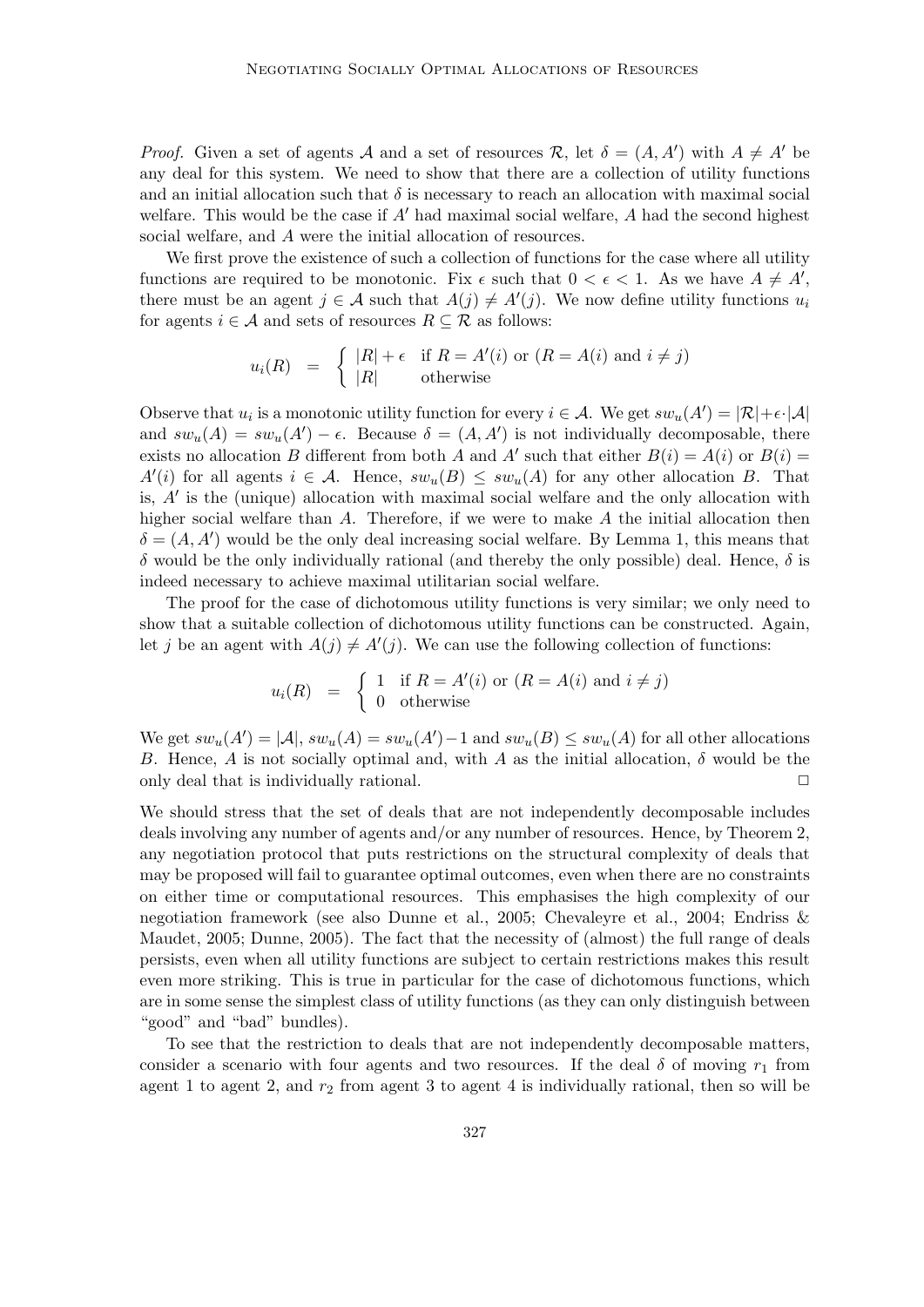either one of the two "subdeals" of moving either  $r_1$  from agent 1 to agent 2 or  $r_2$  from agent 3 to agent 4. Hence, the deal  $\delta$  (which is independently decomposable) cannot be necessary in the sense of Theorem 2 (with reference to our proof above, in the case of  $\delta$ there are allocations B such that either  $B(i) = A(i)$  or  $B(i) = A'(i)$  for all agents  $i \in \mathcal{A}$ , *i.e.* we could get  $sw_u(B) = sw_u(A')$ .

# 3.6 Additive Scenarios

Theorem 2 is a negative result, because it shows that deals of any complexity may be required to guarantee optimal outcomes of negotiation. This is partly a consequence of the high degree of generality of our framework. In Section 2.1, we have defined utility functions as arbitrary functions from sets of resources to real numbers. For many application domains this may be unnecessarily general or even inappropriate and we may be able to obtain stronger results for specific classes of utility functions that are subject to certain restrictions. Of course, we have already seen that this is not the case for either monotonicity (possibly the most natural restriction) or dichotomy (possibly the most severe restriction).

Here, we are going to consider the case of *additive* utility functions, which are appropriate for domains where combining resources does not result in any synergy effects (in the sense of increasing an agent's welfare). We refer to systems where all agents have additive utility functions as additive scenarios. The following theorem shows that for these additive scenarios 1-deals are sufficient to guarantee outcomes with maximal social welfare.<sup>5</sup>

Theorem 3 (Additive scenarios) In additive scenarios, any sequence of individually rational 1-deals will eventually result in an allocation with maximal utilitarian social welfare.

Proof. Termination is shown as for Theorem 1. We are going to show that, whenever the current allocation does not have maximal social welfare, then there is still a possible 1-deal that is individually rational.

In additive domains, the utilitarian social welfare of a given allocation may be computed by adding up the appropriate utility values for all the single resources in  $\mathcal{R}$ . For any allocation A, let  $f_A$  be the function mapping each resource  $r \in \mathcal{R}$  to the agent  $i \in \mathcal{A}$  that holds r in situation A (that is, we have  $f_A(r) = i$  iff  $r \in A(i)$ ). The utilitarian social welfare for allocation  $A$  is then given by the following formula:

$$
sw_u(A) = \sum_{r \in \mathcal{R}} u_{f_A(r)}(\{r\})
$$

Now suppose that negotiation has terminated with allocation  $A$  and there are no more individually rational 1-deals possible. Furthermore, for the sake of contradiction, assume that  $A$  is not an allocation with maximal social welfare, *i.e.* there exists another allocation A' with  $sw_u(A) < sw_u(A')$ . But then, by the above characterisation of social welfare for additive scenarios, there must be at least one resource  $r \in \mathcal{R}$  such that  $u_{f_A(r)}(\lbrace r \rbrace)$  <  $u_{f_{A'}(r)}(\lbrace r \rbrace)$ . That is, the 1-deal  $\delta$  of passing r from agent  $f_A(r)$  on to agent  $f_{A'}(r)$  would increase social welfare. Therefore, by Lemma 1,  $\delta$  must be an individually rational deal, *i.e.* contrary to our earlier assumption,  $\vec{A}$  cannot be a terminal allocation. Hence,  $\vec{A}$  must be an allocation with maximal utilitarian social welfare.  $\Box$ 

<sup>5.</sup> This has also been observed by T. Sandholm (personal communication, September 2002).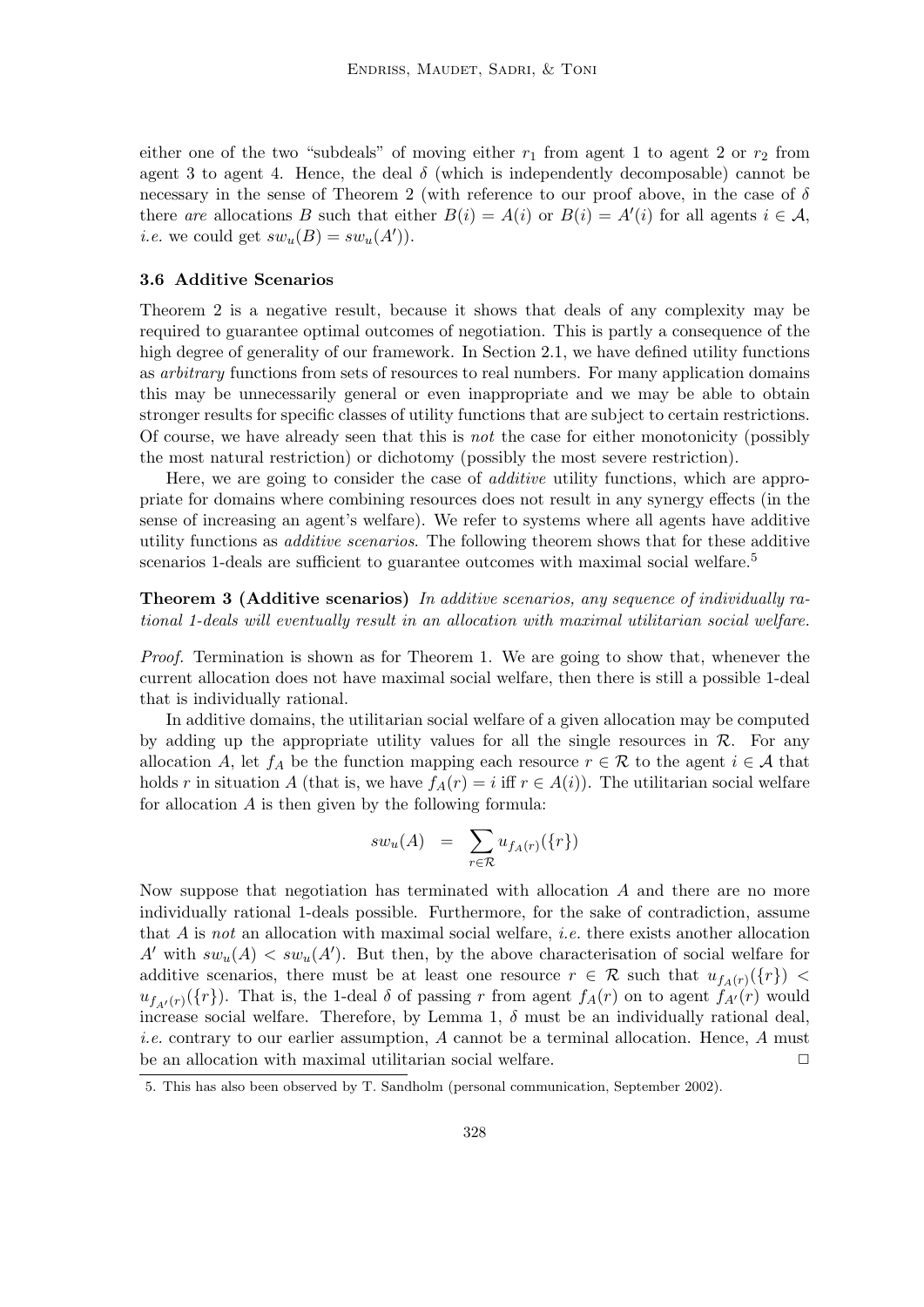We conclude this section by briefly mentioning two recent results that both extend, in different ways, the result stated in Theorem 3 (a detailed discussion, however, would be beyond the scope of the present paper). The first of these results shows that rational deals involving at most k resources each are sufficient for convergence to an allocation with maximal social welfare whenever all utility functions are *additively separable* with respect to a common partition of  $\mathcal{R}$  —*i.e.* synergies across different parts of the partition are not possible and overall utility is defined as the sum of utilities for the different sets in the partition (Fishburn, 1970)— and each set in this partition has at most  $k$  elements (Chevaleyre et al., 2005a).

The second result concerns a maximality property of utility functions with respect to 1-deals. Chevaleyre et al. (2005b) show that the class of modular utility functions, which is only slightly more general than the class of additive functions considered here (namely, it is possible to assign a non-zero utility to the empty bundle), is maximal in the sense that for no class of functions strictly including the class of modular functions it would still be possible to guarantee that agents using utility functions from that larger class and negotiating only individually rational 1-deals will eventually reach an allocation with maximal utilitarian social welfare in all cases.

# 4. Rational Negotiation without Side Payments

An implicit assumption made in the framework that we have presented so far is that every agent has got an unlimited amount of money available to it to be able to pay other agents whenever this is required for a deal that would increase utilitarian social welfare. Concretely, if  $A$  is the initial allocation and  $A'$  is the allocation with maximal utilitarian social welfare, then agent *i* may require an amount of money just below the difference  $u_i(A') - u_i(A)$  to be able to get through the negotiation process. In the context of task contracting, for which this framework has been proposed originally (Sandholm, 1998), this may be justifiable, but for resource allocation problems it seems questionable to make assumptions about the unlimited availability of one particular resource, namely money. In this section, we therefore investigate to what extent the theoretical results discussed in the previous section persist to apply when we consider negotiation processes without monetary side payments.

# 4.1 An Example

In a scenario without money, that is, if we do not allow for compensatory payments, we cannot always guarantee an outcome with maximal utilitarian social welfare. To see this, consider the following simple problem for a system with two agents, agent 1 and agent 2, and a single resource  $r$ . The agents' utility functions are defined as follows:

$$
u_1(\{\}) = 0
$$
  $u_2(\{\}) = 0$   
 $u_1(\{r\}) = 4$   $u_2(\{r\}) = 7$ 

Now suppose agent 1 initially owns the resource. Then passing  $r$  from agent 1 to agent 2 would increase utilitarian social welfare by an amount of 3. For the framework with money, agent 2 could pay agent 1, say, the amount of 5.5 units and the deal would be individually rational for both of them. Without money (*i.e.* if  $p \equiv 0$ ), however, no individually rational deal is possible and negotiation must terminate with a non-optimal allocation.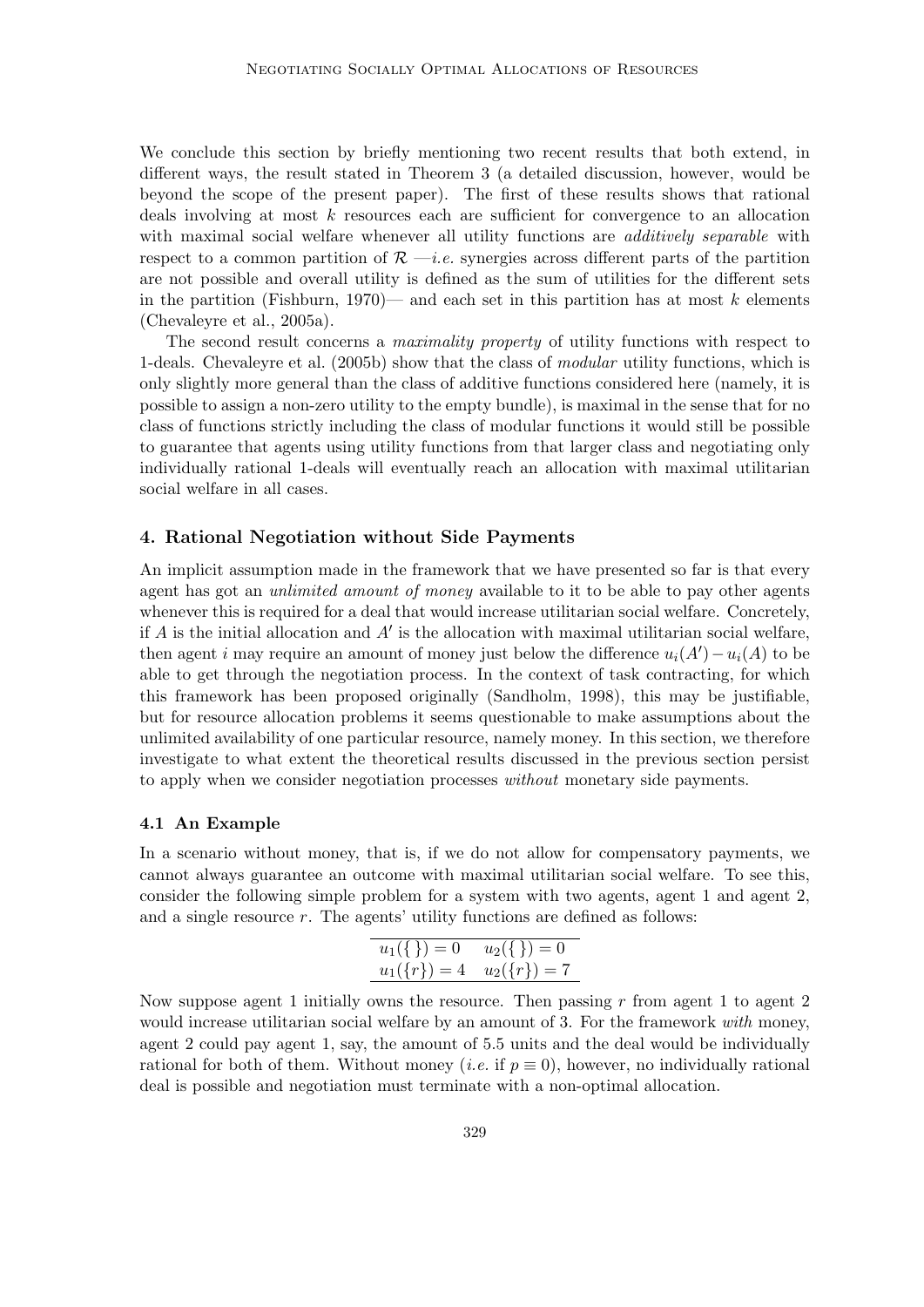As maximising social welfare is not generally possible, instead we are going to investigate whether a *Pareto optimal* outcome (see Definition 8) is possible in the framework without money, and what types of deals are sufficient to guarantee this.

#### 4.2 Cooperative Rationality

As will become clear in due course, in order to get the desired convergence result, we need to relax the notion of individual rationality a little. For the framework without money, we also want agents to agree to a deal, if this at least maintains their utility (that is, no strict increase is necessary). However, we are still going to require at least one agent to strictly increase their utility. This could, for instance, be the agent proposing the deal in question. We call deals conforming to this criterion *cooperatively rational.*<sup>6</sup>

**Definition 14 (Cooperative rationality)** A deal  $\delta = (A, A')$  is called cooperatively rational iff  $u_i(A) \leq u_i(A')$  for all  $i \in A$  and there is an agent  $j \in A$  such that  $u_j(A) < u_j(A')$ .

In analogy to Lemma 1, we still have  $sw_u(A) < sw_u(A')$  for any deal  $\delta = (A, A')$  that is cooperatively rational, but not vice versa. We call the instance of our negotiation framework where all deals are cooperatively rational (and hence do not include a monetary component) the model of rational negotiation without side payments.

### 4.3 Ensuring Pareto Optimal Outcomes

As the next theorem will show, the class of cooperatively rational deals is sufficient to guarantee a Pareto optimal outcome of money-free negotiation. It constitutes the analogue to Theorem 1 for the model of rational negotiation without side payments.

Theorem 4 (Pareto optimal outcomes) Any sequence of cooperatively rational deals will eventually result in a Pareto optimal allocation of resources.

Proof. Every cooperatively rational deal strictly increases utilitarian social welfare (this is where we need the condition that at least one agent behaves *truly* individually rational for each deal). Together with the fact that there are only finitely many different allocations of resources, this implies that any negotiation process will eventually terminate. For the sake of contradiction, assume negotiation ends with allocation A, but A is not Pareto optimal. The latter means that there exists another allocation  $A'$  with  $sw_u(A) < sw_u(A')$ and  $u_i(A) \leq u_i(A')$  for all  $i \in \mathcal{A}$ . If we had  $u_i(A) = u_i(A')$  for all  $i \in \mathcal{A}$ , then also  $sw_u(A) = sw_u(A')$ ; that is, there must be at least one  $j \in A$  with  $u_j(A) < u_j(A')$ . But then the deal  $\delta = (A, A')$  would be cooperatively rational, which contradicts our assumption of A being a terminal allocation.  $\Box$ 

Observe that the proof would not have gone through if deals were required to be strictly rational (without side payments), as this would necessitate  $u_i(A) < u_i(A')$  for all  $i \in \mathcal{A}$ . Cooperative rationality means, for instance, that agents would be prepared to give away resources to which they assign a utility value of 0, without expecting anything in return. In

<sup>6.</sup> Note that "cooperatively rational" agents are still essentially rational. Their willingness to cooperate only extends to cases where they can benefit others without any loss in utility for themselves.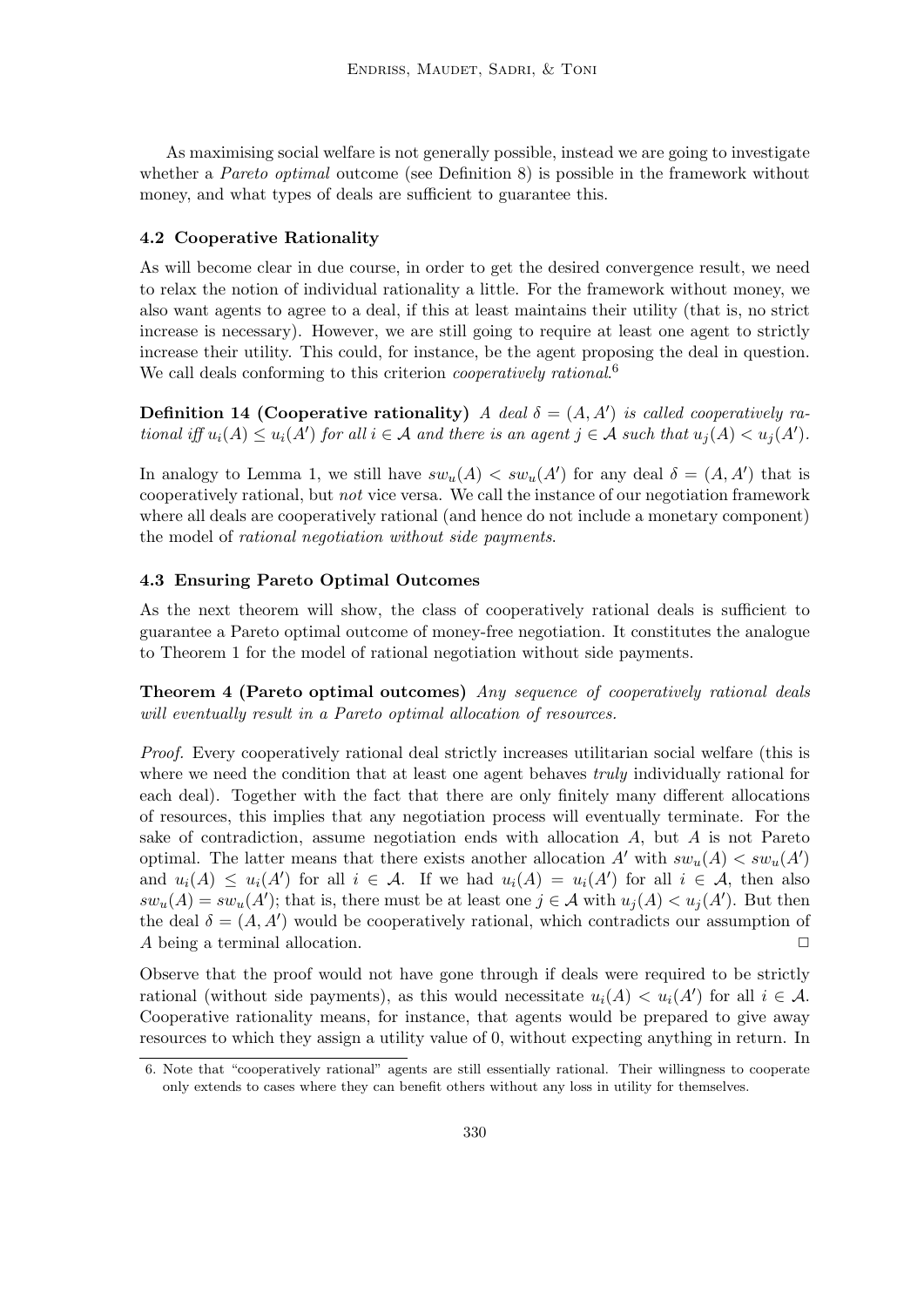the framework with money, another agent could always offer such an agent an infinitesimally small amount of money, who would then accept the deal.

Therefore, our proposed weakened notion of rationality seems indeed a very reasonable price to pay for giving up money.

#### 4.4 Necessity Result

As our next result shows, also for the framework without side payments, deals of any structural complexity may be necessary in order to be able to guarantee an optimal outcome of a negotiation.<sup>7</sup> Theorem 5 improves upon previous results (Endriss et al., 2003a) by showing that this necessity property persists also when either all utility functions belong to the class of monotonic functions or all utility functions belong to the class of dichotomous functions.

Theorem 5 (Necessary deals without side payments) Let the sets of agents and resources be fixed. Then for every deal  $\delta$  that is not independently decomposable, there exist utility functions and an initial allocation such that any sequence of cooperatively rational deals leading to a Pareto optimal allocation would have to include  $\delta$ . This continues to be the case even when either all utility functions are required to be monotonic or all utility functions are required to be dichotomous.

Proof. The details of this proof are omitted as it is possible to simply reuse the construction used in the proof of Theorem 2. Observe that the utility functions defined there also guarantee  $u_i(A) \leq u_i(A')$  for all  $i \in \mathcal{A}$ , *i.e.* A is not Pareto optimal, but A' is. If we were to make A the initial allocation, then  $\delta = (A, A')$  would be the only cooperatively rational deal (as every other deal would decrease social welfare).  $\Box$ 

# 4.5 0-1 Scenarios

We conclude our study of the rational negotiation framework without side payments by identifying a class of utility functions where we are able to achieve a reduction in structural complexity.<sup>8</sup> Consider a scenario where agents use additive utility functions that assign either 0 or 1 to every single resource (this is what we call 0-1 functions).<sup>9</sup> This may be appropriate when we simply wish to distinguish whether or not the agent needs a particular resource (to execute a given plan, for example). This is, for instance, the case for some of the agents defined in the work of Sadri, Toni, and Torroni (2001). As the following theorem shows, for  $0-1$  scenarios (i.e. for systems where all utility functions are 0-1 functions),

<sup>7.</sup> This theorem corrects a mistake in the original statement of the result (Endriss et al., 2003a), where the restriction to deals that are not independently decomposable had been omitted.

<sup>8.</sup> As dichotomous functions are a special case of the non-negative functions, the full range of (not independently decomposable) deals is also necessary in scenarios with non-negative functions. Interestingly, this changes when we restrict ourselves to positive utility functions. Now the result of Theorem 5 would not hold anymore, because any deal that would involve a particular agent (with a positive utility function) giving away all its resources without receiving anything in return could never be cooperatively rational. Hence, by Theorem 4, such a deal could never be necessary to achieve a Pareto optimal allocation either.

<sup>9.</sup> Recall the distinction between 0-1 functions and dichotomous functions. The latter assign either 0 or 1 to each *bundle*, while the former assign either 0 or 1 to each *individual resource* (the utilities of bundles then follow from the fact that 0-1 functions are additive).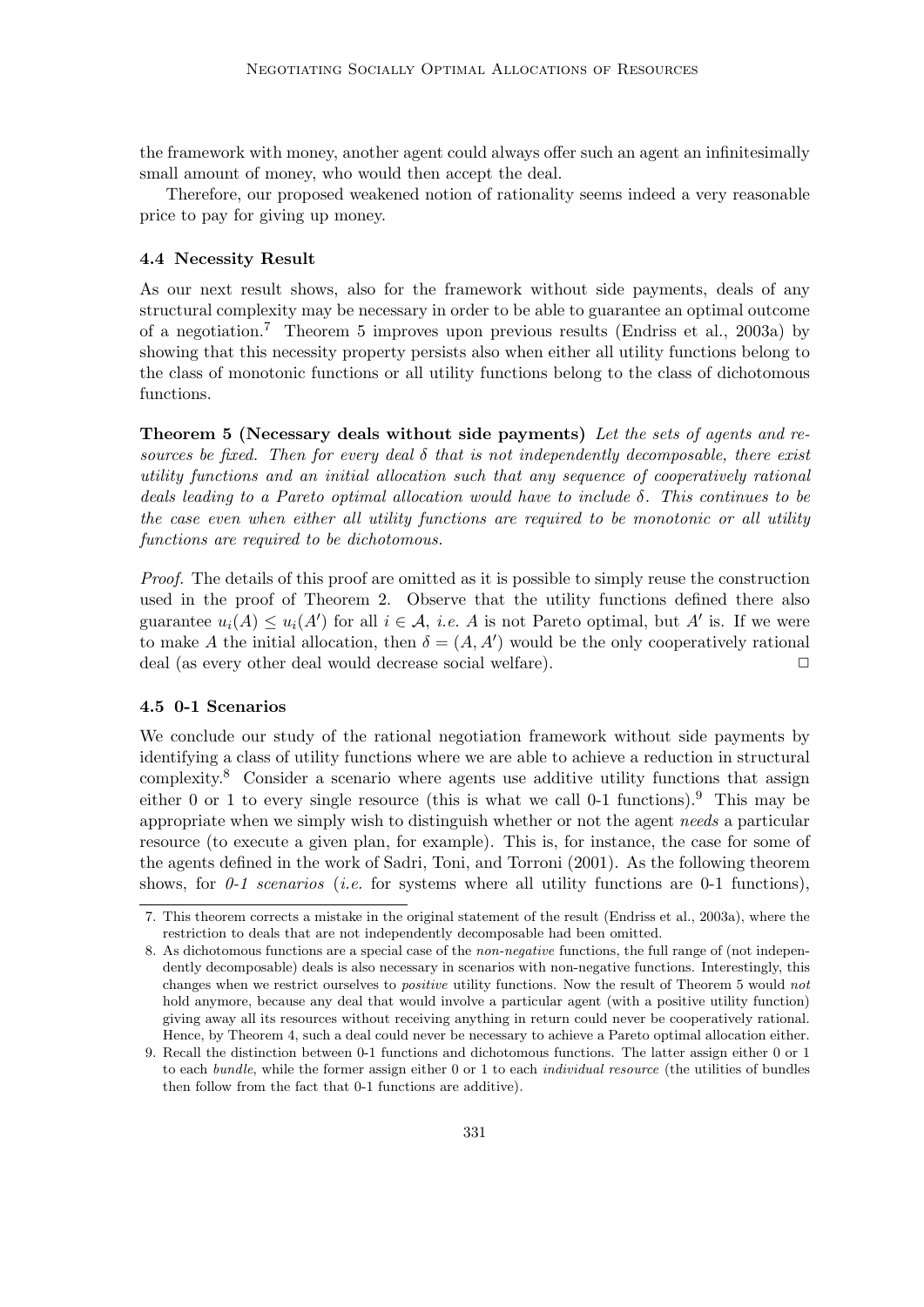1-deals are sufficient to guarantee convergence to an allocation with maximal utilitarian social welfare, even in the framework *without* monetary side payments (where all deals are required to be cooperatively rational).

**Theorem 6 (0-1 scenarios)** In 0-1 scenarios, any sequence of cooperatively rational 1deals will eventually result in an allocation with maximal utilitarian social welfare.

*Proof.* Termination is shown as in the proof of Theorem 4. If an allocation  $\vec{A}$  does not have maximal social welfare then it must be the case that some agent  $i$  holds a resource  $r$  with  $u_i({r}) = 0$  and there is another agent j in the system with  $u_i({r}) = 1$ . Passing r from i to j would be a cooperatively rational deal, so either negotiation has not yet terminated or we are indeed in a situation with maximal utilitarian social welfare.  $\Box$ 

This result may be interpreted as a formal justification for some of the negotiation strategies proposed by Sadri et al. (2001).

# 5. Egalitarian Agent Societies

In this section, we are going to apply the same methodology that we have used to study optimal outcomes of negotiation in systems designed according to utilitarian principles in the first part of this paper to the analysis of egalitarian agent societies. The classical counterpart to the utilitarian collective utility function  $sw_u$  is the egalitarian collective utility function  $sw_e$  introduced in Definition 9 (Moulin, 1988; Sen, 1970; Rawls, 1971). Therefore, we are going to study the design of agent societies for which negotiation can be guaranteed to converge to an allocation of resources with maximal egalitarian social welfare.

Our first aim will be to identify a suitable criterion that agents inhabiting an egalitarian agent society may use to decide whether or not to accept a particular deal. Clearly, cooperatively rational deals, for instance, would not be an ideal choice, because Pareto optimal allocations will typically not be optimal from an egalitarian point of view (Moulin, 1988).

# 5.1 Pigou-Dalton Transfers and Equitable Deals

When searching the economics literature for a class of deals that would benefit society in an egalitarian system we soon encounter Pigou-Dalton transfers. The Pigou-Dalton principle states that whenever a utility transfer between two agents takes place which reduces the difference in utility between the two, then that transfer should be considered socially beneficial (Moulin, 1988). In the context of our framework, a Pigou-Dalton transfer (between agents  $i$  and  $j$ ) can be defined as follows.

Definition 15 (Pigou-Dalton transfers) A deal  $\delta = (A, A')$  is called a Pigou-Dalton transfer iff it satisfies the following criteria:

- Only two agents i and j are involved in the deal:  $A^{\delta} = \{i, j\}$ .
- The deal is mean-preserving:  $u_i(A) + u_j(A) = u_i(A') + u_j(A')$ .
- The deal reduces inequality:  $|u_i(A') u_j(A')| < |u_i(A) u_j(A)|$ .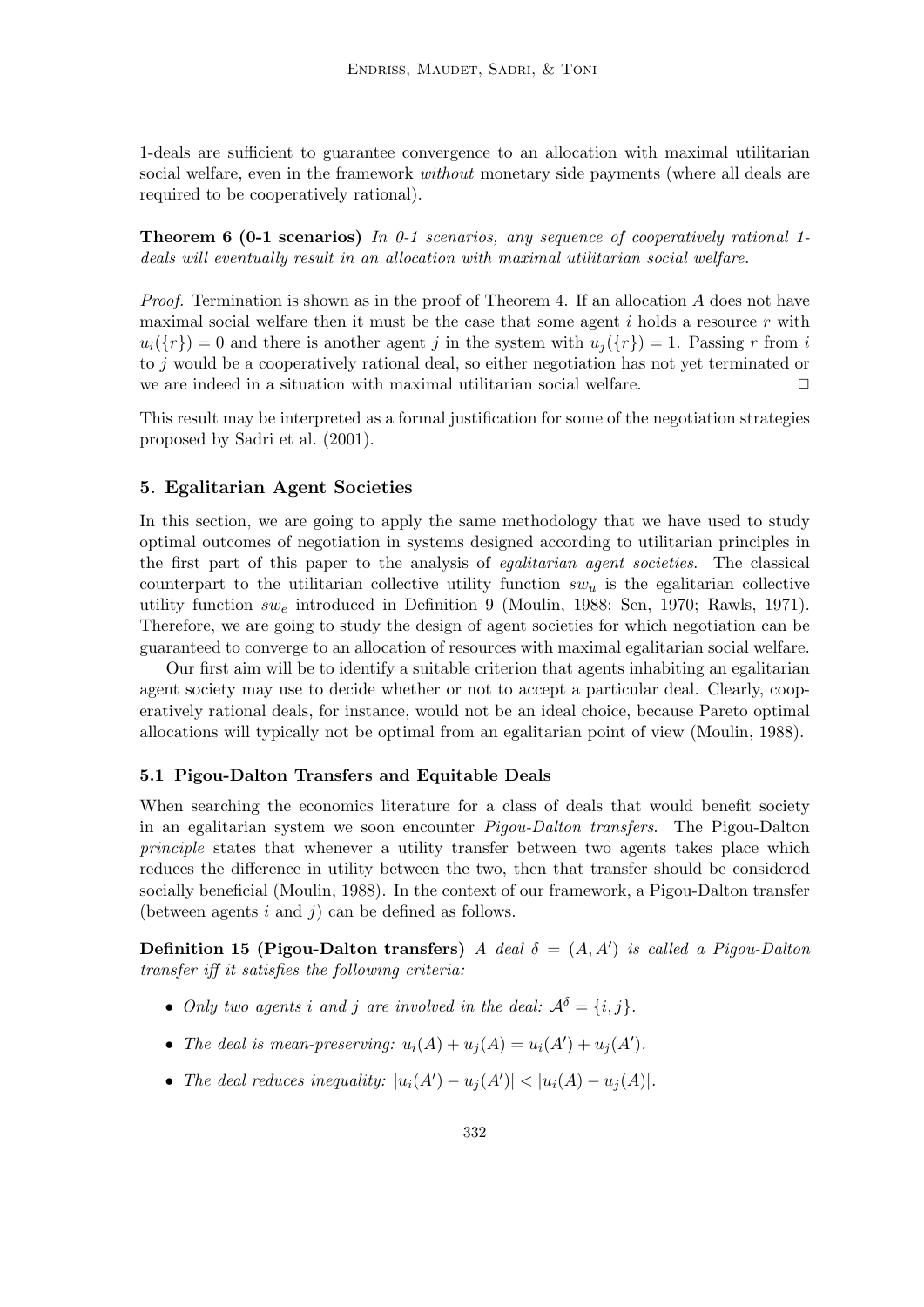The second condition in this definition could be relaxed to postulate  $u_i(A) + u_j(A) \leq$  $u_i(A') + u_j(A')$ , to also allow for inequality-reducing deals that increase overall utility.

Pigou-Dalton transfers capture certain egalitarian principles; but are they sufficient as acceptability criteria to guarantee negotiation outcomes with maximal egalitarian social welfare? Consider the following example:

| $u_1(\{\})=0$         | $u_2(\{\})=0$                     |
|-----------------------|-----------------------------------|
| $u_1({r_1}) = 3$      | $u_2({r_1})=5$                    |
| $u_1({r_2}) = 12$     | $u_2({r_2})=7$                    |
| $u_1({r_1,r_2}) = 15$ | $u_2(\lbrace r_1,r_2 \rbrace)=17$ |

The first agent attributes a relatively low utility value to  $r_1$  and a high one to  $r_2$ . Furthermore, the value of both resources together is simply the sum of the individual utilities, *i.e.* agent 1 is using an additive utility function (no synergy effects). The second agent ascribes a medium value to either resource and a very high value to the full set. Now suppose the initial allocation of resources is A with  $A(1) = \{r_1\}$  and  $A(2) = \{r_2\}$ . The "inequality index" for this allocation is  $|u_1(A) - u_2(A)| = 4$ . We can easily check that inequality is in fact minimal for allocation A (which means that there can be no inequality-reducing deal, and certainly no Pigou-Dalton transfer, given this allocation). However, allocation  $A'$  with  $A'(1) = \{r_2\}$  and  $A'(2) = \{r_1\}$  would result in a higher level of egalitarian social welfare (namely 5 instead of 3). Hence, Pigou-Dalton transfers alone are not sufficient to guarantee optimal outcomes of negotiations in egalitarian agent societies. We need a more general acceptability criterion.

Intuitively, agents operating according to egalitarian principles should help any of their fellow agents that are worse off than they are themselves (as long as they can afford to do so without themselves ending up even worse). This means, the purpose of any exchange of resources should be to improve the welfare of the weakest agent involved in the respective deal. We formalise this idea by introducing the class of equitable deals.

**Definition 16 (Equitable deals)** A deal  $\delta = (A, A')$  is called equitable iff it satisfies the following criterion:

$$
min\{u_i(A) \mid i \in A^{\delta}\} < min\{u_i(A') \mid i \in A^{\delta}\}\
$$

Recall that  $A^{\delta} = \{i \in A \mid A(i) \neq A'(i)\}\$  denotes the set of agents involved in the deal  $\delta$ . Given that for  $\delta = (A, A')$  to be a deal we require  $A \neq A'$ ,  $A^{\delta}$  can never be the empty set (i.e. the minima referred to in above definition are well-defined). Note that equitability is a local rationality criterion in the sense of Definition 6.

It is easy to see that any Pigou-Dalton transfer will also be an equitable deal, because it will always result in an improvement for the weaker one of the two agents concerned. The converse, however, does not hold (not even if we restrict ourselves to deals involving only two agents). In fact, equitable deals may even increase the inequality of the agents concerned, namely in cases where the happier agent gains more utility than the weaker does.

In the literature on multiagent systems, the autonomy of an agent (one of the central features distinguishing multiagent systems from other distributed systems) is sometimes equated with pure selfishness. Under such an interpretation of the agent paradigm, our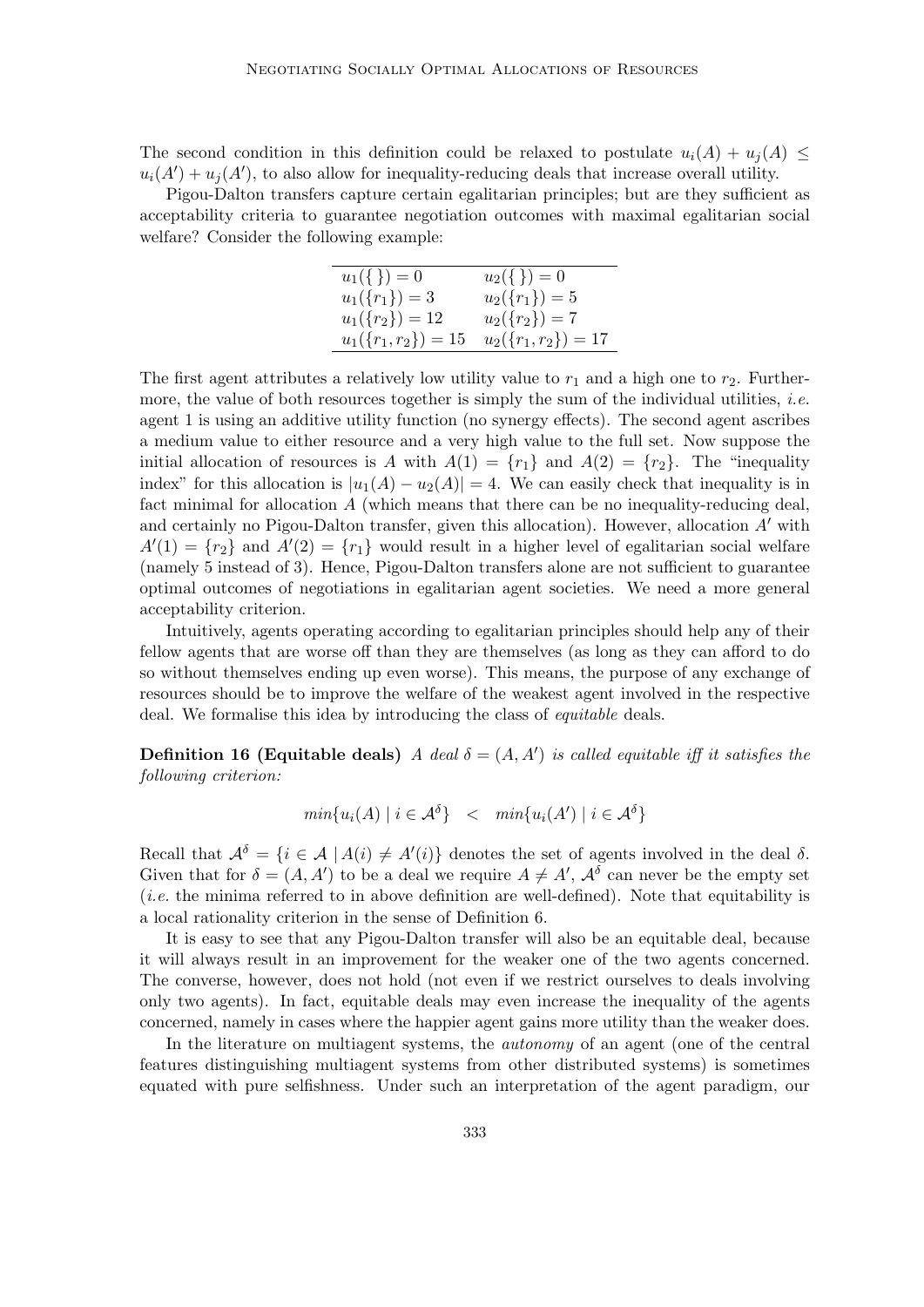notion of equitability would, of course, make little sense. We believe, however, that it is useful to distinguish different degrees of autonomy. An agent may well be autonomous in its decision in general, but still be required to follow certain rules imposed by society (and agreed to by the agent on entering that society).

### 5.2 Local Actions and their Global Effects

We are now going to prove two lemmas that provide the connection between the local acceptability criterion given by the notion of equitability and the two egalitarian social welfare orderings introduced in Section 2.3 (*i.e.* the maximin-ordering induced by  $sw_e$  as well as the leximin-ordering).

The first lemma shows how global changes are reflected locally. If a deal happens to increase (global) egalitarian social welfare, that is, if it results in a rise with respect to the maximin-ordering, then that deal will in fact be an equitable deal.

**Lemma 2 (Maximin-rise implies equitability)** If A and A' are allocations with  $sw_e(A) < sw_e(A')$ , then  $\delta = (A, A')$  is an equitable deal.

*Proof.* Let A and A' be allocations with  $sw_e(A) < sw_e(A')$  and let  $\delta = (A, A')$ . Any agent with minimal utility for allocation A must be involved in  $\delta$ , because egalitarian social welfare, and thereby these agents' individual utility, is higher for allocation  $A'$ . That is, we have  $min\{u_i(A) \mid i \in \mathcal{A}^{\delta}\} = sw_e(A)$ . Furthermore, because  $\mathcal{A}^{\delta} \subseteq \mathcal{A}$ , we certainly have  $sw_e(A') \leq min\{u_i(A') \mid i \in \mathcal{A}^{\delta}\}\$ . Given our original assumption of  $sw_e(A) < sw_e(A')$ , we now obtain the inequation  $min\{u_i(A) | i \in \mathcal{A}^{\delta}\}\$   $min\{u_i(A') | i \in \mathcal{A}^{\delta}\}\$ . This shows that  $\delta$ will indeed be an equitable deal.  $\Box$ 

Observe that the converse does not hold; not every equitable deal will necessarily increase egalitarian social welfare (although an equitable deal will never decrease egalitarian social welfare either). This is, for instance, not the case if only agents who are currently better off are involved in a deal. In fact, as argued already at the end of Section 2.2, there can be no class of deals characterisable by a local rationality criterion (see Definition 6) that would always result in an increase in egalitarian social welfare.

To be able to detect changes in welfare resulting from an equitable deal we require the finer differentiation between alternative allocations of resources given by the leximinordering. In fact, as we shall see next, any equitable deal can be shown to result in a strict improvement with respect to the leximin-ordering.

Lemma 3 (Equitability implies leximin-rise) If  $\delta = (A, A')$  is an equitable deal, then  $A \prec A'$ .

*Proof.* Let  $\delta = (A, A')$  be a deal that satisfies the equitability criterion and define  $\alpha =$  $min\{u_i(A) \mid i \in \mathcal{A}^{\delta}\}\$ . The value  $\alpha$  may be considered as partitioning the ordered utility vector  $\vec{u}(A)$  into three subvectors: Firstly,  $\vec{u}(A)$  has got a (possibly empty) prefix  $\vec{u}(A)^{<\alpha}$ where all elements are strictly lower than  $\alpha$ . In the middle, it has got a subvector  $\vec{u}(A)^{=\alpha}$ (with at least one element) where all elements are equal to  $\alpha$ . Finally,  $\vec{u}(A)$  has got a suffix  $\vec{u}(A)^{>\alpha}$  (which again may be empty) where all elements are strictly greater than  $\alpha$ .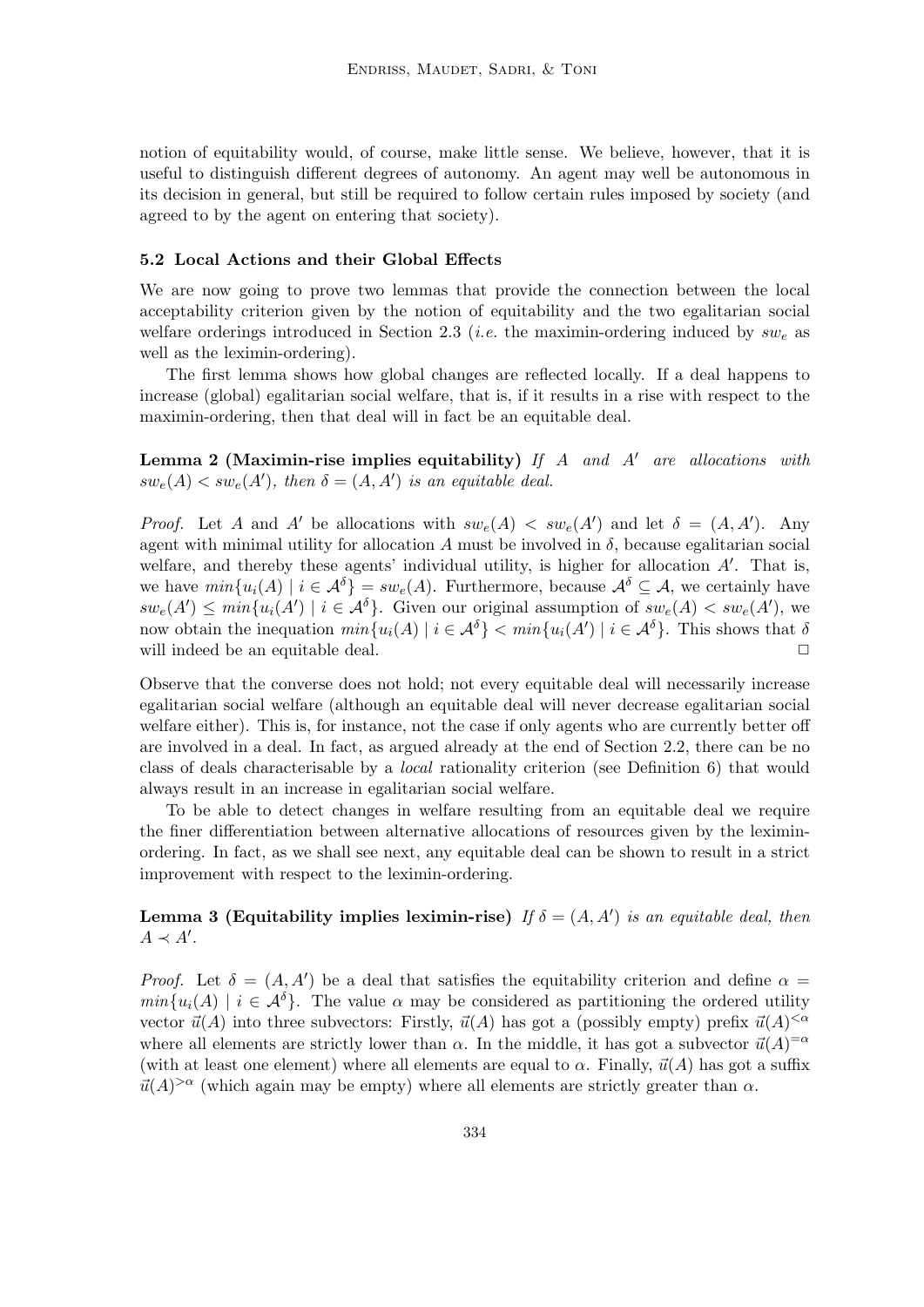By definition of  $\alpha$ , the deal  $\delta$  cannot affect agents whose utility values belong to  $\vec{u}(A)^{<\alpha}$ . Furthermore, by definition of equitability, we have  $\alpha < min\{u_i(A') \mid i \in \mathcal{A}^{\delta}\}\)$ , which means that all of the agents that are involved will end up with a utility value which is strictly greater than  $\alpha$ , and at least one of these agents will come from  $\vec{u}(A)^{=\alpha}$ . We now collect the information we have on  $\vec{u}(A')$ , the ordered utility vector of the second allocation A'. Firstly, it will have a prefix  $\vec{u}(A')^{<\alpha}$  identical to  $\vec{u}(A)^{<\alpha}$ . This will be followed by a (possibly empty) subvector  $\vec{u}(A')^{=\alpha}$  where all elements are equal to  $\alpha$  and which must be strictly shorter than  $\vec{u}(A)^{=\alpha}$ . All of the remaining elements of  $\vec{u}(A')$  will be strictly greater than  $\alpha$ . It follows that  $\vec{u}(A)$  lexicographically precedes  $\vec{u}(A')$ , *i.e.*  $A \prec A'$  holds as claimed.

Again, the converse does not hold, *i.e.* not every deal resulting in a leximin-rise is necessarily equitable. Counterexamples are deals where the utility value of the weakest agent involved stays constant, despite there being an improvement with respect to the leximin-ordering at the level of society.

A well-known result in welfare economics states that every Pigou-Dalton utility transfer results in a leximin-rise (Moulin, 1988). Given that we have observed earlier that every deal that amounts to a Pigou-Dalton transfer will also be an equitable deal, this result can now also be regarded as a simple corollary to Lemma 3.

#### 5.3 Maximising Egalitarian Social Welfare

Our next aim is to prove a convergence result for the egalitarian framework (in analogy to Theorems 1 and 4). We are going to show that systems where agents negotiate equitable deals always converge towards an allocation with maximal egalitarian social welfare.

Theorem 7 (Maximal egalitarian social welfare) Any sequence of equitable deals will eventually result in an allocation of resources with maximal egalitarian social welfare.

Proof. By Lemma 3, any equitable deal will result in a strict rise with respect to the leximinordering ≺ (which is both irreflexive and transitive). Hence, as there are only a finite number of distinct allocations, negotiation will have to terminate after a finite number of deals. So suppose negotiation has terminated and no more equitable deals are possible. Let A be the corresponding terminal allocation of resources. The claim is that A will be an allocation with maximal egalitarian social welfare. For the sake of contradiction, assume it is not, *i.e.* assume there exists another allocation A' for the same system such that  $sw_e(A) < sw_e(A')$ . But then, by Lemma 2, the deal  $\delta = (A, A')$  will be an equitable deal. Hence, there is still a possible deal, namely  $\delta$ , which contradicts our earlier assumption of A being a terminal allocation. This shows that  $A$  will be an allocation with maximal egalitarian social welfare, which proves our claim.  $\Box$ 

From a purely practical point of view, Theorem 7 may be of a lesser interest than the corresponding results for utilitarian systems, because it does not refer to an acceptability criterion that only depends on a single agent. Of course, this coincides with our intuitions about egalitarian societies: maximising social welfare is only possible by means of cooperation and the sharing of information on agents' preferences.

After having reached the allocation with maximal egalitarian social welfare, it may be the case that still some equitable deals are possible, although they would not increase social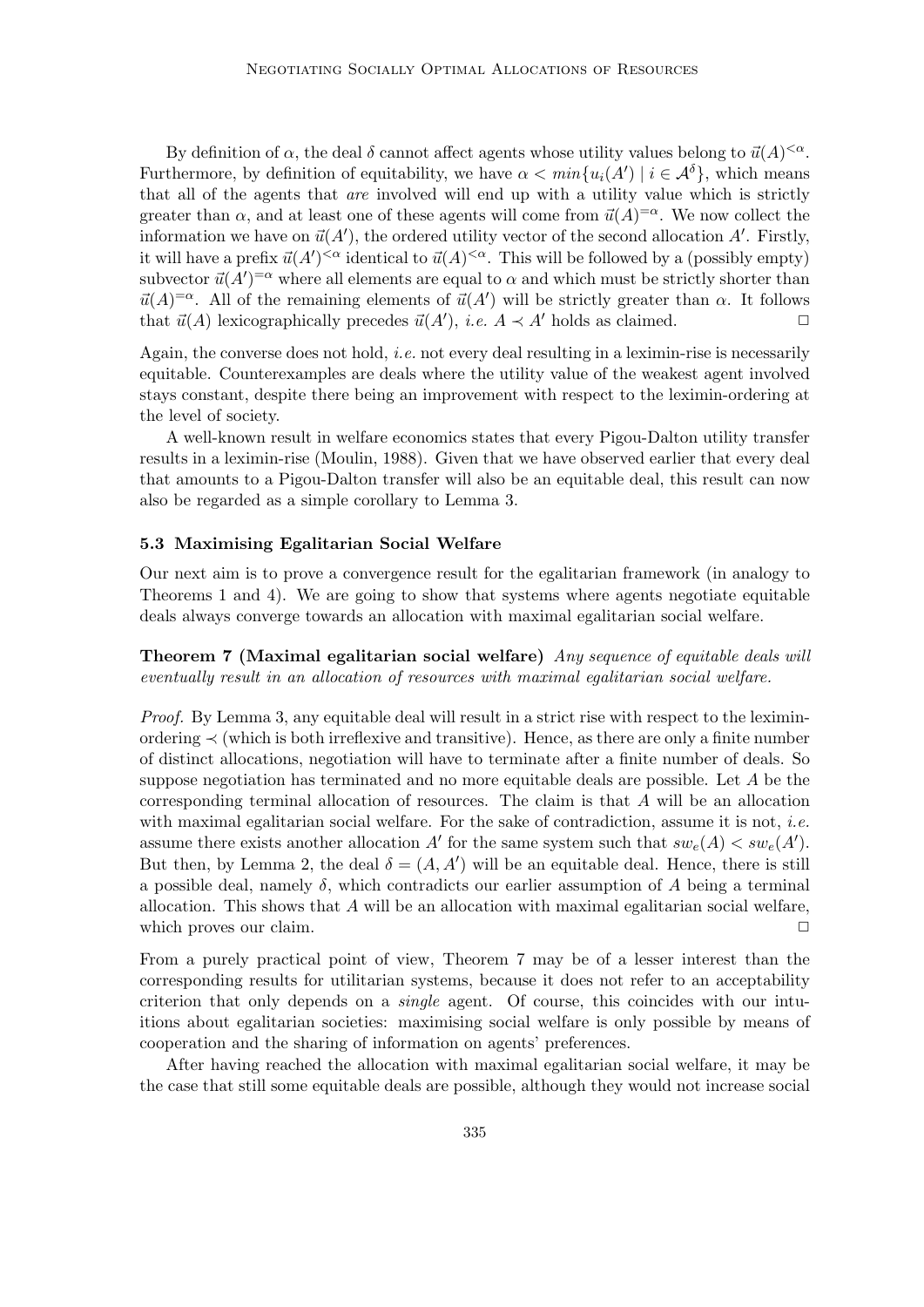welfare any further (but they would still cause a leximin-rise). This can be demonstrated by means of a simple example. Consider a system with three agents and two resources. The following table fixes the utility functions:

| $u_1(\{\})=0$                  | $u_2(\{\})=6$          | $u_3(\{\})=8$          |
|--------------------------------|------------------------|------------------------|
| $u_1({r_1}) = 5$               | $u_2({r_1})=7$         | $u_3({r_1})=9$         |
| $u_1(\lbrace r_2 \rbrace) = 0$ | $u_2({r_2}) = 6.5$     | $u_3({r_2}) = 8.5$     |
| $u_1({r_1,r_2})=5$             | $u_2({r_1,r_2}) = 7.5$ | $u_3({r_1,r_2}) = 9.5$ |

A possible interpretation of these functions would be the following. Agent 3 is fairly well off in any case; obtaining either of the resources  $r_1$  and  $r_2$  will not have a great impact on its personal welfare. The same is true for agent 2, although it is slightly less well off to begin with. Agent 1 is the poorest agent and attaches great value to  $r_1$ , but has no interest in  $r<sub>2</sub>$ . Suppose agent 3 initially holds both resources. This corresponds to the ordered utility vector  $(0, 6, 9.5)$ . Passing  $r_1$  to agent 1 would lead to a new allocation with the ordered utility vector  $\langle 5, 6, 8.5 \rangle$  and increase egalitarian social welfare to 5, which is the maximum that is achievable in this system. However, there is still another equitable deal that could be implemented from this latter allocation: agent 3 could offer  $r_2$  to agent 2. Of course, this deal does not affect agent 1. The resulting allocation would then have the ordered utility vector  $\langle 5, 6.5, 8 \rangle$ , which corresponds to the leximin-maximal allocation.

To be able to detect situations where a social welfare maximum has already been reached but some equitable deals are still possible, and to be able to stop negotiation (assuming we are only interested in maximising  $sw_e$  as quickly as possible), however, we would require a non-local rationality criterion. No criterion that only takes the welfare of agents involved in a particular deal into account could be sharp enough to always tell us whether a given deal would increase the minimum utility in society (see also our discussion after Lemma 2). We could define a class of *strongly equitable* deals that are like equitable deals but on top of that require the (currently) weakest agent to be involved in the deal. This would be a sharper criterion, but it would also be against the spirit of distributivity and locality, because every single agent would be involved in every single deal (in the sense of everyone having to announce their utility in order to be able to determine who is the weakest).

#### 5.4 Necessity Result

As our next theorem will show, if we restrict the set of admissible deals to those that are equitable, then every single deal  $\delta$  (that is not independently decomposable) may be necessary to guarantee an optimal result (that is, no sequence of equitable deals excluding  $\delta$ could possibly result in an allocation with maximal egalitarian social welfare). Furthermore, our theorem improves upon a previous result (Endriss et al., 2003b) by showing that this holds even when all utility functions are required to be dichotomous.<sup>10</sup>

Theorem 8 (Necessary deals in egalitarian systems) Let the sets of agents and resources be fixed. Then for every deal  $\delta$  that is not independently decomposable, there exist

<sup>10.</sup> This theorem also corrects a mistake in the original statement of the result (Endriss et al., 2003b), where the restriction to deals that are not independently decomposable had been omitted.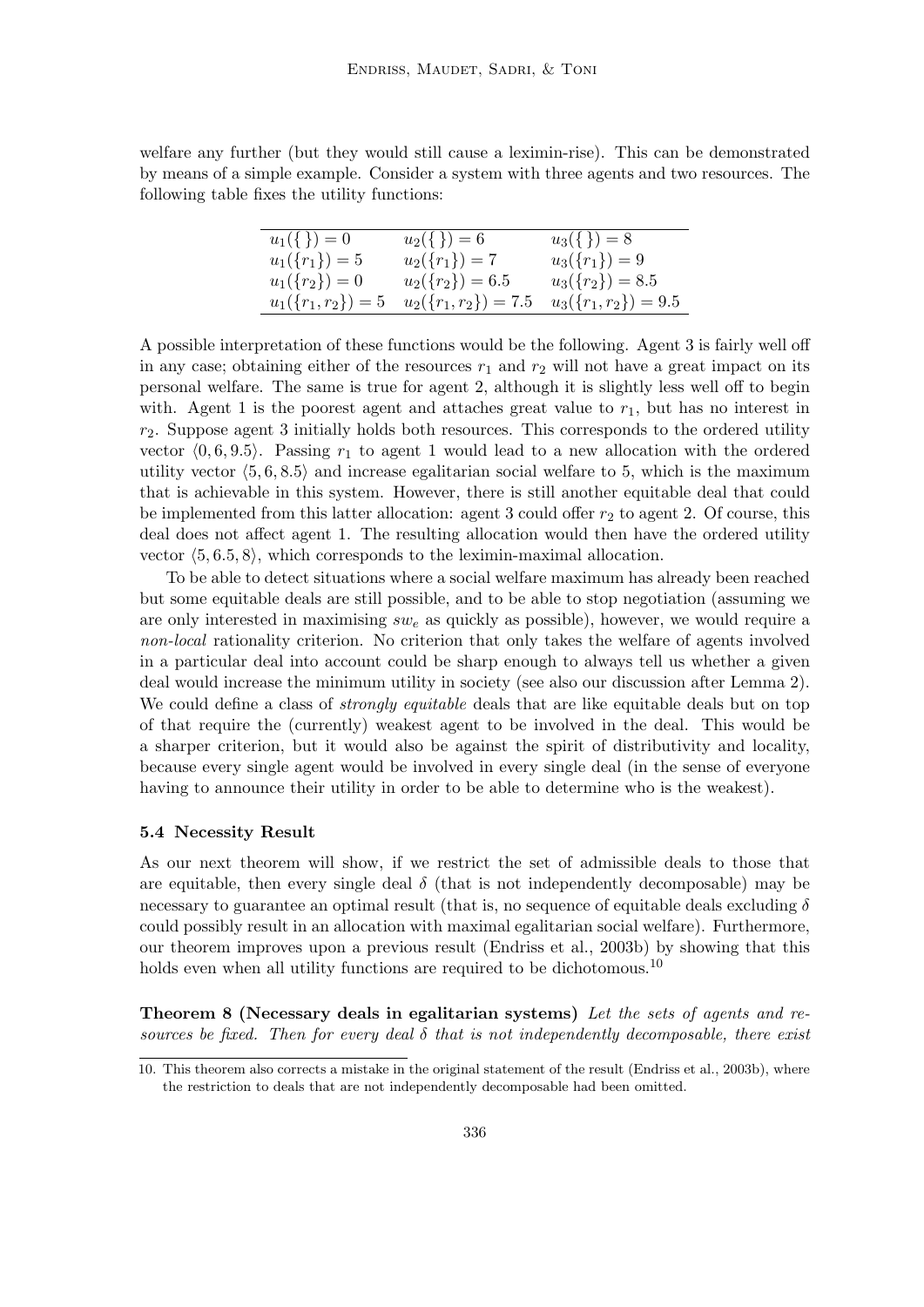utility functions and an initial allocation such that any sequence of equitable deals leading to an allocation with maximal egalitarian social welfare would have to include  $\delta$ . This continues to be the case even when all utility functions are required to be dichotomous.

*Proof.* Given a set of agents A and a set of resources R, let  $\delta = (A, A')$  be any deal for this system. As we have  $A \neq A'$ , there will be a (at least one) agent  $j \in A$  with  $A(j) \neq A'(j)$ . We use this particular j to fix suitable (dichotomous) utility functions  $u_i$  for agents  $i \in \mathcal{A}$ and sets of resources  $R \subseteq \mathcal{R}$  as follows:

$$
u_i(R) = \begin{cases} 1 & \text{if } R = A'(i) \text{ or } (R = A(i) \text{ and } i \neq j) \\ 0 & \text{otherwise} \end{cases}
$$

That is, for allocation  $A'$  every agent assigns a utility value of 1 to the resources it holds. The same is true for allocation A, with the sole exception of agent  $j$ , who only assigns a value of 0. For any other allocation, agents assign the value of 0 to their set of resources, unless that set is the same as for either allocation A or  $A'$ . As  $\delta$  is not independently decomposable, this will happen for at least one agent for every allocation different from both  $A$  and  $A'$ . Hence, for every such allocation at least one agent will assign a utility value of 0 to its allocated bundle. We get  $sw_e(A') = 1$ ,  $sw_e(A) = 0$ , and  $sw_e(B) = 0$  for every other allocation  $B$ , *i.e.*  $A'$  is the only allocation with maximal egalitarian social welfare.

The ordered utility vector of A' is of the form  $\langle 1, \ldots, 1 \rangle$ , that of A is of the form  $\langle 0, 1, \ldots, 1 \rangle$ , and that of any other allocation has got the form  $\langle 0, \ldots \rangle$ , *i.e.* we have  $A \prec A'$ and  $B \preceq A$  for all allocations B with  $B \neq A$  and  $B \neq A'$ . Therefore, if we make A the initial allocation of resources, then  $\delta$  will be the only deal that would result in a strict rise with respect to the leximin-ordering. Thus, by Lemma 3,  $\delta$  would also be the only equitable deal. Hence, if the set of admissible deals is restricted to equitable deals then  $\delta$  is indeed necessary to reach an allocation with maximal egalitarian social welfare.  $\Box$ 

This result shows, again, that there can be no structurally simple class of deals (such as the class of deals only involving two agents at a time) that would be sufficient to guarantee an optimal outcome of negotiation. This is the case even when agents only have very limited options for modelling their preferences (as is the case for dichotomous utility functions).<sup>11</sup>

While this negative necessity result is shared with the two other instances of our negotiation framework we have considered, there are currently no positive results on the sufficiency of 1-deals for restricted domains in the egalitarian setting (see Theorems 3 and 6). For instance, it is not difficult to construct counterexamples that show that even when all agents are using additive 0-1 functions, complex deals involving all agents at the same time may be required to reach an allocation with maximal egalitarian social welfare (a concrete example may be found in Endriss et al., 2003b).

<sup>11.</sup> However, observe that unlike for our two variants of the framework of rational negotiation, we do not have a necessity result for scenarios with monotonic utility functions (see Theorems 2 and 5). Using a collection of monotonic utility functions as in the proof of Theorem 2 would not allow us to draw any conclusions regarding the respective levels of egalitarian social welfare of  $A$  and  $A'$  on the one hand, and other allocations B on the other.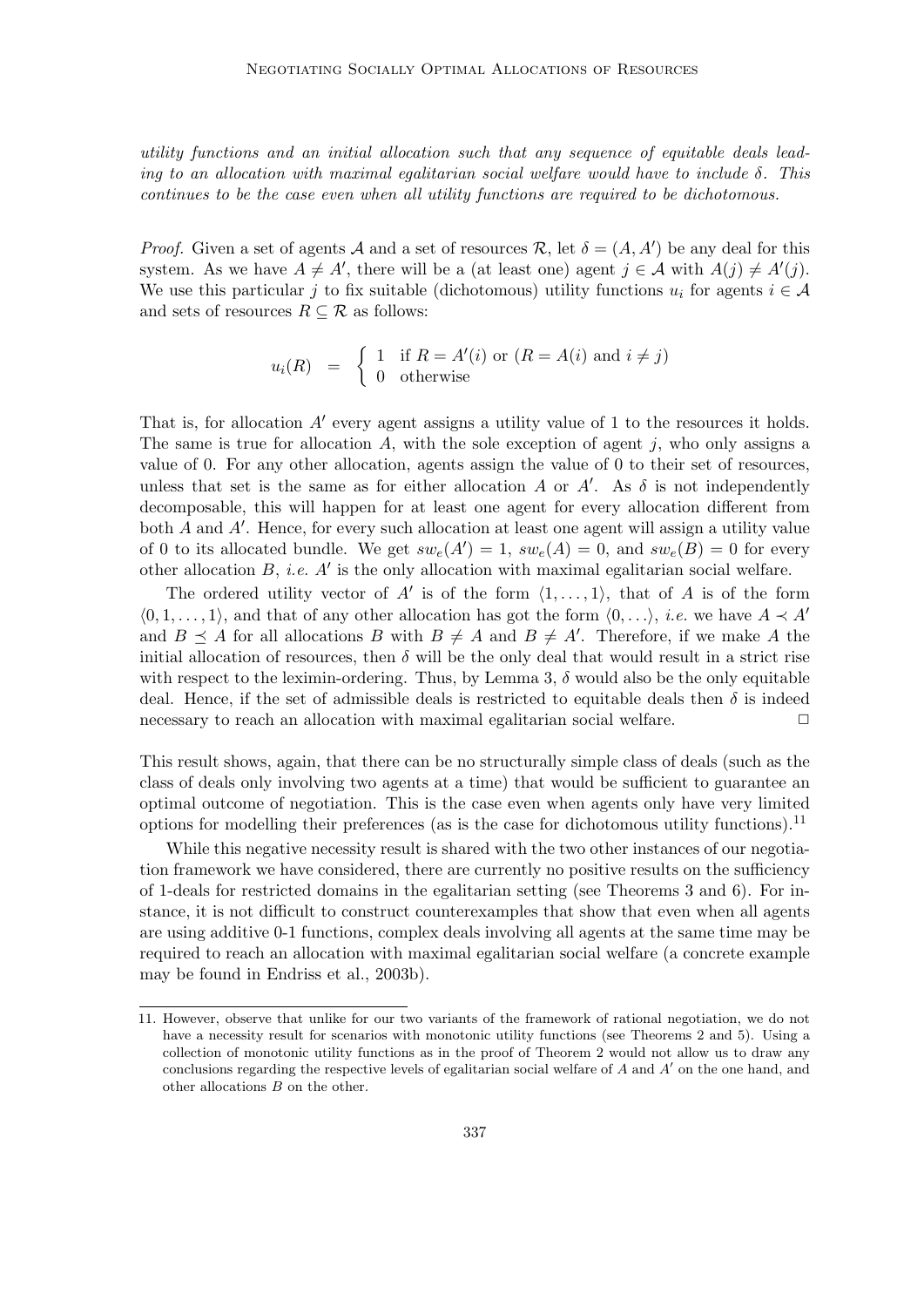# 6. Negotiating Lorenz Optimal Allocations

In this section, we are going to analyse our framework of resource allocation by negotiation in view of the notion of Lorenz optimal allocations introduced in Definition 11. We begin with a somewhat more general discussion of possible local rationality criteria for the acceptability of a given deal.

# 6.1 Local Rationality Criteria and Separability

So far, we have studied three different variants of our negotiation framework: *(i)* rational negotiation with side payments (aiming at maximising utilitarian social welfare);  $(ii)$  rational negotiation without side payments (aiming at Pareto optimal outcomes); and  $(iii)$  negotiation in egalitarian agent societies. The first two instances of our framework, where agents are either individually rational or cooperatively rational, have been natural choices as they formalise the widely made assumptions that agents are both purely self-interested and myopic (for scenarios with and without monetary side payments, respectively).

The third variant of the framework, which applies to egalitarian agent societies, is attractive for both conceptual and technical reasons. Conceptually, egalitarian social welfare is of interest, because it has largely been neglected in the multiagent systems literature despite being the classical counterpart to the widely used notion of utilitarian social welfare. Technically, the analysis of egalitarian agent societies has been interesting, because egalitarian social welfare does not admit the definition of a local rationality criterion that directly captures the class of deals resulting in an increase with respect to this metric. This is why we took the detour via the leximin-ordering to prove termination.

The class of social welfare orderings that can be captured by deals conforming to a local rationality criterion is closely related to the class of *separable* social welfare orderings (Moulin, 1988). In a nutshell, a social welfare ordering is separable iff it only depends on the agents changing utility whether or not a given deal will result in an increase in social welfare. Compare this with the notion of a local rationality criterion (Definition 6); here it only depends on the agents changing bundle whether or not a deal is acceptable. A change in utility presupposes a change in bundle (but not vice versa). Hence, every separable social welfare ordering corresponds to a class of deals characterised by a local rationality criterion (but not vice versa). This means that every separable social welfare ordering gives rise to a local rationality criterion and proving a general convergence theorem becomes straightforward.<sup>12</sup> The leximin-ordering, for instance, is separable (Moulin, 1988), which is why we are not going to further discuss this social welfare ordering in this paper.<sup>13</sup>

Similarly, the ordering over alternative allocations induced by the notion of Lorenz domination (Definition 11) is also separable. Hence, the definition of an appropriate class of deals and the proof of a general convergence result would not yield any significant new insights either. However, here the analysis of the effects that some of the previously intro-

<sup>12.</sup> Indeed, in the case of the framework of rational negotiation with side payments, the central argument in the proof of Theorem 1 has been Lemma 1, which shows that individual rationality is in fact equivalent to the local rationality criterion induced by  $sw_u$ .

<sup>13.</sup> A suitable rationality criterion would simply amount to a lexicographic comparison of the ordered utility vectors for the subsociety of the agents involved in the deal in question.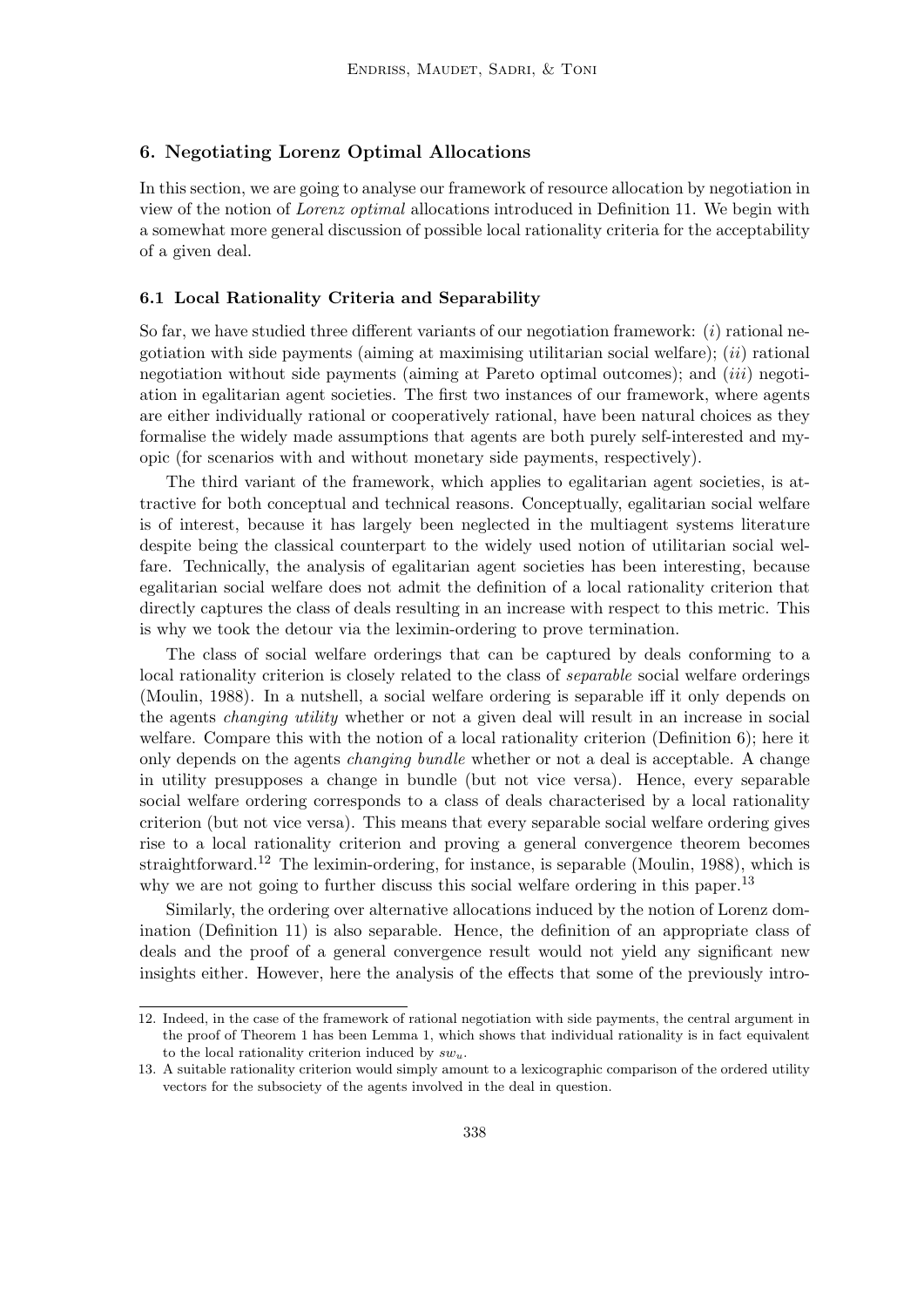duced rationality criteria have on agent societies when social well-being is assessed in terms of the Lorenz condition is rather instructive, as we are going to see next.

#### 6.2 Lorenz Domination and Existing Rationality Criteria

We are now going to try to establish connections between the global welfare measure induced by the notion of Lorenz domination on the one hand, and various local criteria on the acceptability of a proposed deal that individual agents may choose to apply on the other. For instance, it is an immediate consequence of Definitions 11 and 14 that, whenever  $\delta = (A, A')$ is a cooperatively rational deal, then  $A$  must be Lorenz dominated by  $A'$ . As may easily be verified, any deal that amounts to a Pigou-Dalton transfer (see Definition 15) will also result in a Lorenz improvement. On the other hand, it is not difficult to construct examples that show that this is not the case for the class of equitable deals anymore (see Definition 16). That is, while some equitable deals will result in a Lorenz improvement, others will not.

Our next goal is to check whether it is possible to combine existing rationality criteria and define a class of deals that captures the notion of Lorenz improvements in as so far as, for any two allocations  $A$  and  $A'$  such that  $A$  is Lorenz dominated by  $A'$ , there exists a sequence of deals (or possibly even a single deal) belonging to that class leading from  $A$  to  $A'$ . Given that both cooperatively rational deals and Pigou-Dalton transfers always result in a Lorenz improvement, the union of these two classes of deals may seem like a promising candidate. In fact, according to a result reported by Moulin (1988, Lemma 2.3), it is the case that any Lorenz improvement can be implemented by means of a sequence of Pareto improvements (i.e. cooperatively rational exchanges) and Pigou-Dalton transfers. It is important to stress that this seemingly general result does not apply to our negotiation framework. To see this, we consider the following example:

| $u_1(\{\})=0$                    | $u_2(\{\})=0$      | $u_3(\{\})=0$         |
|----------------------------------|--------------------|-----------------------|
| $u_1({r_1}) = 6$                 | $u_2({r_1})=1$     | $u_3({r_1})=1$        |
| $u_1({r_2})=1$                   | $u_2({r_2})=6$     | $u_3({r_2})=1$        |
| $u_1(\lbrace r_1,r_2 \rbrace)=7$ | $u_2({r_1,r_2})=7$ | $u_3({r_1,r_2}) = 10$ |

Let A be the allocation in which agent 3 owns both resources, *i.e.*  $\vec{u}(A) = \langle 0, 0, 10 \rangle$  and utilitarian social welfare is currently 10. Allocation  $A$  is Pareto optimal, because any other allocation would be strictly worse for agent 3. Hence, there can be no cooperatively rational deal that would be applicable in this situation. We also observe that any deal involving only two agents would at best result in a new allocation with a utilitarian social welfare of 7 (this would be a deal consisting either of passing both resources on to one of the other agents, or of passing the "preferred" resource to either agent 1 or agent 2, respectively). Hence, no deal involving only two agents (and in particular no Pigou-Dalton transfer) could possibly result in a Lorenz improvement. However, there is an allocation that Lorenz dominates A, namely the allocation assigning to each one of the first two agents their respectively preferred resource. This allocation A' with  $A'(1) = \{r_1\}$ ,  $A'(2) = \{r_2\}$  and  $A'(3) = \{\}\$  has got the ordered utility vector  $(0, 6, 6)$ .

The reason why the general result reported by Moulin is not applicable to our domain is that we cannot use Pigou-Dalton transfers to implement arbitrary utility transfers here. Moulin assumes that every possible utility vector constitutes a feasible agreement. In the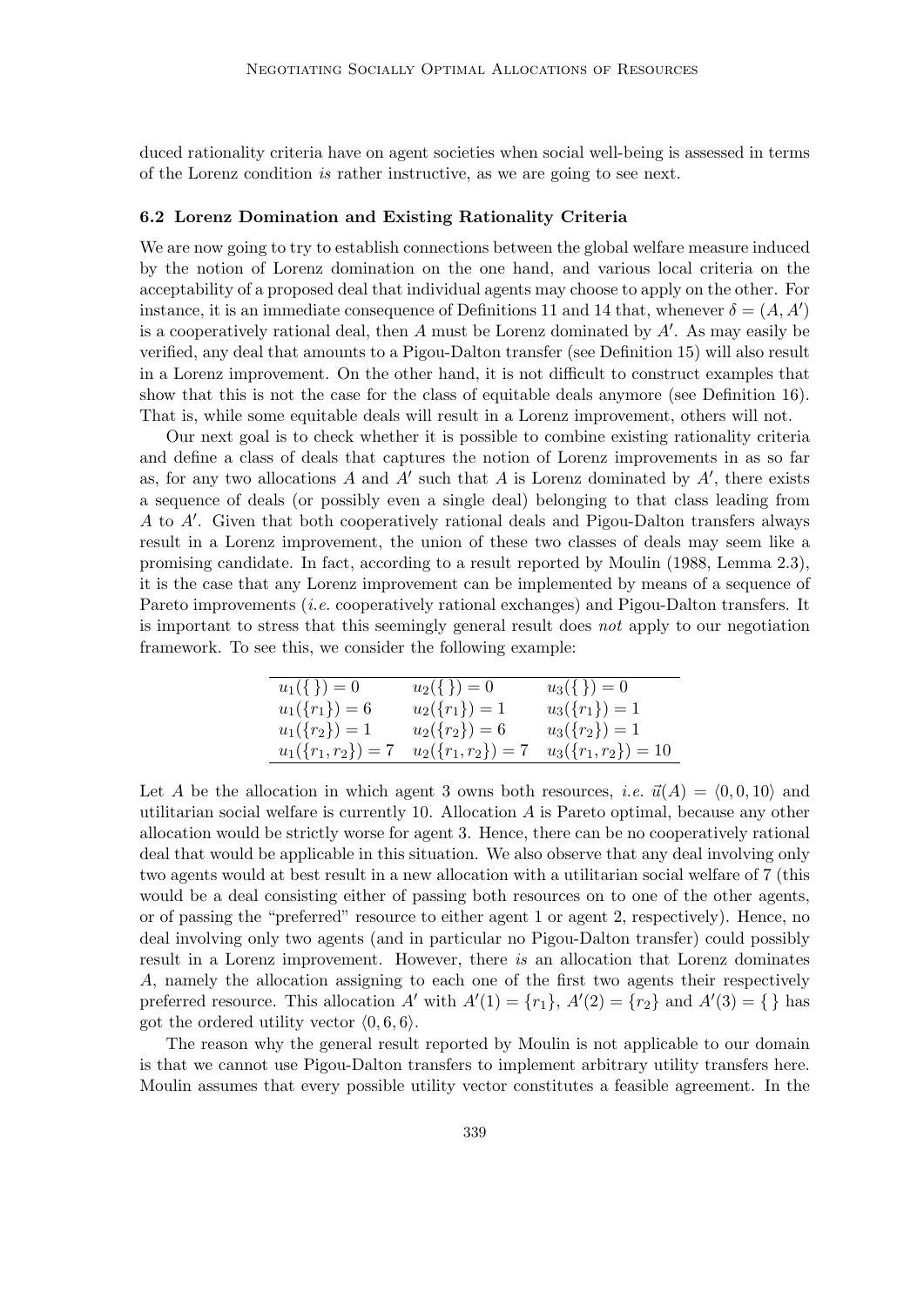context of resource allocation, this would mean that there is an allocation for every possible utility vector. In our framework, where agents negotiate over a finite number of indivisible resources, however, the range of feasible allocations is limited. For instance, in the above example there is no feasible allocation with the (ordered) utility vector  $(0, 4, 6)$ . In Moulin's system, agents could first move from  $(0, 0, 10)$  to  $(0, 4, 6)$  (a Pigou-Dalton transfer) and then from  $(0, 4, 6)$  to  $(0, 6, 6)$  (a Pareto improvement). In our system, on the other hand, this is not possible.

#### 6.3 Simple Pareto-Pigou-Dalton Deals and 0-1 Scenarios

As we cannot use existing rationality criteria to compose a criterion that captures the notion of a Lorenz improvement (and that would allow us to prove a general convergence theorem), we are going to investigate how far we can get in a scenario with restricted utility functions. Recall our definition of 0-1 scenarios where utility functions can only be used to indicate whether an agent does or does not need a particular resource. As we shall see next, for  $0-1$ scenarios, the aforementioned result of Moulin does apply. In fact, we can even sharpen it a little by showing that only Pigou-Dalton transfers and cooperatively rational deals involving just a single resource and two agents each are required to guarantee negotiation outcomes that are Lorenz optimal. We first give a formal definition of this class of deals.

Definition 17 (Simple Pareto-Pigou-Dalton deals) A deal  $\delta$  is called a simple Pareto-Pigou-Dalton deal iff it is a 1-deal and either cooperatively rational or a Pigou-Dalton transfer.

We are now going to show that this class of deals is sufficient to guarantee Lorenz optimal outcomes of negotiations in 0-1 scenarios

**Theorem 9 (Lorenz optimal outcomes)** In 0-1 scenarios, any sequence of simple Pareto-Pigou-Dalton deals will eventually result in a Lorenz optimal allocation of resources.

Proof. As pointed out earlier, any deal that is either cooperatively rational or a Pigou-Dalton transfer will result in a Lorenz improvement (not only in the case of 0-1 scenarios). Hence, given that there are only a finite number of distinct allocations of resources, after a finite number of deals the system will have reached an allocation where no more simple Pareto-Pigou-Dalton deals are possible; that is, negotiation must terminate. Now, for the sake of contradiction, let us assume this terminal allocation  $A$  is not optimal, *i.e.* there exists another allocation  $A'$  that Lorenz dominates  $A$ . Amongst other things, this implies  $sw_u(A) \leq sw_u(A')$ , *i.e.* we can distinguish two cases: either (i) there has been a strict increase in utilitarian welfare, or  $(ii)$  it has remained constant. In 0-1 scenarios, the former is only possible if there are (at least) one resource  $r \in \mathcal{R}$  and two agents  $i, j \in \mathcal{A}$  such that  $u_i({r}) = 0$  and  $u_j({r}) = 1$  as well as  $r \in A(i)$  and  $r \in A'(j)$ , *i.e.* r has been moved from agent i (who does not need it) to agent j (who does need it). But then the 1-deal of moving only r from i to j would be cooperatively rational and hence also a simple Pareto-Pigou-Dalton deal. This contradicts our assumption of A being a terminal allocation.

Now let us assume that utilitarian social welfare remained constant, *i.e.*  $sw_u(A)$  $sw_u(A')$ . Let k be the smallest index such that  $\vec{u}_k(A) < \vec{u}_k(A')$ . (This is the first k for which the inequality in Definition 11 is strict.) Observe that we cannot have  $k = |\mathcal{A}|$ , as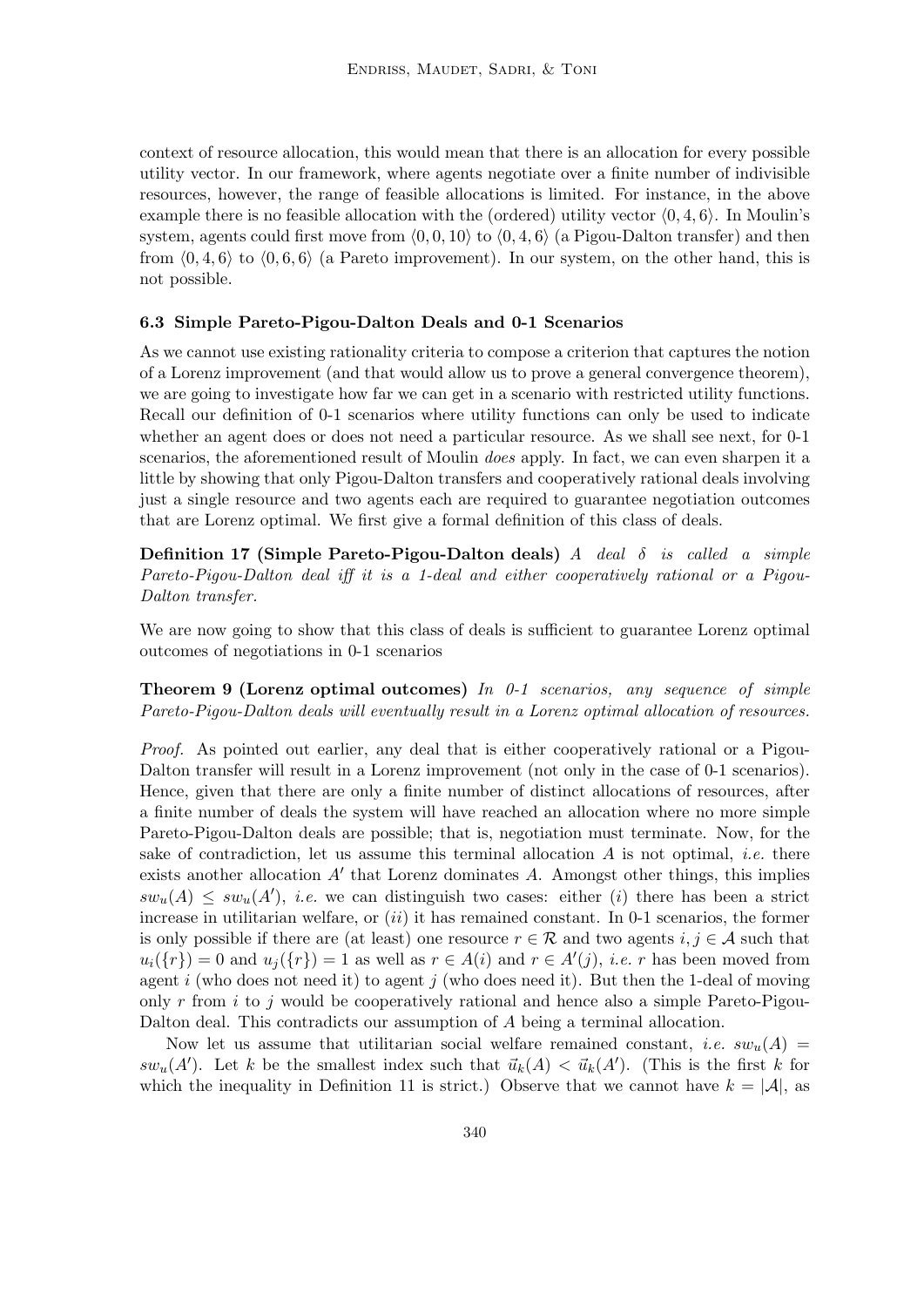this would contradict  $sw_u(A) = sw_u(A')$ . We shall call the agents contributing the first k entries in the ordered utility vector  $\vec{u}(A)$  the poor agents and the remaining ones the rich agents. Then, in a 0-1 scenario, there must be a resource  $r \in \mathcal{R}$  that is owned by a rich agent i in allocation A and by a poor agent j in allocation  $A'$  and that is needed by both these agents, *i.e.*  $u_i({r}) = 1$  and  $u_i({r}) = 1$ . But then moving this resource from agent i to agent j would constitute a Pigou-Dalton transfer (and hence also a simple Pareto-Pigou-Dalton deal) in allocation A, which again contradicts our earlier assumption of A being terminal.  $\square$ 

In summary, we have shown that  $(i)$  any allocation of resources from which no simple Pareto-Pigou-Dalton deals are possible must be a Lorenz optimal allocation and (ii) that such an allocation will always be reached by implementing a finite number of simple Pareto-Pigou-Dalton deals. As with our earlier convergence results, agents do not need to worry about which deals to implement, as long as they are simple Pareto-Pigou-Dalton deals. The convergence to a global optimum is guaranteed by the theorem.

# 7. Further Variations

In this section, we are going to briefly consider two further notions of social preference and discuss them in the context of our framework of resource allocation by negotiation. Firstly, we are going to introduce the idea of *elitist* agent societies, where social welfare is tied to the welfare of the agent that is currently best off. Then we are going to discuss societies where *envy-free* allocations of resources are desirable.

# 7.1 Elitist Agent Societies

Earlier we have discussed the maximin-ordering induced by the egalitarian collective utility function  $sw_e$  (see Definition 9). This ordering is actually a particular case of a class of social welfare orderings, sometimes called k-rank dictators (Moulin, 1988), where a particular agent (the one corresponding to the kth element in the ordered utility vector) is chosen to be the representative of society. Amongst this class of orderings, another particularly interesting case is where the welfare of society is evaluated on the basis of the happiest agent (as opposed to the unhappiest agent, as in the case for egalitarian welfare). We call this the elitist approach to measuring social welfare.

**Definition 18 (Elitist social welfare)** The elitist social welfare  $sw_{el}(A)$  of an allocation of resources A is defined as follows:

$$
sw_{el}(A) = max{u_i(A) | i \in A}
$$

In an elitist agent society, agents would cooperate in order to support their champion (the currently happiest agent). While such an approach may seem somewhat unethical as far as human society is concerned, we believe that it could indeed be very appropriate for certain societies of artificial agents. For some applications, a distributed multiagent system may merely serve as a means for helping a single agent in that system to achieve its goal. However, it may not always be known in advance which agent is most likely to achieve its goal and should therefore be supported by its peers. A typical scenario could be where a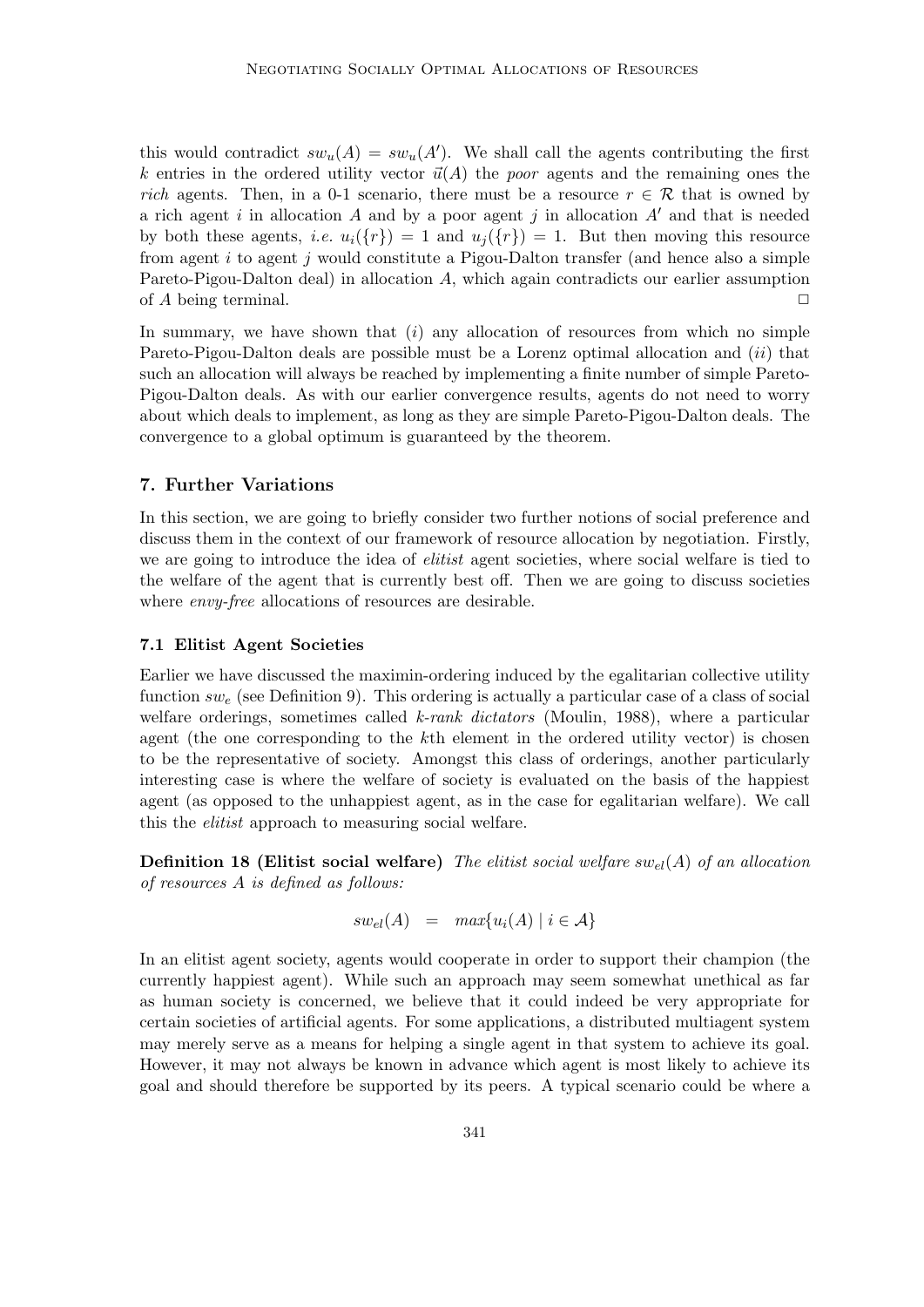system designer launches different agents with the same goal, with the aim that at least one agent achieves that goal —no matter what happens to the others. As with egalitarian agent societies, this does not contradict the idea of agents being *autonomous* entities. Agents may be physically distributed and make their own autonomous decisions on a variety of issues whilst also adhering to certain social principles, in this case elitist ones.

From a technical point of view, designing a criterion that would allow agents inhabiting an elitist agent society to decide locally whether or not to accept a particular deal is very similar to the egalitarian case. In analogy to the case of equitable deals defined earlier, a suitable deal would have to increase the maximal individual welfare amongst the agents involved in any one deal. As for the egalitarian case, there can be no class of deals characterised by a local rationality criterion that would exactly capture the range of deals resulting in an increase in elitist social welfare (because every agent in the system would have to be consulted first to determine who is currently best off). To prove convergence, we would have to resort to an auxiliary social welfare ordering (similarly to the use of the leximin-ordering in the proof of Theorem 7).

Of course, in many cases there is a much simpler way of finding an allocation with maximal elitist social welfare. For instance, if all agents use monotonic utility functions, then moving all resources to the agent assigning the highest utility value to the full bundle  $\mathcal R$  would be optimal from an elitist point of view. More generally, we can always find an elitist optimum by checking whose utility function has got the highest peak. That is, while the highest possible elitist social welfare can easily be determined in a centralised manner, our distributed approach can still provide a useful framework for studying the process of actually reaching such an optimal allocation.

#### 7.2 Reducing Envy amongst Agents

Our final example for an interesting approach to measuring social welfare in an agent society is the issue of *envy-freeness* (Brams  $\&$  Taylor, 1996). For a particular allocation of resources, an agent may be "envious" of another agent if it would prefer that agent's set of resources over its own. Ideally, an allocation should be envy-free.

**Definition 19 (Envy-freeness)** An allocation of resources A is called envy-free iff we have  $u_i(A(i)) \geq u_i(A(j))$  for all agents  $i, j \in \mathcal{A}$ .

Like egalitarian social welfare, this is related to the fair division of resources amongst agents. Envy-freeness is desirable (though not always achievable) in societies of self-interested agents in cases where agents have to collaborate with each other over a longer period of time. In such a case, should an agent believe that it has been ripped off, it would have an incentive to leave the coalition which may be disadvantageous for other agents or the society as a whole. In other words, envy-freeness plays an important role with respect to the stability of a group. Unfortunately, envy-free allocations do not always exist. A simple example would be a system with two agents and just a single resource, which is valued by both of them. Then whichever agent holds that single resource will be envied by the other agent.

Furthermore, aiming at agreeing on an envy-free allocation of resources is not always compatible with, say, negotiating Pareto optimal outcomes. Consider the following example of two agents with identical preferences over alternative bundles of resources: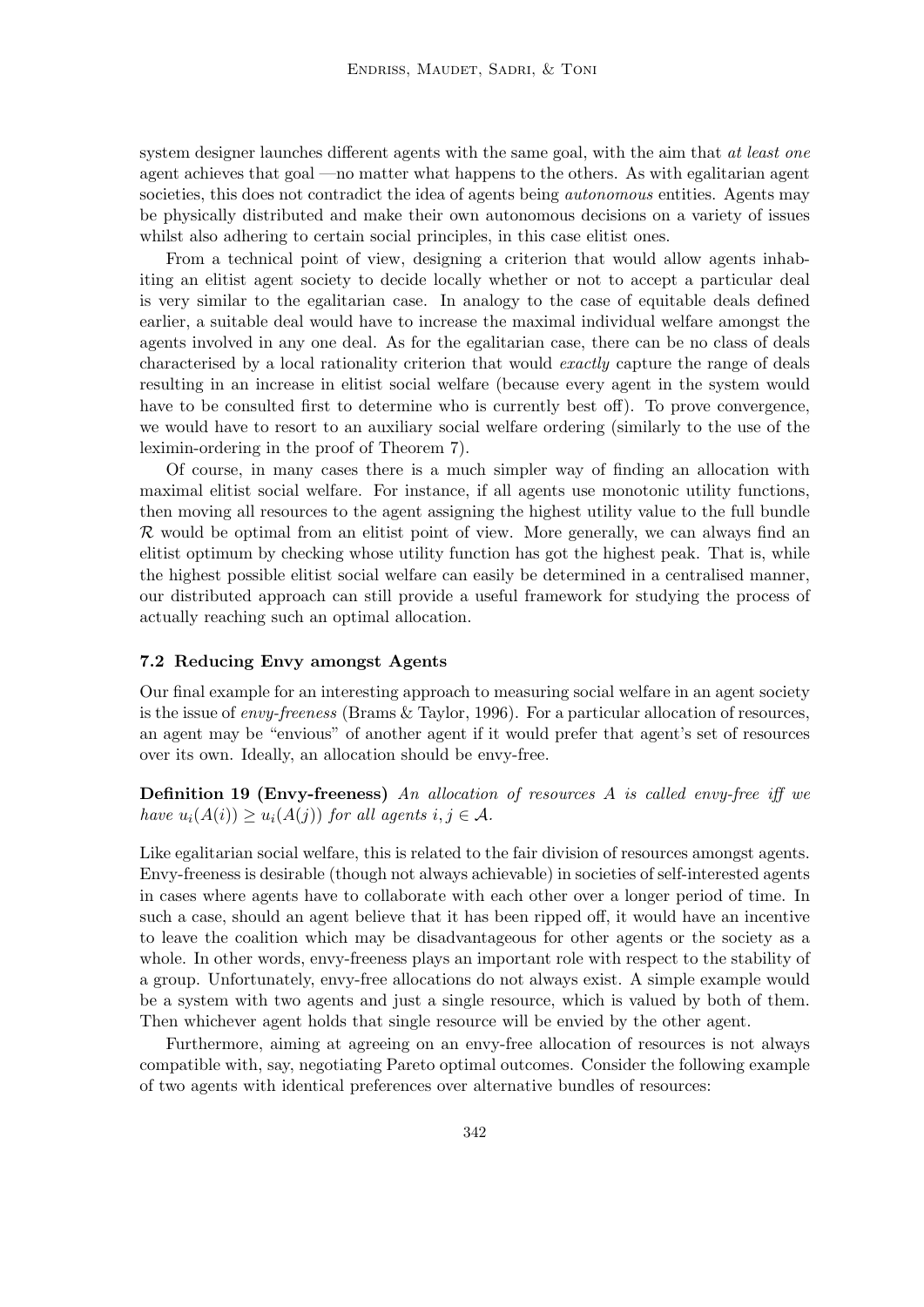| $u_1(\{\})=0$                    | $u_2(\{\})=0$      |
|----------------------------------|--------------------|
| $u_1({r_1}) = 1$                 | $u_2({r_1})=1$     |
| $u_1({r_2}) = 2$                 | $u_2({r_2})=2$     |
| $u_1(\lbrace r_1,r_2 \rbrace)=0$ | $u_2({r_1,r_2})=0$ |

For this example, either one of the two allocations where one agent owns all resources and the other none would be envy-free (as no agent would prefer the other one's bundle over its own). However, such an allocation would not be Pareto optimal. On the other hand, an allocation where each agent owns a single resource would be Pareto optimal, but not envy-free (because the agent holding  $r_1$  would rather have  $r_2$ ).

We should stress that envy is defined on the sole basis of an agent's private preferences, i.e. there is no need to take other agents' utility functions into account. Still, whether an agent is envious does not just depend on the resources it holds, but also on the resources it could hold and whether any of the other agents currently hold a preferred bundle. This somewhat paradoxical situation makes envy-freeness far less amenable to our methodology than any of the other notions of social welfare we have discussed in this paper.

To be able to measure different *degrees* of envy, we could, for example, count the number of agents that are envious for a given allocation. Another option would be to compute for each agent i that experiences any envy at all the difference between  $u_i(A(i))$  and  $u_i(A(j))$ for the agent j that i envies the most. Then the sum over all these differences would also provide an indication of the degree of overall envy (and thereby of social welfare). In the spirit of egalitarianism, a third option would be identify the degree of envy in society with the degree of envy experienced by the agent that is the most envious (Lipton, Markakis, Mossel, & Saberi, 2004). However, it is not possible to define a local acceptability criterion in terms of the utility functions of the agents involved in a deal (and only those) that indicates whether the deal in question would reduce envy according to any such a metric. This is a simple consequence of the fact that a deal may affect the degree of envy experienced by an agent not involved in the deal at all (because it could lead to one of the participating agents ending up with a bundle preferred by the non-concerned agent in question).

# 8. Conclusion

We have studied an abstract negotiation framework where members of an agent society arrange multilateral deals to exchange bundles of indivisible resources, and we have analysed how the resulting changes in resource distribution affect society with respect to different social welfare orderings.

For scenarios where agents act rationally in the sense of never accepting a deal that would (even temporarily) decrease their level of welfare, we have seen that systems where side payments are possible can guarantee outcomes with maximal utilitarian social welfare, while systems without side payments allow, at least, for the negotiation of Pareto optimal allocations. We have also considered two examples of special domains with restricted utility functions, namely additive and 0-1 scenarios. In both cases, we have been able to prove the convergence to a socially optimal allocation of resources also for negotiation protocols that allow only for deals involving only a single resources and a pair of agents each (so-called 1-deals). In the case of agent societies where welfare is measured in terms of the egalitarian collective utility function, we have put forward the class of equitable deals and shown that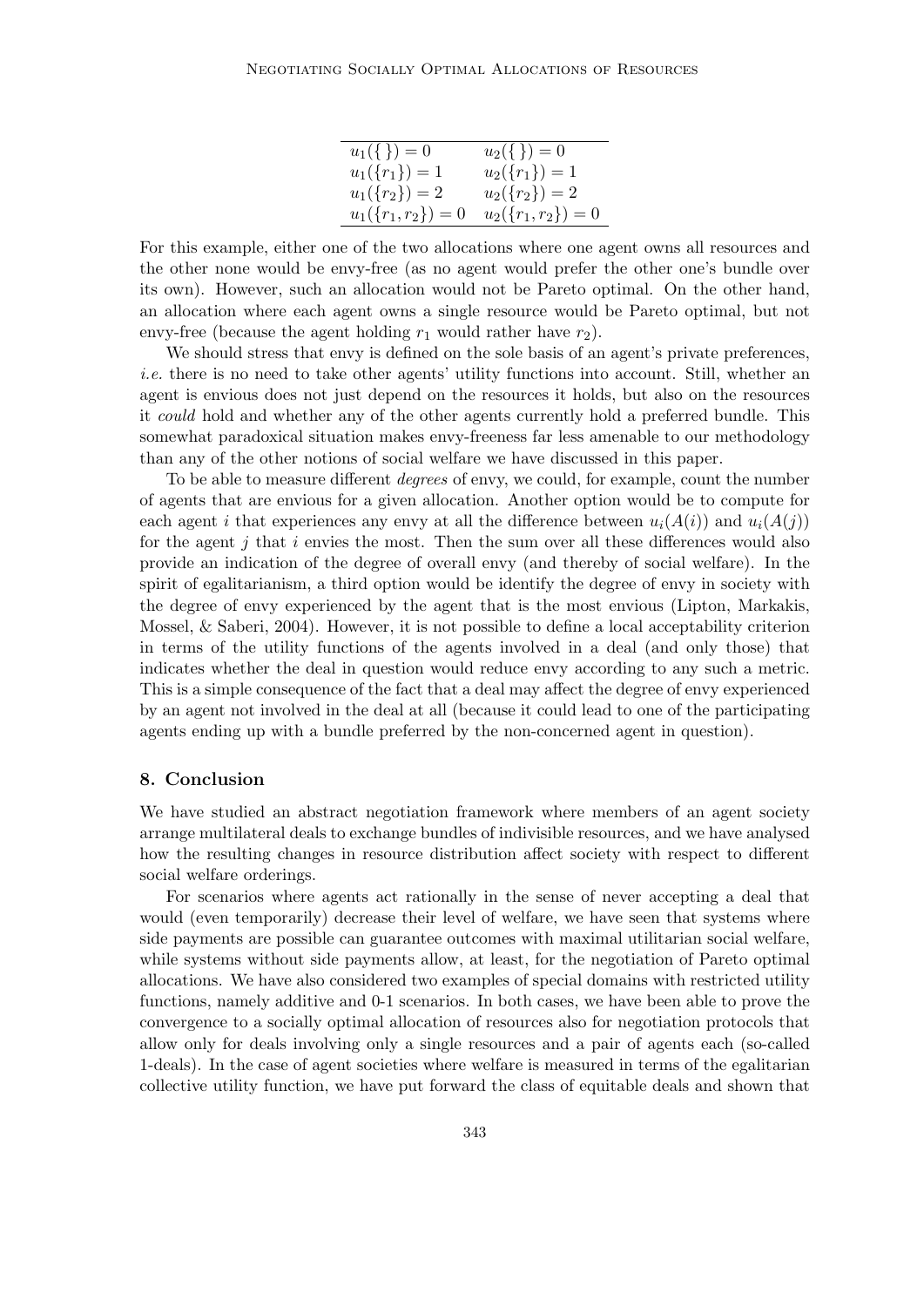negotiation processes where agents use equitability as an acceptability criterion will also converge towards an optimal state. Another result states that, for the relatively simple 0-1 scenarios, Lorenz optimal allocations can be achieved using one-to-one negotiation by implementing 1-deals that are either inequality-reducing or that increase the welfare of both agents involved. We have also discussed the case of elitist agent societies where social welfare is tied to the welfare of the most successful agent. And finally, we have pointed out some of the difficulties associated with designing agents that would be able to negotiate allocations of resources where the degree of envy between the agents in a society is minimal. Specifically, we have proved the following technical results:

- The class of *individually rational* deals<sup>14</sup> is sufficient to negotiate allocations with maximal utilitarian social welfare (Theorem 1).
- In domains with *additive utility functions*, the class of *individually rational 1-deals* is sufficient to negotiate allocations with *maximal utilitarian social welfare* (Theorem 3).
- The class of *cooperatively rational* deals is sufficient to negotiate *Pareto optimal* allocations (Theorem 4).
- $\bullet$  In domains with 0-1 utility functions, the class of *cooperatively rational* 1-deals is sufficient to negotiate allocations with *maximal utilitarian social welfare* (Theorem 6).
- The class of *equitable* deals is sufficient to negotiate allocations with *maximal equi*tarian social welfare (Theorem 7).
- In domains with  $0-1$  utility functions, the class of simple Pareto-Pigou-Dalton deals (which are 1-deals) is sufficient to negotiate Lorenz optimal allocations (Theorem 9).

For each of the three convergence results that apply to deals without structural restrictions (rather than to 1-deals), we have also proved corresponding necessity results (Theorems 2, 5, and 8). These theorems show that any given deal (defined as a pair of allocations) that is not independently decomposable may be necessary to be able to negotiate an optimal allocation of resources (with respect to the chosen notion of social welfare), if deals are required to conform to the rationality criterion in question. As a consequence of these results, no negotiation protocol that does not allow for the representation of deals involving any number of agents and any number of resources could ever enable agents (whose behaviour is constrained by our various rationality criteria) to negotiate a socially optimal allocation in all cases. Rather surprisingly, all three necessity results continue to apply even when agents can only differentiate between resource bundles that they would be happy with and those they they would not be happy with (using *dichotomous* utility functions). Theorems 2 and 5 also apply in case all agents are required to use monotonic utility functions.

A natural question that arises when considering our convergence results concerns the complexity of the negotiation framework. How difficult is it for agents to agree on a deal and how many deals are required before a system converges to an optimal state? The latter of these questions has recently been addressed by Endriss and Maudet (2005). The paper

<sup>14.</sup> Recall that individually rational deals may include monetary side payments.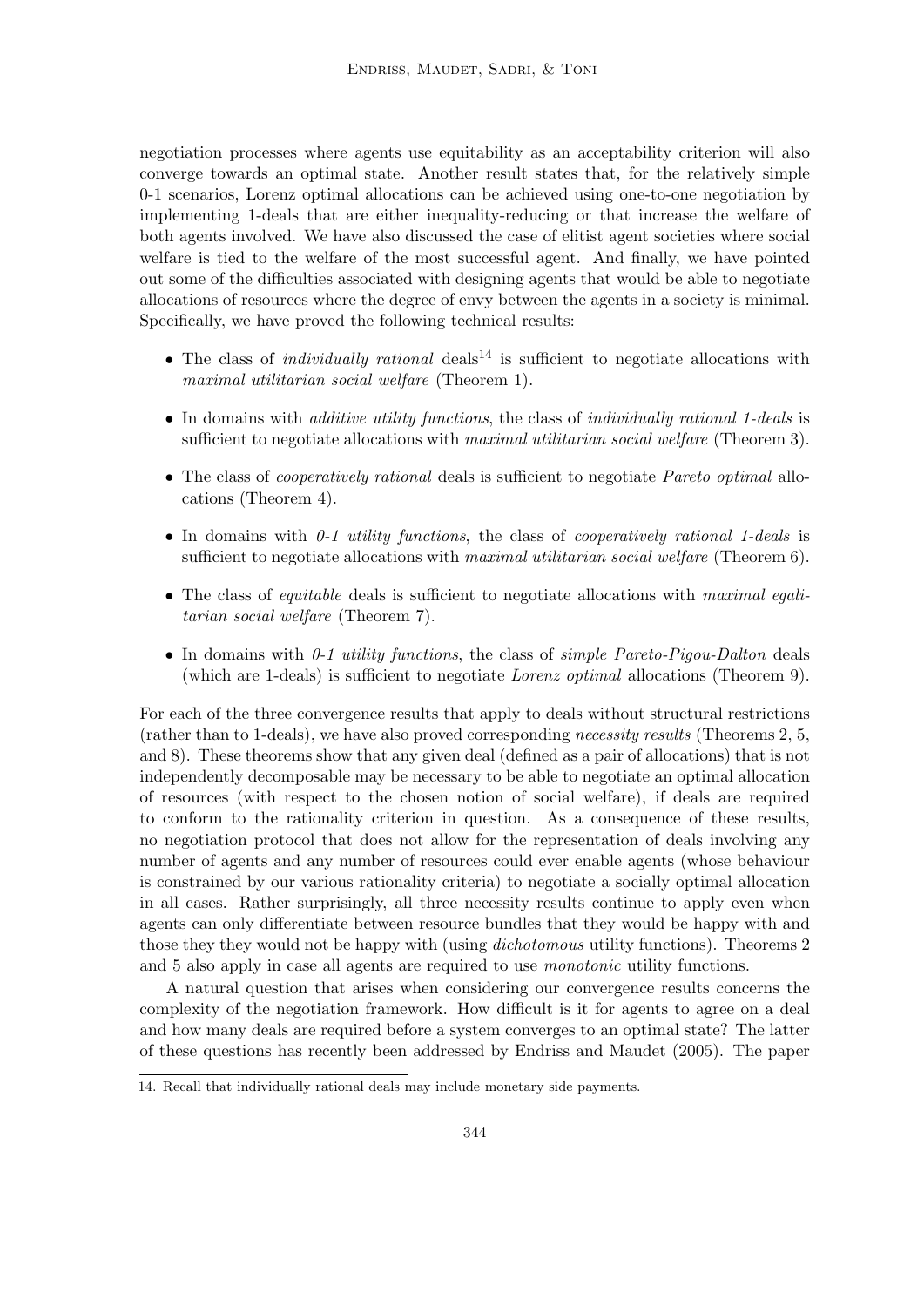establishes upper bounds on the number of deals required to reach any of the optimal allocations of resources referred to in the four convergence theorems for the model of rational negotiation (*i.e.* Theorems 1, 3, 4, and 6). It also discusses the different aspects of complexity involved at a more general level (such as the distinction between the communication complexity of the system, *i.e.* the amount of information that agents need to exchange to reach an optimal allocation, and the computational complexity of the reasoning tasks faced by every single agent). Dunne (2005) addresses a related problem and studies the number of deals meeting certain structural requirements (in particular 1-deals) that are required to reach a given target allocation (whenever this is possible at all —recall that our necessity results show that excluding certain deal patterns will typically bar agents from reaching optimal allocations).

In earlier work, Dunne et al. (2005) have studied the complexity of deciding whether one-resource-at-a-time trading with side payments is sufficient to reach a given allocation (with improved utilitarian social welfare). This problem has been shown to be NP-hard. Other complexity results concern the computational complexity of finding a socially optimal allocation, independently from the concrete negotiation mechanism used. As mentioned earlier, such results are closely related to the computational complexity of the winner determination problem in combinatorial auctions (Rothkopf, Peke˘c, & Harstad, 1998; Cramton et al., 2006). Recently, NP-completeness results for this optimisation problem have been derived with respect to several different ways of representing utility functions (Dunne et al., 2005; Chevaleyre et al., 2004). Bouveret and Lang (2005) also address the computational complexity of deciding whether an allocation exists that is both envy-free and Pareto optimal.

Besides presenting technical results, we have argued that a wide spectrum of social welfare orderings (rather than just those induced by the well-known utilitarian collective welfare function and the concept of Pareto optimality) can be of interest to agent-based applications. In the context of a typical electronic commerce application, where participating agents have no responsibilities towards each other, a system designer may wish to ensure Pareto optimality to guarantee that agents get maximal payoff whenever this is possible without making any of the other agents worse off. In applications where a fair treatment of all participants is vital (e.g. cases where the system infrastructure is jointly owned by all the agents), an egalitarian approach to measuring social welfare may be more appropriate. Many applications are in fact likely to warrant a mixture of utilitarian and egalitarian principles. Here, systems that enable Lorenz optimal agreements may turn out to be the technology of choice. Other applications, however, may require social welfare to be measured in ways not foreseen by the models typically studied in the social sciences. Our proposed notion of elitist welfare would be such an example. Elitism has little room in human society, where ethical considerations are paramount, but for a particular computing application these considerations may well be dropped or changed.

This discussion suggests an approach to multiagent systems design that we call *welfare engineering* (Endriss & Maudet, 2004). It involves, firstly, the application-driven choice (or possibly invention) of a suitable social welfare ordering and, secondly, the design of agent behaviour profiles and negotiation mechanisms that permit (or even guarantee) socially optimal outcomes of interactions between the agents in a system. As discussed earlier, designing agent behaviour profiles does not necessarily contradict the idea of the autonomy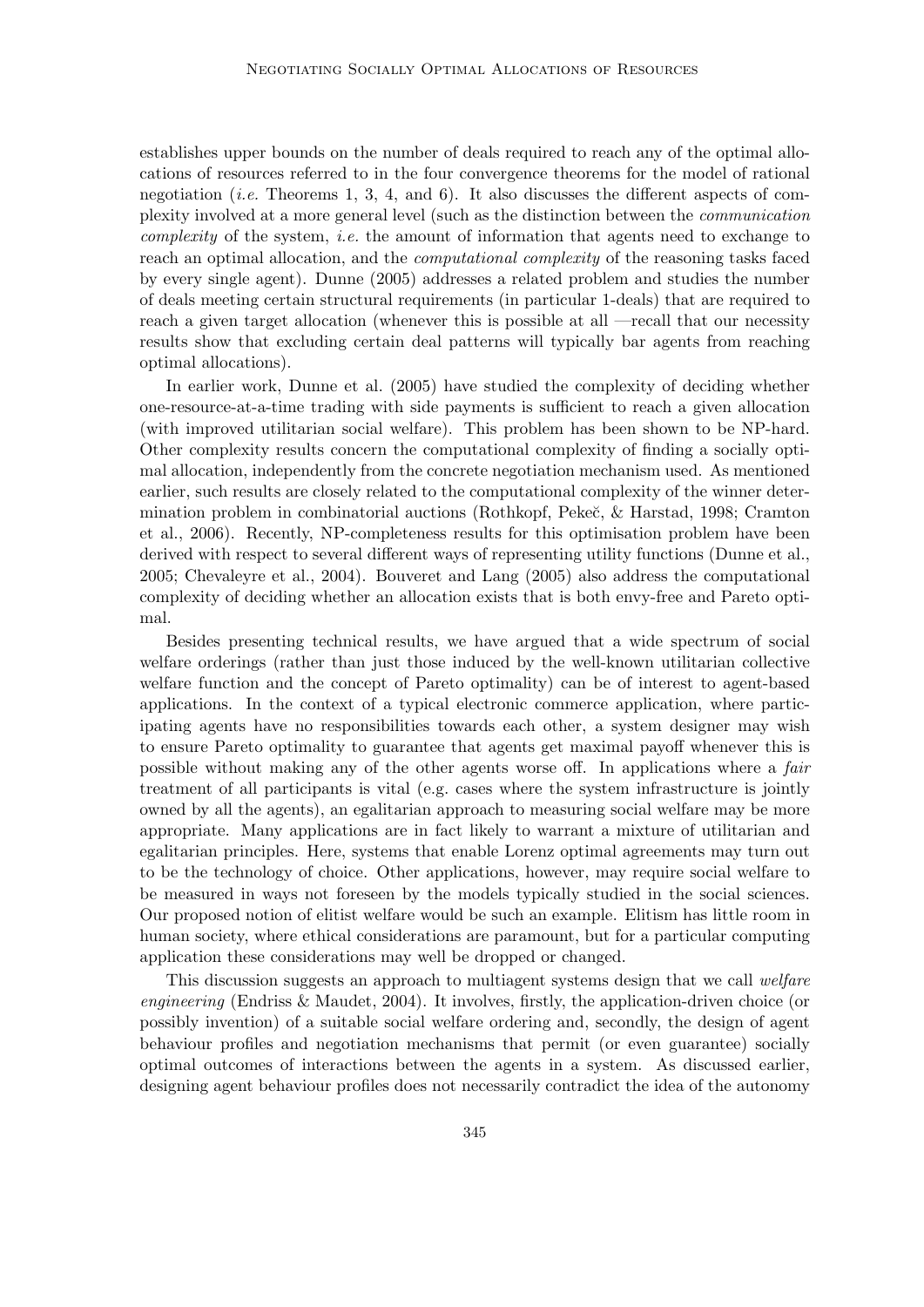of an agent, because autonomy always has to be understood as being relative to the norms governing the society in which the agent operates. We should stress that, while we have been studying a distributed approach to multiagent resource allocation in this paper, the general idea of exploring the full range of social welfare orderings when developing agent-based applications also applies to centralised mechanisms (such as combinatorial auctions).

We hope to develop this methodology of welfare engineering further in our future work. Other possible directions of future work include the identification of further social welfare orderings and the definition of corresponding deal acceptability criteria; the continuation of the complexity-theoretic analysis of our negotiation framework; and the design of practical trading mechanisms (including both protocols and strategies) that would allow agents to agree on multilateral deals involving more than just two agents at a time.

# Acknowledgments

We would like to thank Jérôme Lang and various anonymous referees for their valuable comments. This research has been partially supported by the European Commission as part of the SOCS project (IST-2001-32530).

# References

- Andersson, M., & Sandholm, T. W. (2000). Contract type sequencing for reallocative negotiation. In Proceedings of the 20th International Conference on Distributed Computing Systems (ICDCS-2000), pp. 154–160. IEEE.
- Arrow, K. J., Sen, A. K., & Suzumura, K. (Eds.). (2002). Handbook of Social Choice and Welfare, Vol. 1. North-Holland.
- Bouveret, S., & Lang, J. (2005). Efficiency and envy-freeness in fair division of indivisible goods: Logical representation and complexity. In Proceedings of the 19th International Joint Conference on Artificial Intelligence (IJCAI-2005), pp. 935–940. Morgan Kaufmann Publishers.
- Brams, S. J., & Taylor, A. D. (1996). Fair Division: From Cake-cutting to Dispute Resolution. Cambridge University Press.
- Chavez, A., Moukas, A., & Maes, P. (1997). Challenger: A multi-agent system for distributed resource allocation. In Proceedings of the 1st International Conference on Autonomous Agents (Agents-1997), pp. 323–331. ACM Press.
- Chevaleyre, Y., Endriss, U., Estivie, S., & Maudet, N. (2004). Multiagent resource allocation with k-additive utility functions. In Proceedings of the DIMACS-LAMSADE Workshop on Computer Science and Decision Theory, Vol. 3 of Annales du LAMSADE, pp. 83–100.
- Chevaleyre, Y., Endriss, U., Lang, J., & Maudet, N. (2005a). Negotiating over small bundles of resources. In Proceedings of the 4th International Joint Conference on Autonomous Agents and Multiagent Systems (AAMAS-2005), pp. 296–302. ACM Press.
- Chevaleyre, Y., Endriss, U., & Maudet, N. (2005b). On maximal classes of utility functions for efficient one-to-one negotiation. In Proceedings of the 19th International Joint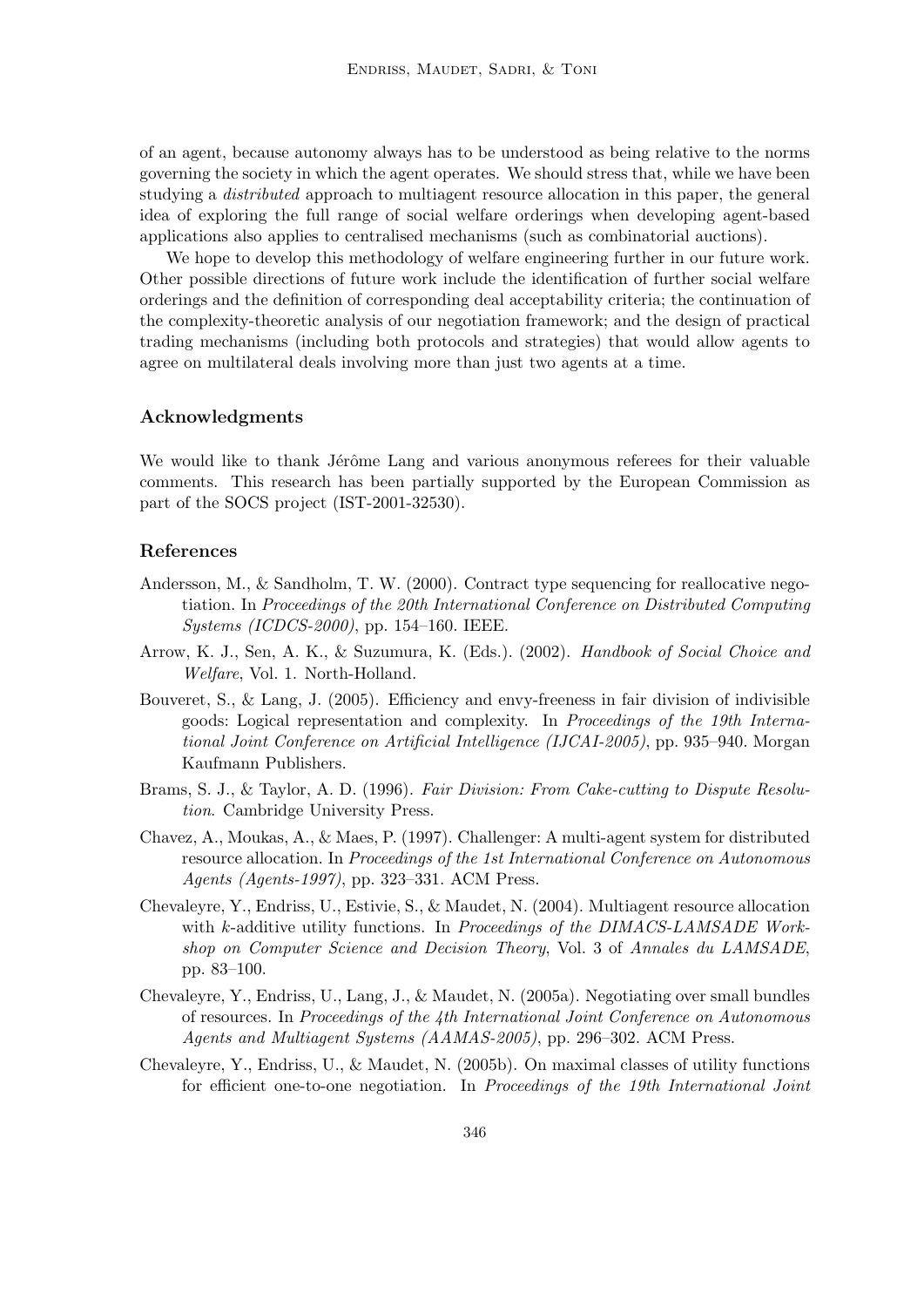Conference on Artificial Intelligence (IJCAI-2005), pp. 941–946. Morgan Kaufmann Publishers.

- Cramton, P., Shoham, Y., & Steinberg, R. (Eds.). (2006). Combinatorial Auctions. MIT Press.
- Dunne, P. E. (2005). Extremal behaviour in multiagent contract negotiation. Journal of Artificial Intelligence Research, 23, 41–78.
- Dunne, P. E., Wooldridge, M., & Laurence, M. (2005). The complexity of contract negotiation. Artificial Intelligence,  $164(1-2)$ , 23-46.
- Dunne, P. E., Laurence, M., & Wooldridge, M. (2004). Tractability results for automatic contracting. In Proceedings of the 16th Eureopean Conference on Artificial Intelligence (ECAI-2004), pp. 1003–1004. IOS Press.
- Endriss, U., & Maudet, N. (2004). Welfare engineering in multiagent systems. In Engineering Societies in the Agents World IV, Vol. 3071 of LNAI, pp. 93–106. Springer-Verlag.
- Endriss, U., & Maudet, N. (2005). On the communication complexity of multilateral trading: Extended report. Journal of Autonomous Agents and Multiagent Systems, 11 (1), 91– 107.
- Endriss, U., Maudet, N., Sadri, F., & Toni, F. (2003a). On optimal outcomes of negotiations over resources. In Proceedings of the 2nd International Joint Conference on Autonomous Agents and Multiagent Systems (AAMAS-2003), pp. 177–184. ACM Press.
- Endriss, U., Maudet, N., Sadri, F., & Toni, F. (2003b). Resource allocation in egalitarian agent societies. In Secondes Journées Francophones sur les Modèles Formels  $d'Interaction$  (MFI-2003), pp. 101–110. Cépaduès-Éditions.
- Fatima, S. S., Wooldridge, M., & Jennings, N. R. (2004). An agenda-based framework for multi-issues negotiation. Artificial Intelligence,  $152(1)$ , 1–45.
- Fishburn, P. C. (1970). Utility Theory for Decision Making. John Wiley and Sons.
- Fujishima, Y., Leyton-Brown, K., & Shoham, Y. (1999). Taming the computational complexity of combinatorial auctions: Optimal and approximate approaches. In Proceedings of the 16th International Joint Conference on Artificial Intelligence (IJCAI-1999), pp. 548–553. Morgan Kaufmann Publishers.
- Kraus, S. (2001). Strategic Negotiation in Multiagent Environments. MIT Press.
- Lemaître, M., Verfaillie, G., & Bataille, N. (1999). Exploiting a common property resource under a fairness constraint: A case study. In Proceedings of the 16th International Joint Conference on Artificial Intelligence (IJCAI-1999), pp. 206–211. Morgan Kaufmann Publishers.
- Lipton, R. J., Markakis, E., Mossel, E., & Saberi, A. (2004). On approximately fair allocations of indivisible goods. In Proceedings of the 5th ACM Conference on Electronic Commerce (EC-2004), pp. 125–131. ACM Press.
- Moulin, H. (1988). Axioms of Cooperative Decision Making. Cambridge University Press.